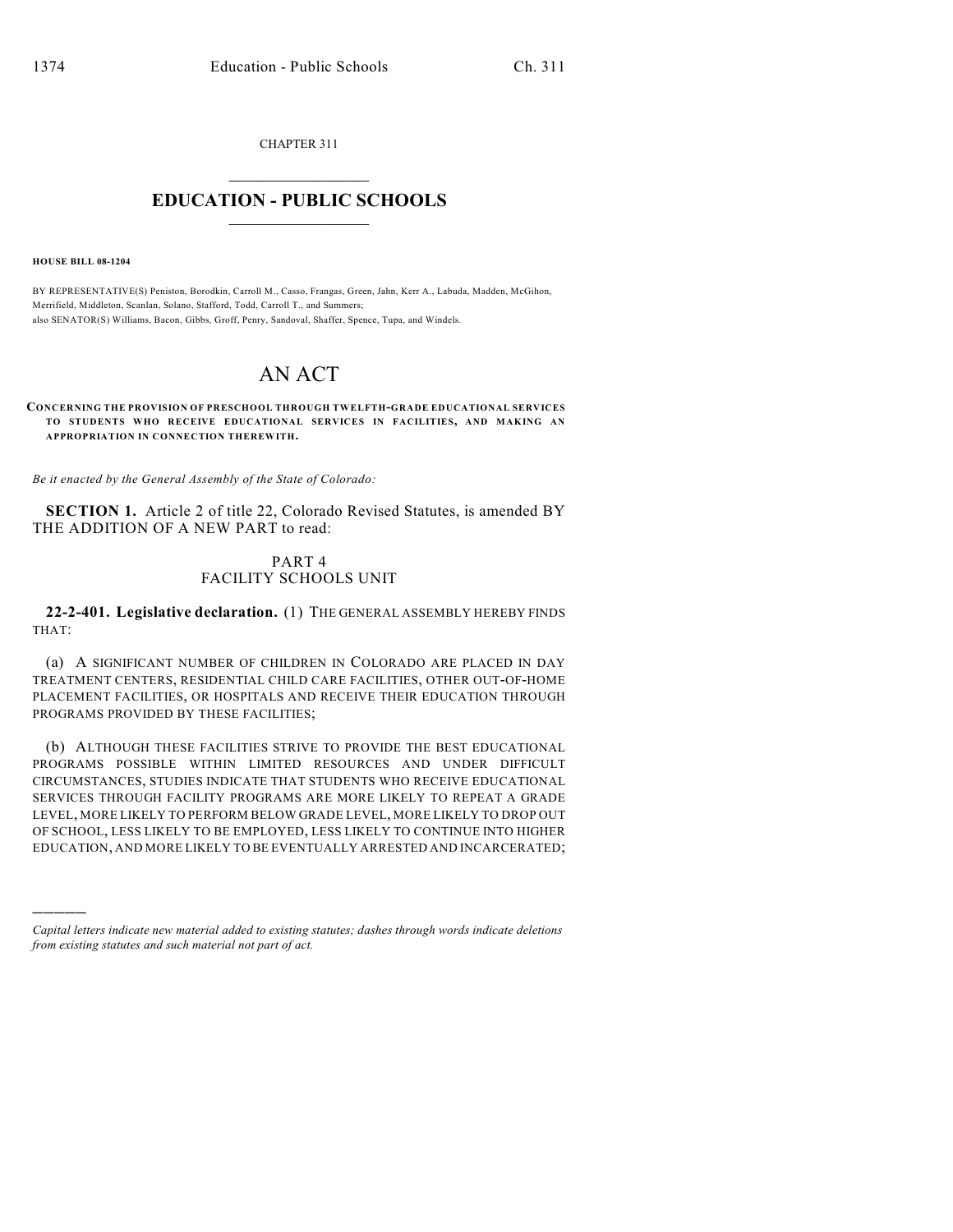(c) EACH FACILITY INDEPENDENTLY PROVIDES AN EDUCATIONAL PROGRAM THAT, IN MOST INSTANCES, IS NOT CONSISTENT IN THE AREAS OF COURSE WORK, ACADEMIC CREDITS, GRADUATION STANDARDS, OR CURRICULUM WITH ANY OTHER EDUCATIONAL PROGRAM PROVIDED BY A FACILITY OR WITH ANY EDUCATIONAL PROGRAM PROVIDED BY A SCHOOL DISTRICT OR AN INSTITUTE CHARTER SCHOOL. THIS LACK OF CONSISTENCY MAKES IT EXTREMELY DIFFICULT FOR A STUDENT TO MOVE FROM ONE FACILITY TO ANOTHER OR TO MOVE FROM A FACILITY TO A SCHOOL DISTRICT OR INSTITUTE CHARTER SCHOOL AND PUTS THE STUDENT ALMOST HOPELESSLY BEHIND IN MEETING STANDARDS FOR COMPLETING A GRADE LEVEL OR FOR GRADUATION.

(d) EACH STUDENT WHO RECEIVES AN EDUCATIONAL PROGRAM THROUGH A FACILITY PARTICIPATES IN THE COLORADO STUDENT ASSESSMENT PROGRAM. HOWEVER, THE STUDENT'S SCORES ARE USUALLY NOT INCLUDED IN CALCULATING A SCHOOL'S ACADEMIC PERFORMANCE RATING, AND THE TRANSITORY NATURE OF THE STUDENT'S EDUCATIONAL CAREER MAKES IT DIFFICULT, IF NOT IMPOSSIBLE, FOR AN EDUCATION PROVIDER TO LONGITUDINALLY TRACK THE STUDENT'S ACADEMIC GROWTH.

(e) BECAUSE OF THE UNIQUENESS OF THE POPULATION SERVED BY EACH FACILITY, IT IS IMPORTANT FOR EACH FACILITY TO MAINTAIN A SIGNIFICANT DEGREE OF CONTROL OVER THE EDUCATIONAL PROGRAM PROVIDED BY THE FACILITY. HOWEVER, BY PARTNERING WITH THE DEPARTMENT OF EDUCATION TO PROVIDE AN EDUCATIONAL PROGRAM THAT, AS MUCH AS PRACTICABLE, IS CONSISTENT AMONG THE FACILITIES, EACH FACILITY CAN VASTLY IMPROVE THE QUALITY OF EACH STUDENT'S OVERALL ACADEMIC EXPERIENCE WHILE THE STUDENT RECEIVES EDUCATIONAL SERVICES FROM THE FACILITY AND WHEN THE STUDENT TRANSFERS TO ANOTHER FACILITY OR TO A SCHOOL DISTRICT OR AN INSTITUTE CHARTER SCHOOL.

(2) THEREFORE, THE GENERAL ASSEMBLY FINDS THAT CREATING A UNIT WITHIN THE DEPARTMENT OF EDUCATION TO WORK WITH FACILITIES TO CREATE CONSISTENCY WITH REGARD TO CURRICULUM, STANDARDS, AND TRACKING OF STUDENT PERFORMANCE WITHIN FACILITY EDUCATION PROGRAMS WILL RAISE THE OVERALL QUALITY OF THE EDUCATION PROVIDED TO THESE STUDENTS, THEREBY HELPING THESE STUDENTS MEET THEIR FULL POTENTIAL BOTH ACADEMICALLY AND AS FULLY CONTRIBUTING ADULTS WITHIN THE COMMUNITY.

(3) THE GENERAL ASSEMBLY FURTHER FINDS THAT, FOR PURPOSES OF SECTION 17 OF ARTICLE IX OF THE STATE CONSTITUTION, CREATING THE FACILITY SCHOOLS UNIT WITHIN THE DEPARTMENT OF EDUCATION AND THE FACILITY SCHOOLS BOARD TO WORK WITH APPROVED FACILITY SCHOOLS TO STANDARDIZE THE EDUCATIONAL SERVICES PROVIDED TO STUDENTS IN APPROVED FACILITY SCHOOLS AND IMPLEMENTING A DATA SYSTEM TO MAINTAIN THE RECORDS OF STUDENTS WHO RECEIVE EDUCATIONAL SERVICES FROM APPROVED FACILITY SCHOOLS WILL ENABLE APPROVED FACILITY SCHOOLS TO PROVIDE EACH STUDENT A MORE CONSISTENT AND COHERENT EDUCATION, THEREBY IMPROVING EACH STUDENT'S LIKELIHOOD OF ACHIEVING STATE ACADEMIC STANDARDS. THE FACILITY SCHOOLS UNIT, THE FACILITY SCHOOLS BOARD, AND THE DATA SYSTEM ARE THEREFORE IMPORTANT ELEMENTS OF ACCOUNTABLE PROGRAMS TO MEET STATE ACADEMIC STANDARDS AND MAY RECEIVE FUNDING FROM THE STATE EDUCATION FUND CREATED IN SECTION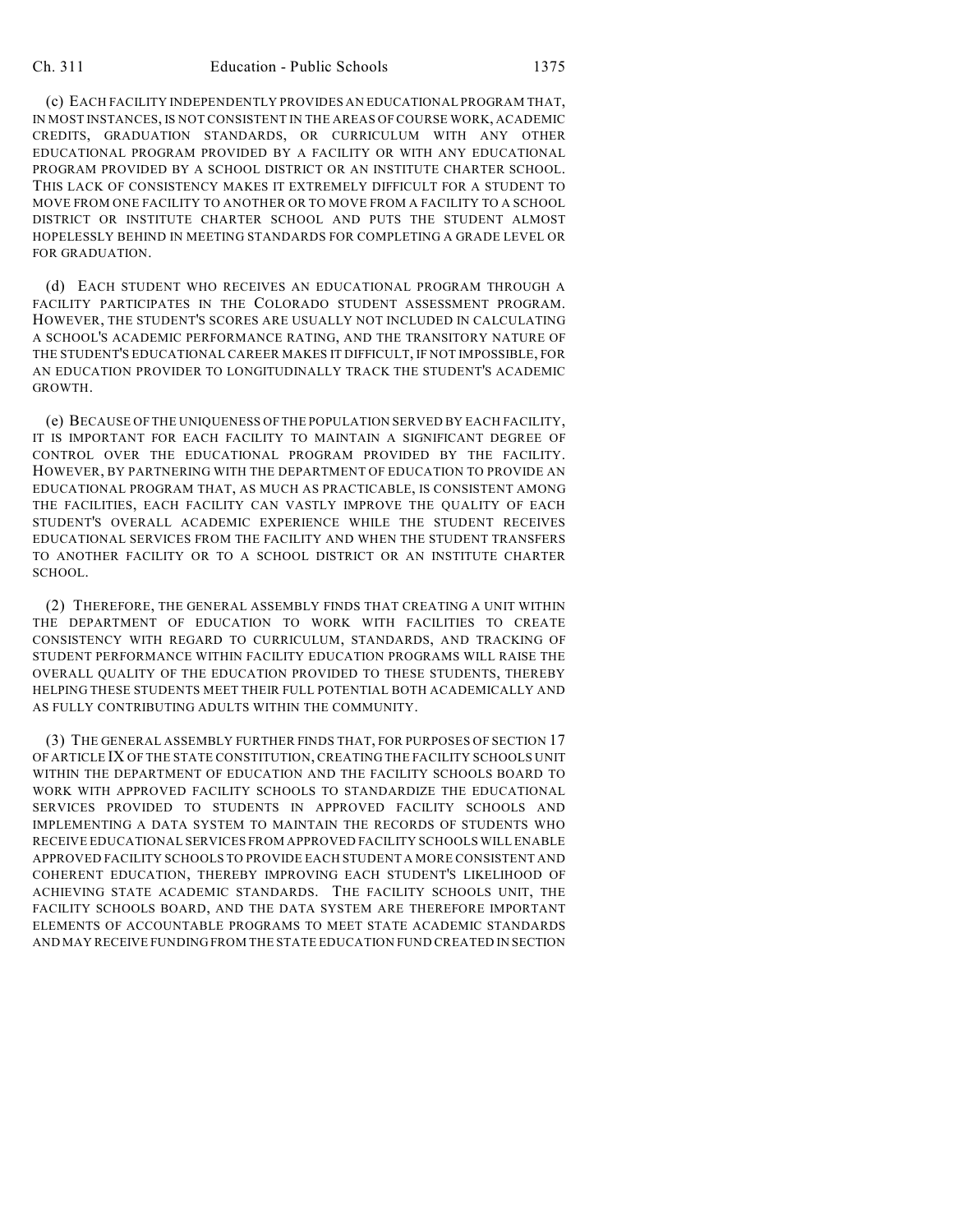17 (4) OF ARTICLE IX OF THE STATE CONSTITUTION.

**22-2-402. Definitions.** AS USED IN THIS PART 4, UNLESS THE CONTEXT OTHERWISE REQUIRES:

(1) "APPROVED FACILITY SCHOOL" MEANS AN EDUCATIONAL PROGRAM THAT IS OPERATED BY A FACILITY TO PROVIDE EDUCATIONAL SERVICES TO STUDENTS PLACED IN THE FACILITY AND THAT, PURSUANT TO SECTION 22-2-407 (2), HAS BEEN PLACED ON THE LIST OF FACILITY SCHOOLS THAT ARE APPROVED TO RECEIVE REIMBURSEMENT FOR PROVIDING EDUCATIONAL SERVICES TO STUDENTS PLACED IN A FACILITY.

(2) "DEPARTMENT" MEANS THE DEPARTMENT OF EDUCATION CREATED AND EXISTING PURSUANT TO SECTION 24-1-115, C.R.S.

(3) "FACILITY" MEANS A DAY TREATMENT CENTER, RESIDENTIAL CHILD CARE FACILITY, OR OTHER FACILITY LICENSED BY THE DEPARTMENT OF HUMAN SERVICES PURSUANT TO SECTION 26-6-104, C.R.S., OR A HOSPITAL LICENSED BY THE DEPARTMENT OF PUBLIC HEALTH AND ENVIRONMENT PURSUANT TO SECTION 25-1.5-103, C.R.S.

(4) "PLACED IN A FACILITY" MEANS A STUDENT IS IN A FACILITY DUE TO:

(a) A COURT ORDER OR OTHER ACTION BY A PUBLIC ENTITY IN COLORADO; OR

(b) THE STUDENT'S DETERMINATION, IF THE STUDENT IS A HOMELESS CHILD AS DEFINED IN SECTION 22-1-102.5.

(5) "SCHOOL DISTRICT" MEANS A SCHOOL DISTRICT ORGANIZED AND EXISTING PURSUANT TO LAW BUT DOES NOT INCLUDE A JUNIOR COLLEGE DISTRICT.

(6) "STATE BOARD OF EDUCATION" OR "STATE BOARD" MEANS THE STATE BOARD OF EDUCATION CREATED AND EXISTING PURSUANT TO SECTION 1 OF ARTICLE IX OF THE STATE CONSTITUTION.

(7) "STUDENT" MEANS A CHILD OR YOUTH WHO HAS ATTAINED THREE YEARS OF AGE ON OR BEFORE AUGUST 1 AND WHO IS UNDER TWENTY-ONE YEARS OF AGE.

(8) "UNIT" MEANS THE FACILITY SCHOOLS UNIT CREATED WITHIN THE DEPARTMENT PURSUANT TO SECTION 22-2-403.

**22-2-403. Facility schools unit - created.** (1) THERE IS HEREBY CREATED WITHIN THE DEPARTMENT THE FACILITY SCHOOLS UNIT. THE HEAD OF THE UNIT SHALL BE THE DIRECTOR OF FACILITY SCHOOLS AND SHALL BE APPOINTED BY THE COMMISSIONER OF EDUCATION IN ACCORDANCE WITH SECTION 13 OF ARTICLE XII OF THE STATE CONSTITUTION.

(2) THE FACILITY SCHOOLS UNIT AND THE OFFICE OF THE DIRECTOR OF FACILITY SCHOOLS SHALL EXERCISE THEIR POWERS AND PERFORM THEIR DUTIES AND FUNCTIONS UNDER THE DEPARTMENT, THE COMMISSIONER OF EDUCATION, AND THE STATE BOARD OF EDUCATION AS IF THE SAME WERE TRANSFERRED TO THE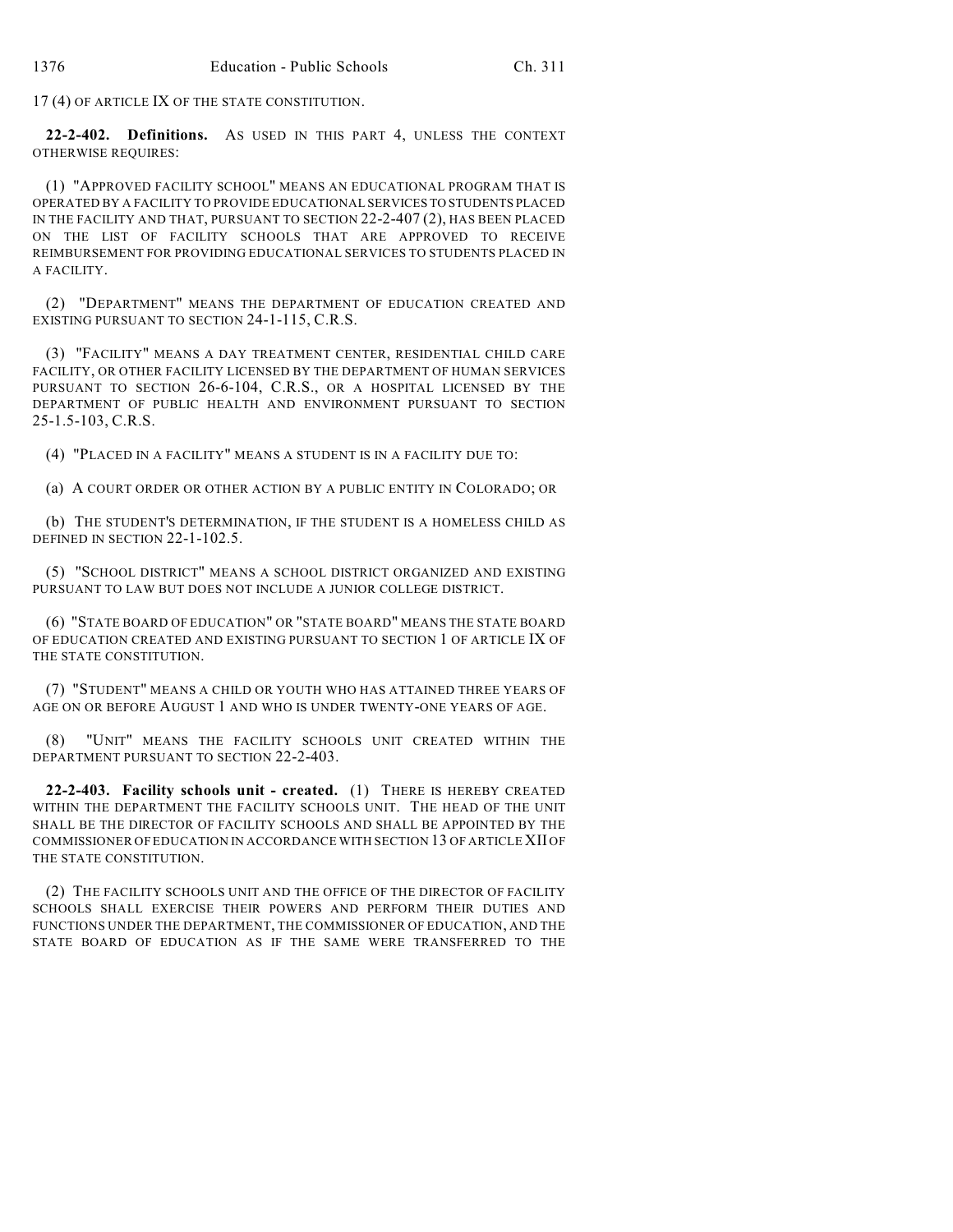DEPARTMENT BY A **TYPE 2** TRANSFER AS DEFINED IN THE "ADMINISTRATIVE ORGANIZATION ACT OF 1968", ARTICLE 1 OF TITLE 24, C.R.S.

**22-2-404. Facility schools board - created - membership.** (1) THERE IS HEREBY CREATED THE FACILITY SCHOOLS BOARD TO ADOPT CURRICULUM STANDARDS AND SET GRADUATION REQUIREMENTS FOR FACILITY SCHOOLS AND TO COLLABORATE WITH AND ADVISE THE UNIT. THE FACILITY SCHOOLS BOARD SHALL CONSIST OF SEVEN MEMBERS APPOINTED BY THE STATE BOARD AS PROVIDED IN THIS SECTION. THE STATE BOARD SHALL APPOINT THE INITIAL MEMBERS OF THE FACILITY SCHOOLS BOARD ON OR BEFORE NOVEMBER 1, 2008. THE FACILITY SCHOOLS BOARD SHALL EXERCISE ITS POWERS AND PERFORM ITS DUTIES AND FUNCTIONS AS IF THE SAME WERE TRANSFERRED TO THE DEPARTMENT BY A **TYPE 1** TRANSFER AS DEFINED IN THE "ADMINISTRATIVE ORGANIZATION ACT OF 1968", ARTICLE 1 OF TITLE 24, C.R.S.

(2) THE STATE BOARD SHALL APPOINT THE MEMBERS OF THE FACILITY SCHOOLS BOARD AS FOLLOWS:

(a) TWO PERSONS WHO REPRESENT SCHOOL DISTRICTS WITHIN COLORADO, ONE OF WHOM SHALL HAVE EXPERTISE IN SPECIAL EDUCATION;

(b) ONE PERSON WHO REPRESENTS STATE-LEVEL CHILD PLACEMENT AGENCIES WITHIN COLORADO;

(c) ONE PERSON WHO REPRESENTS COUNTY DEPARTMENTS OF SOCIAL SERVICES WITHIN COLORADO;

(d) TWO PERSONS WHO REPRESENT FACILITIES WITHIN COLORADO; AND

(e) ONE PERSON WHO REPRESENTS STUDENTS WHO RECEIVE EDUCATIONAL SERVICES PROVIDED BY FACILITY SCHOOLS IN COLORADO. THE STATE BOARD MAY CHOOSE A PERSON WHO, AS A CHILD, RECEIVED EDUCATIONAL SERVICES PROVIDED BY A FACILITY SCHOOL OR WHO IS A PARENT OF A STUDENT WHO IS RECEIVING OR FORMERLY RECEIVED EDUCATIONAL SERVICES PROVIDED BY A FACILITY SCHOOL.

(3) (a) IN APPOINTING THE MEMBERS OF THE FACILITY SCHOOLS BOARD, THE STATE BOARD SHALL SEEK TO ENSURE THAT THE MEMBERSHIP OF THE FACILITY SCHOOLS BOARD COLLECTIVELY HAS EXPERTISE IN THE AREAS OF:

(I) CURRICULUM AND ASSESSMENT;

(II) EDUCATING STUDENTS WHO ARE PLACED IN FACILITIES;

- (III) MENTAL HEALTH;
- (IV) SPECIAL EDUCATION SERVICES; AND
- (V) SCHOOL FINANCE.

(b) THE STATE BOARD SHALL ENSURE THAT MEMBERS OF THE FACILITY SCHOOLS BOARD ARE REPRESENTATIVE OF THE VARIOUS GEOGRAPHIC AREAS OF THE STATE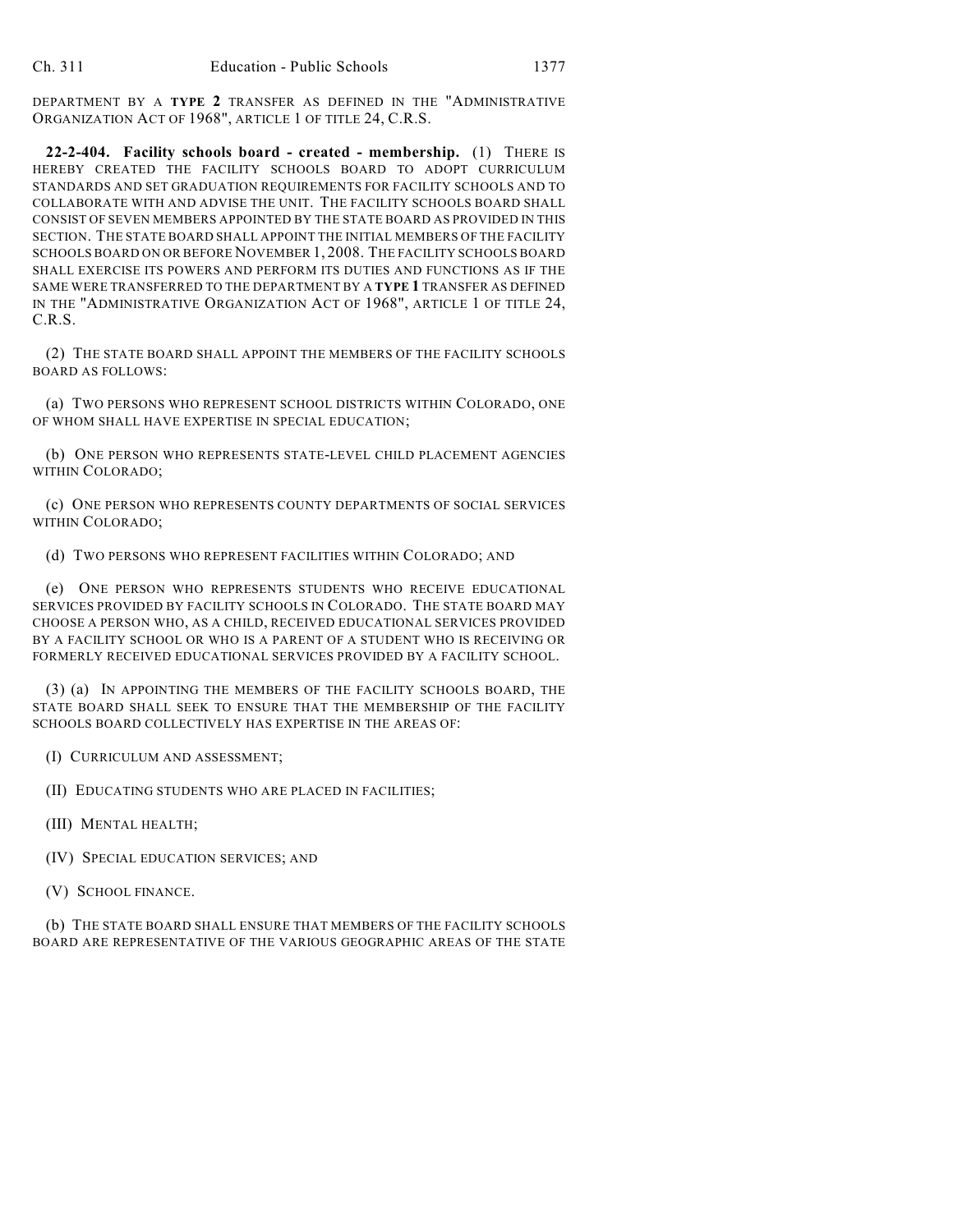AND ARE REPRESENTATIVE OF THE ETHNIC AND RACIAL DIVERSITY AND GENDER BALANCE WITHIN THE STATE.

(4) MEMBERS OF THE FACILITY SCHOOLS BOARD SHALL SERVE THREE-YEAR TERMS; EXCEPT THAT, OF THE MEMBERS INITIALLY APPOINTED, TWO MEMBERS SHALL SERVE ONE-YEAR TERMS AND TWO MEMBERS SHALL SERVE TWO-YEAR TERMS. THE STATE BOARD MAY REAPPOINT A PERSON TO SERVE SUCCESSIVE TERMS ON THE FACILITY SCHOOLS BOARD.

(5) MEMBERS OF THE FACILITY SCHOOLS BOARD SHALL SERVE WITHOUT COMPENSATION BUT MAY RECEIVE REIMBURSEMENT FOR REASONABLE TRAVEL EXPENSES INCURRED IN FULFILLING THEIR DUTIES ON THE FACILITY SCHOOLS BOARD. THE DEPARTMENT STAFF SHALL ASSIST THE FACILITY SCHOOLS BOARD IN PERFORMING ITS DUTIES.

**22-2-405. Facility schools unit - duties.** (1) IN ADDITION TO ANY OTHER DUTIES THAT MAY BE REQUIRED BY LAW, THE UNIT SHALL:

(a) DEVELOP AND MAINTAIN, AS PROVIDED IN SECTION 22-2-407, THE LIST OF APPROVED FACILITY SCHOOLS;

(b) MAKE RECOMMENDATIONS TO THE FACILITY SCHOOLS BOARD REGARDING THE CURRICULUM FOR USE IN THE APPROVED FACILITY SCHOOLS;

(c) MAKE RECOMMENDATIONS TO THE FACILITY SCHOOLS BOARD REGARDING GRADUATION REQUIREMENTS FOR STUDENTS IN APPROVED FACILITY SCHOOLS. THE UNIT'S RECOMMENDATIONS SHALL FOLLOW THE COMPREHENSIVE GUIDELINES FOR HIGH SCHOOL GRADUATION REQUIREMENTS SPECIFIED BY THE STATE BOARD PURSUANT TO SECTION 22-2-106 (1) (a.5);

(d) MAINTAIN, AND MAKE AVAILABLE AS PROVIDED BY LAW, STUDENT INFORMATION AND RECORDS FOR THE STUDENTS WHO RECEIVE EDUCATIONAL SERVICES FROM APPROVED FACILITY SCHOOLS;

(e) ENSURE THAT EACH STUDENT WHO RECEIVES EDUCATIONAL SERVICES FROM AN APPROVED FACILITY SCHOOL AND WHO, UPON LEAVING THE FACILITY, WILL RESIDE IN COLORADO RECEIVES A UNIQUE IDENTIFYING NUMBER, AS PROVIDED IN RULES ADOPTED PURSUANT TO SECTION 22-7-603.5 (4), IF THE STUDENT HAS NOT ALREADY BEEN ASSIGNED A NUMBER BY THE DEPARTMENT; AND

(f) COMMUNICATE AND COLLABORATE WITH THE DEPARTMENT OF HUMAN SERVICES, THE COUNTY DEPARTMENTS OF SOCIAL SERVICES, AND REFERRING AGENCIES REGARDING THE PLACEMENT AND TRANSFER OF STUDENTS IN FACILITIES, INCLUDING BUT NOT LIMITED TO COMMUNICATION CONCERNING ACADEMIC TESTING PRIOR TO AND FOLLOWING PLACEMENT AND OTHER ACADEMIC AND ACHIEVEMENT TESTING.

(2) IN COMPLYING WITH THE DUTIES SPECIFIED IN PARAGRAPH (d) OF SUBSECTION (1) OF THIS SECTION, THE UNIT SHALL:

(a) ADOPT DATA REPORTING PROTOCOLS AND RECORDS TRANSFER PROCEDURES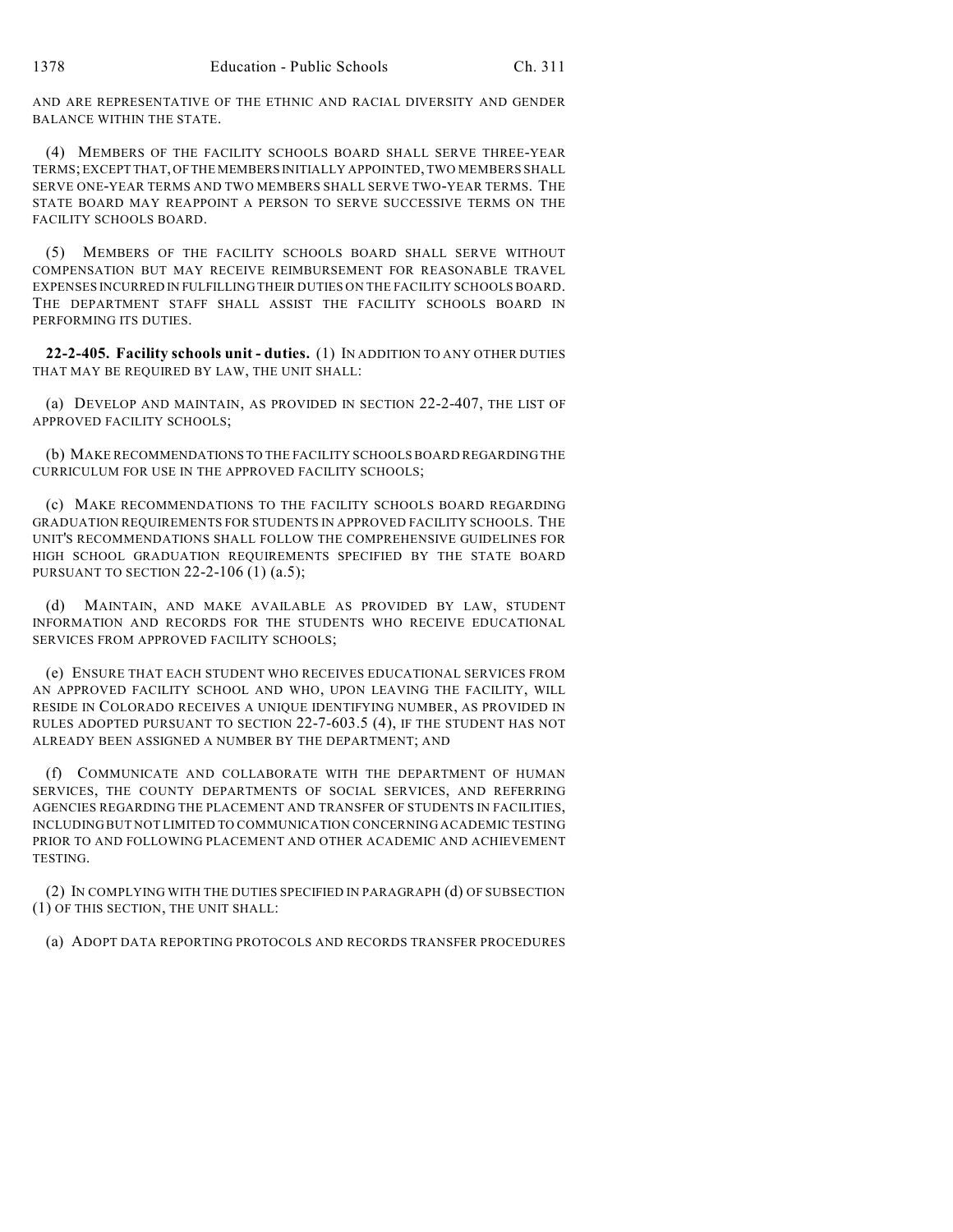FOR USE BY APPROVED FACILITY SCHOOLS; AND

(b) IN PURCHASING A DATA SYSTEM TO MAINTAIN THE RECORDS OF STUDENTS WHO ARE RECEIVING EDUCATIONAL SERVICES FROM APPROVED FACILITY SCHOOLS, ENSURE THAT THE DATA SYSTEM SELECTED IS COMPATIBLE WITH THE SYSTEM USED BY SCHOOL DISTRICTS IN SERVING A MAJORITY OF THE STUDENTS ENROLLED IN PUBLIC SCHOOLS OF THE STATE.

**22-2-406. Facility schools board duties - curriculum - graduation standards - rules.** (1) IN ADDITION TO ANY OTHER DUTIES PROVIDED BY LAW, THE FACILITY SCHOOLS BOARD SHALL:

(a) ADOPT CURRICULUM TO BE PROVIDED BY APPROVED FACILITY SCHOOLS. AT A MINIMUM, THE FACILITY SCHOOLS BOARD SHALL ALIGN THE CURRICULUM FOR THE CORE SUBJECTS OF READING, WRITING, MATHEMATICS, SCIENCE, HISTORY, AND GEOGRAPHY WITH THE STATE MODEL CONTENT STANDARDS ADOPTED PURSUANT TO SECTION 22-7-406 AND THE ASSESSMENTS ADMINISTERED THROUGH THE COLORADO STUDENT ASSESSMENT PROGRAM PURSUANT TO SECTION 22-7-409. THE CURRICULUM SHALL INCLUDE A RANGE OF COURSE WORK FROM WHICH AN APPROVED FACILITY SCHOOL MAY SELECT COURSES THAT MEET THE NEEDS OF THE STUDENTS WHO ARE PLACED AT THE FACILITY.

(b) ADOPT ACCOUNTABILITY MEASURES, INCLUDING ACADEMIC PERFORMANCE MEASURES, TO BE APPLIED TO APPROVED FACILITY SCHOOLS AND THE STUDENTS RECEIVING EDUCATIONAL SERVICES THROUGH THE APPROVED FACILITY SCHOOLS; AND

(c) AWARD A HIGH SCHOOL DIPLOMA TO A STUDENT WHO, WHILE RECEIVING SERVICES THROUGH AN APPROVED FACILITY SCHOOL, MEETS THE GRADUATION REQUIREMENTS THE FACILITY SCHOOLS BOARD SHALL ESTABLISH PURSUANT TO SUBSECTION (3) OF THIS SECTION AND WHO APPLIES FOR THE AWARD OF A HIGH SCHOOL DIPLOMA FROM THE FACILITY SCHOOLS BOARD.

(2) THE FACILITY SCHOOLS BOARD MAY MAKE RECOMMENDATIONS TO THE STATE BOARD AND TO THE DEPARTMENT OF HUMAN SERVICES REGARDING ANY OF THE FOLLOWING ISSUES:

(a) THE PROCESS FOR PLACING A CHILD OR YOUTH IN A FACILITY WHEN THE PLACEMENT IS INITIATED BY A PUBLIC ENTITY AND METHODS FOR IMPROVING THE INVOLVEMENT OF SCHOOL DISTRICTS IN SUCH PLACEMENT DECISIONS;

(b) THE PROCESS FOR PLACING A CHILD OR YOUTH IN A FACILITY WHEN THE PLACEMENT IS INITIATED BY ACTION BY OR REQUEST OF A PRIVATE PERSON AND METHODS BY WHICH SCHOOL DISTRICTS MAY BE INVOLVED IN SUCH PLACEMENT DECISIONS;

(c) METHODS AND STRATEGIES FOR IMPROVING THE QUALITY OF EDUCATIONAL SERVICES PROVIDED BY APPROVED FACILITY SCHOOLS AND FOR IMPROVING THE EDUCATIONAL OUTCOMES FOR STUDENTS WHO RECEIVE EDUCATIONAL SERVICES FROM APPROVED FACILITY SCHOOLS;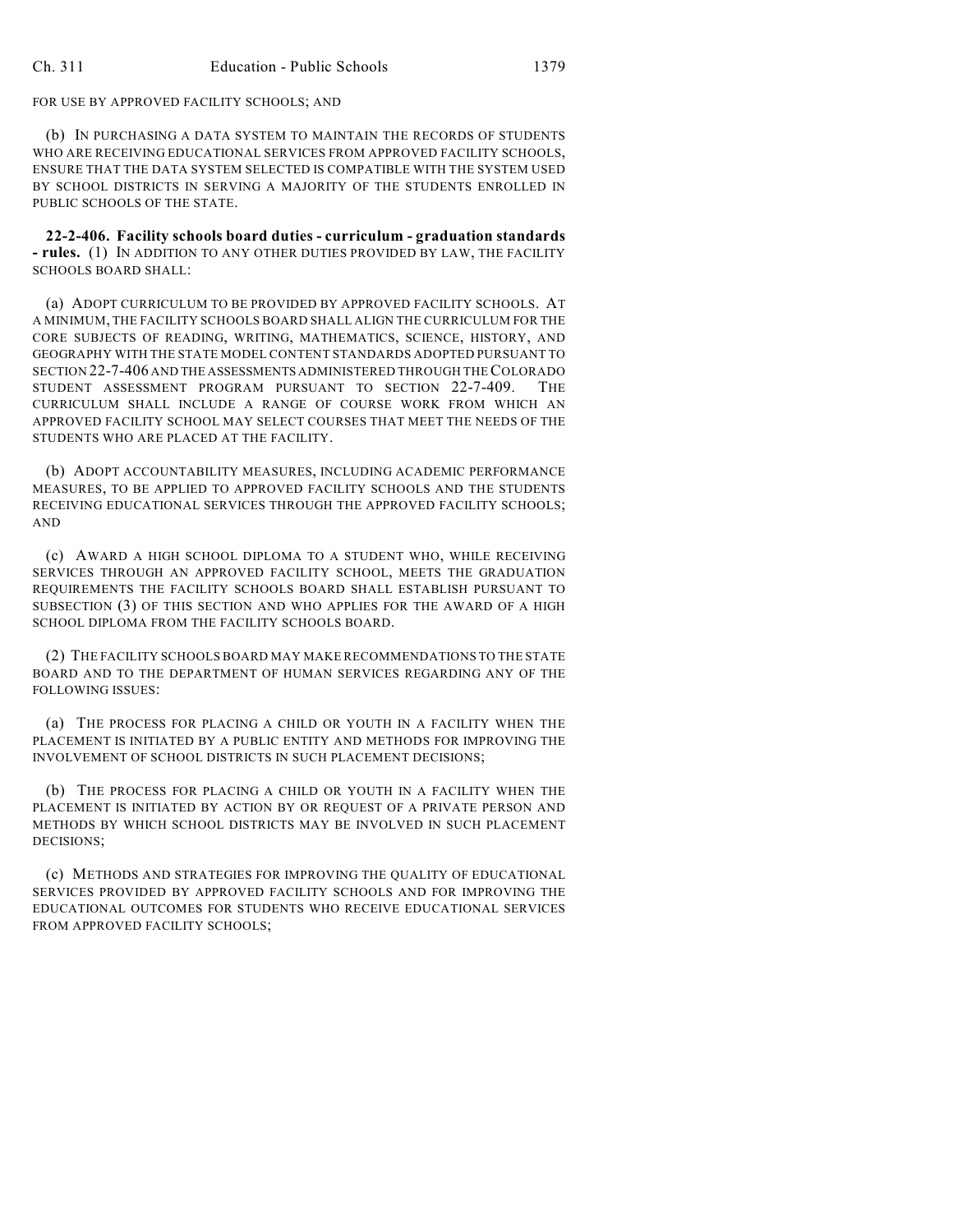(d) METHODS FOR RECRUITING AND RETAINING HIGHLY QUALIFIED TEACHERS AND PARAPROFESSIONALS FOR EMPLOYMENT IN APPROVED FACILITY SCHOOLS;

(e) THE PROVISION OF APPROPRIATE SERVICES FOR STUDENTS WITH DISABILITIES, INCLUDING THE PROCESS FOR DEVELOPING AND REVIEWING INDIVIDUALIZED EDUCATION PROGRAMS;

(f) METHODS OF REIMBURSING APPROVED FACILITY SCHOOLS FOR THE EXCESS COSTS INCURRED IN PROVIDING EDUCATIONAL SERVICES TO STUDENTS WITH DISABILITIES, INCLUDING DIRECT AND INDIRECT COSTS;

(g) THE LIABILITY OF THE SCHOOL DISTRICTS OF RESIDENCE FOR PROVIDING A FREE AND APPROPRIATE PUBLIC EDUCATION FOR THE STUDENTS WHO ARE PLACED IN A FACILITY AND PROCEDURES TO ENSURE STUDENTS' RIGHTS TO RECEIVE EDUCATIONAL SERVICES;

(h) THE OVERSIGHT AND MONITORING OF APPROVED FACILITY SCHOOLS; AND

(i) ANY OTHER ISSUES THAT ARE DETERMINED BY THE FACILITY SCHOOLS BOARD TO BE WITHIN ITS PURVIEW AND THAT ARE INTENDED TO IMPROVE EDUCATIONAL OUTCOMES FOR STUDENTS RECEIVING EDUCATIONAL SERVICES FROM APPROVED FACILITY SCHOOLS OR TO PROMOTE THE EFFICIENT DELIVERY OF EDUCATIONAL SERVICES TO STUDENTS WHO ARE PLACED IN FACILITIES.

(3) THE FACILITY SCHOOLS BOARD SHALL PROMULGATE RULES IN ACCORDANCE WITH THE "STATE ADMINISTRATIVE PROCEDURE ACT", ARTICLE 4 OF TITLE 24, C.R.S., TO ESTABLISH PROCEDURES BY WHICH A STUDENT WHO PARTICIPATES IN AN APPROVED FACILITY SCHOOL MAY APPLY TO RECEIVE A HIGH SCHOOL DIPLOMA AWARDED BY THE FACILITY SCHOOLS BOARD. THE FACILITY SCHOOLS BOARD SHALL ALSO, BY RULE, ESTABLISH THE GRADUATION REQUIREMENTS THAT A STUDENT RECEIVING EDUCATIONAL SERVICES THROUGH AN APPROVED FACILITY SCHOOL SHALL MEET TO BE AWARDED THE FACILITY SCHOOL'S HIGH SCHOOL DIPLOMA. IN ADOPTING THE GRADUATION REQUIREMENTS, THE FACILITY SCHOOLS BOARD SHALL TAKE INTO CONSIDERATION THE RECOMMENDATIONS OF THE UNIT AND SHALL ENSURE THAT THE GRADUATION REQUIREMENTS FOLLOW THE GUIDELINES FOR HIGH SCHOOL GRADUATION REQUIREMENTS SPECIFIED BY THE STATE BOARD PURSUANT TO SECTION 22-2-106 (1) (a.5).

**22-2-407. List of approved facility schools - application - criteria - rules.** (1) PURSUANT TO THE "STATE ADMINISTRATIVE PROCEDURE ACT", ARTICLE 4 OF TITLE 24,C.R.S., THE FACILITY SCHOOLS BOARD SHALL PROMULGATE RULES FOR THE CREATION AND MAINTENANCE AS PROVIDED IN THIS SECTION OF A LIST OF FACILITY SCHOOLS THAT ARE APPROVED TO RECEIVE REIMBURSEMENT FOR PROVIDING EDUCATIONAL SERVICES TO STUDENTS PLACED IN THE FACILITY. IN ADDITION TO THE RULES SPECIFIED IN THIS SECTION, THE FACILITY SCHOOLS BOARD SHALL ADOPT SUCH ADDITIONAL RULES AS MAY BE NECESSARY FOR THE IMPLEMENTATION OF THE LIST PURSUANT TO THIS SECTION.

(2) (a) THE FACILITY SCHOOLS BOARD BY RULE SHALL SPECIFY:

(I) THE PROCEDURES BY WHICH A FACILITY SCHOOL MAY APPLY TO THE UNIT FOR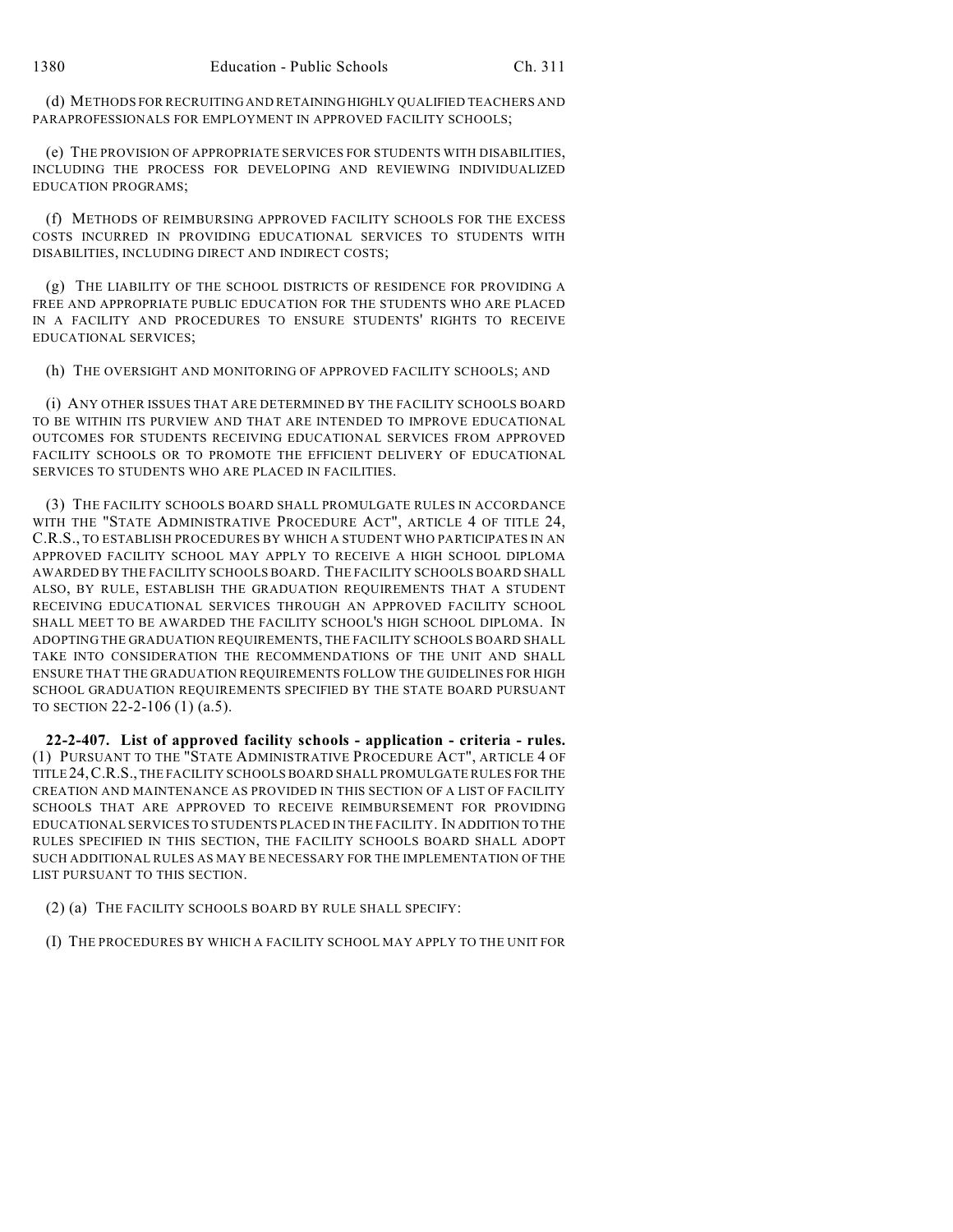PLACEMENT ON THE LIST OF APPROVED FACILITY SCHOOLS;

(II) THE INFORMATION THAT EACH FACILITY SCHOOL SHALL PROVIDE IN THE APPLICATION;

(III) THE REPORTING REQUIREMENTS FOR APPROVED FACILITY SCHOOLS; AND

(IV) THE CRITERIA THAT A FACILITY SCHOOL SHALL MEET TO BE PLACED ON THE LIST OF APPROVED FACILITY SCHOOLS.

(b) THE UNIT SHALL REVIEW THE APPLICATIONS RECEIVED PURSUANT TO PARAGRAPH (a) OF THIS SUBSECTION (2) AND SHALL PLACE ON THE LIST OF APPROVED FACILITY SCHOOLS THOSE APPLICANTS THAT MEET THE CRITERIA SPECIFIED BY RULE OF THE FACILITY SCHOOLS BOARD. THE UNIT SHALL NOTIFY EACH APPLICANT REGARDING PLACEMENT ON THE LIST OF APPROVED FACILITY SCHOOLS. IF THE UNIT DENIES AN APPLICANT PLACEMENT ON THE LIST, THE UNIT SHALL EXPLAIN THE BASIS FOR THE DENIAL. AN APPLICANT THAT IS DENIED MAY REAPPLY FOR PLACEMENT ON THE LIST FOLLOWING CORRECTION OF THE CAUSE FOR DENIAL.

(3) AN APPROVED FACILITY SCHOOL SHALL COMPLY WITH THE FOLLOWING REQUIREMENTS IN ORDER TO REMAIN ON THE LIST OF APPROVED FACILITY SCHOOLS:

(a) ADOPT AND IMPLEMENT THE CURRICULUM AND GRADUATION REQUIREMENTS SPECIFIED BY THE FACILITY SCHOOLS BOARD PURSUANT TO SECTION 22-2-406 (1) (a) AND  $(3)$ ;

(b) DEMONSTRATE COMPLIANCE WITH THE ACCOUNTABILITY MEASURES ADOPTED BY THE FACILITY SCHOOLS BOARD PURSUANT TO SECTION 22-2-406 (1) (b);

(c) COMPLY WITH THE REPORTING AND RECORDS TRACKING REQUIREMENTS SPECIFIED BY THE UNIT PURSUANT TO SECTION 22-2-405 (1) (d) AND (2); AND

(d) COMPLY WITH ANY OTHER REQUIREMENTS SPECIFIED BY RULE OF THE FACILITY SCHOOLS BOARD.

(4) THE UNIT SHALL PERIODICALLY, AS PROVIDED BY RULE OF THE FACILITY SCHOOLS BOARD, REVIEW EACH APPROVED FACILITY SCHOOL TO DETERMINE WHETHER THE APPROVED FACILITY SCHOOL IS IN COMPLIANCE WITH THE REQUIREMENTS SPECIFIED IN SUBSECTION (3) OF THIS SECTION. IF THE UNIT DETERMINES THAT AN APPROVED FACILITY SCHOOL IS OUT OF COMPLIANCE, THE UNIT SHALL GIVE THE APPROVED FACILITY SCHOOL NOTICE OF THE LACK OF COMPLIANCE. IF THE APPROVED FACILITY SCHOOL DOES NOT COME INTO COMPLIANCE WITHIN THIRTY DAYS AFTER RECEIVING THE NOTICE, THE UNIT SHALL REMOVE THE FACILITY SCHOOL FROM THE LIST OF APPROVED FACILITY SCHOOLS. A FACILITY SCHOOL THAT IS REMOVED FROM THE LIST OF APPROVED FACILITY SCHOOLS MAY REAPPLY FOR PLACEMENT ON THE LIST AS PROVIDED IN SUBSECTION (2) OF THIS SECTION.

**SECTION 2.** 24-1-115, Colorado Revised Statutes, is amended BY THE ADDITION OF THE FOLLOWING NEW SUBSECTIONS to read: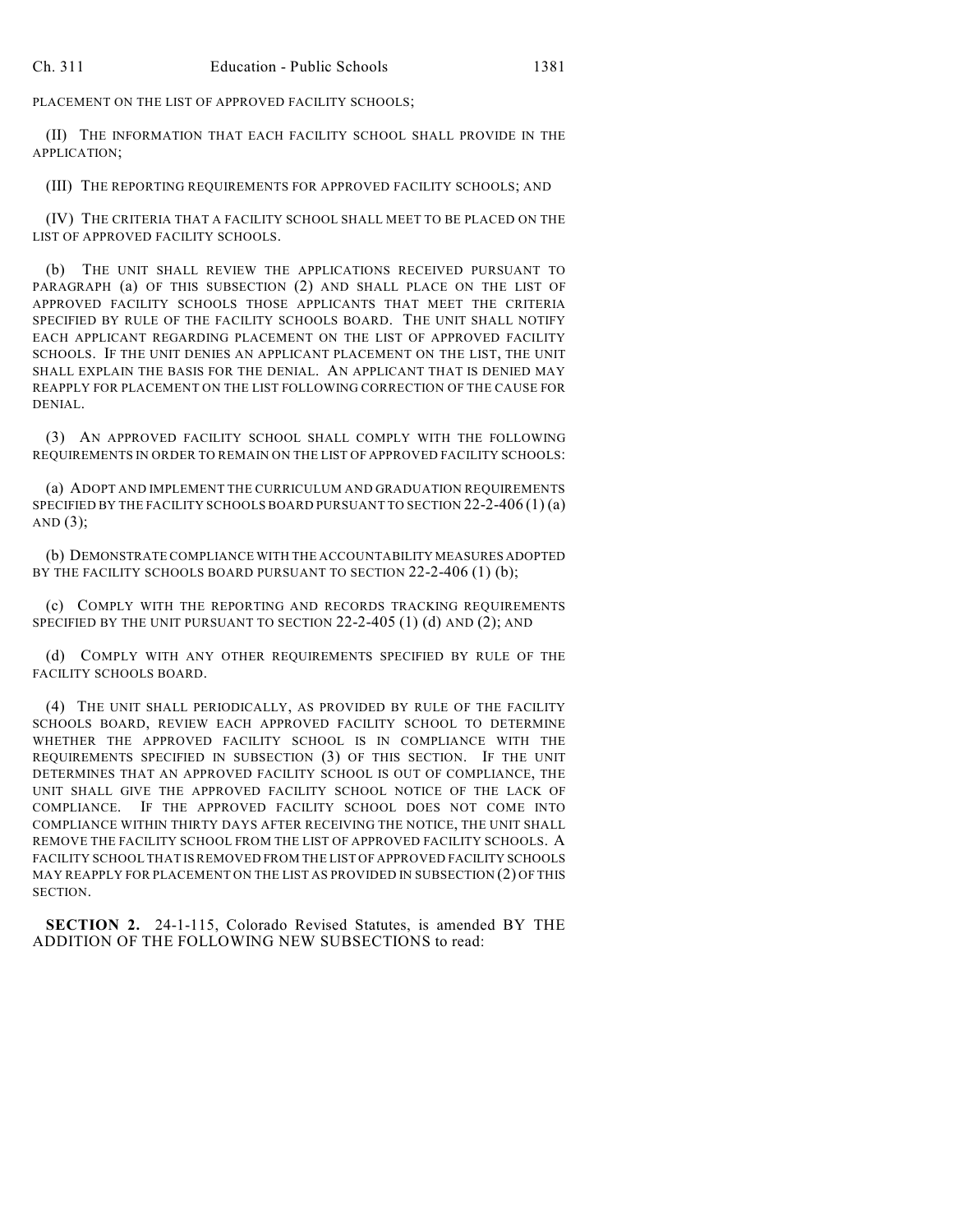**24-1-115. Department of education - creation.** (12) THE DEPARTMENT OF EDUCATION SHALL INCLUDE THE FACILITY SCHOOLS UNIT ESTABLISHED IN SECTION 22-2-403, C.R.S., AND ITS POWERS, DUTIES, AND FUNCTIONS, AS IF THE UNIT WERE TRANSFERRED BY A **TYPE 2** TRANSFER TO THE DEPARTMENT OF EDUCATION.

(13) THE DEPARTMENT OF EDUCATION SHALL INCLUDE THE FACILITY SCHOOLS BOARD ESTABLISHED IN SECTION 22-2-404, C.R.S., AND ITS POWERS, DUTIES, AND FUNCTIONS, AS IF THE BOARD WERE TRANSFERRED BY A **TYPE 1** TRANSFER TO THE DEPARTMENT OF EDUCATION.

**SECTION 3.** 22-2-103 (1), Colorado Revised Statutes, is amended BY THE ADDITION OF THE FOLLOWING NEW PARAGRAPHS to read:

**22-2-103. Department of education.** (1) The department of education shall include the following:

(g) FACILITY SCHOOLS UNIT;

(h) FACILITY SCHOOLS BOARD.

**SECTION 4.** 22-2-107 (1) (p), Colorado Revised Statutes, is amended to read:

**22-2-107. State board - powers - repeal.** (1) The state board has the power:

(p) (I) To maintain a list of facilities which it has approved to receive reimbursement for the provision of educationalservicesto children with disabilities placed outside of their districts of residence but within Colorado.

(II) THIS PARAGRAPH (p) IS REPEALED, EFFECTIVE JULY 1, 2008.

**SECTION 5.** 22-2-130 (1) (c), Colorado Revised Statutes, is amended, and the said 22-2-130 (1) is further amended BY THE ADDITION OF A NEW PARAGRAPH, to read:

**22-2-130. Supplemental on-line education grant program - legislative declaration - definitions - creation - eligibility - award - fund - repeal.** (1) The general assembly finds that:

(b.5) EDUCATIONAL PROGRAMS PROVIDED FOR STUDENTS IN OUT-OF-HOME PLACEMENT OR THROUGH DAY TREATMENT FACILITIES ARE GENERALLY SMALL AND HAVE DIFFICULTY ACCESSING RESOURCES OR EMPLOYING A LARGE NUMBER OF TEACHERS. SUPPLEMENTAL ON-LINE EDUCATION COURSES ARE ESPECIALLY HELPFUL AND NECESSARY FOR FACILITY SCHOOLS TO ENABLE THEM TO PROVIDE A MUCH WIDER VARIETY OF COURSES AND TO HELP THEIR STUDENTS MEET GRADUATION STANDARDS.

(c) It is therefore in the best interests of the state to help small or rural school districts, charter schools, and BOCES, AND FACILITY SCHOOLS provide supplemental on-line education courses to their students by allowing these school districts, charter schools, FACILITY SCHOOLS, and BOCES to apply for grants to help them overcome their financial and technical barriers.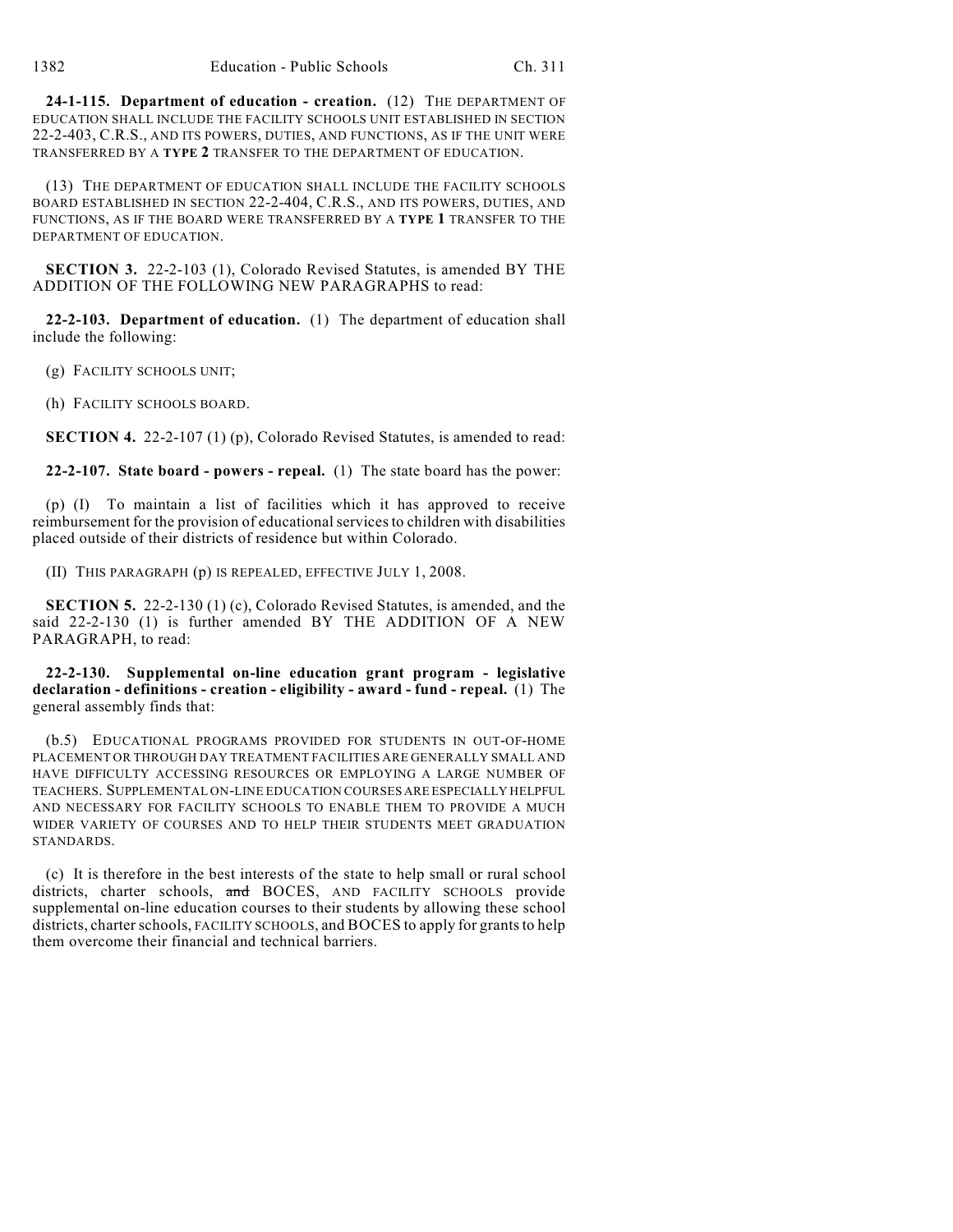**SECTION 6.** 22-2-130 (2) (f) (III), (3), (4), (6) (b), and (6) (c), Colorado Revised Statutes, are amended, and the said 22-2-130 (2) is further amended BY THE ADDITION OF A NEW PARAGRAPH, to read:

**22-2-130. Supplemental on-line education grant program - legislative declaration - definitions - creation - eligibility - award - fund - repeal.** (2) As used in this section, unless the context otherwise requires:

(c.5) "FACILITY SCHOOL" MEANS AN APPROVED FACILITY SCHOOL AS DEFINED IN SECTION 22-2-402 (1).

(f) "Supplemental on-line education course" means an education course that is:

(III) Purchased by an eligible school district, eligible charter school, or BOCES, OR FACILITY SCHOOL from a provider to augment the education program provided by the eligible school district, eligible charter school,  $\sigma$  BOCES, OR FACILITY SCHOOL.

(3) There is hereby created the supplemental on-line education grant program to assist an eligible school district, AN eligible charter school,  $\sigma$ r A BOCES, OR A FACILITY SCHOOL in providing supplemental on-line education courses to students. Subject to available appropriations, the state board shall award grants pursuant to this section to assist eligible school districts, eligible charter schools, and BOCES, AND FACILITY SCHOOLS in removing financial and technical barriers to providing supplemental on-line education courses. Grants awarded pursuant to this section shall be used for one or more of the following purposes:

(a) As additional reimbursement for the cost of purchasing supplemental on-line education courses; or

(b) To increase the eligible school district's, eligible charter school's,  $\sigma$ r BOCES'S, OR FACILITY SCHOOL'S ability to access supplemental on-line education courses by:

(I) Providing technical equipment or hiring technical specialists to audit and configure computer networks;

(II) Providing staff development and training for onsite personnel; or

(III) Providing financial assistance to help hire site coordinators or other personnel needed to facilitate on-line access.

(4) An eligible school district, AN eligible charter school,  $\sigma$ r A BOCES, OR A FACILITY SCHOOL may apply to the department, in accordance with the procedures and time frames adopted by rule of the state board pursuant to subsection (5) of this section, to receive moneys through the grant program. The department shall administer the grant program as provided in this section.

(6) (b) In selecting grant recipients, the state board shall give priority to grant applications from eligible school districts, eligible charter schools, or BOCES, OR FACILITY SCHOOLS that have been financially or technologically unable to provide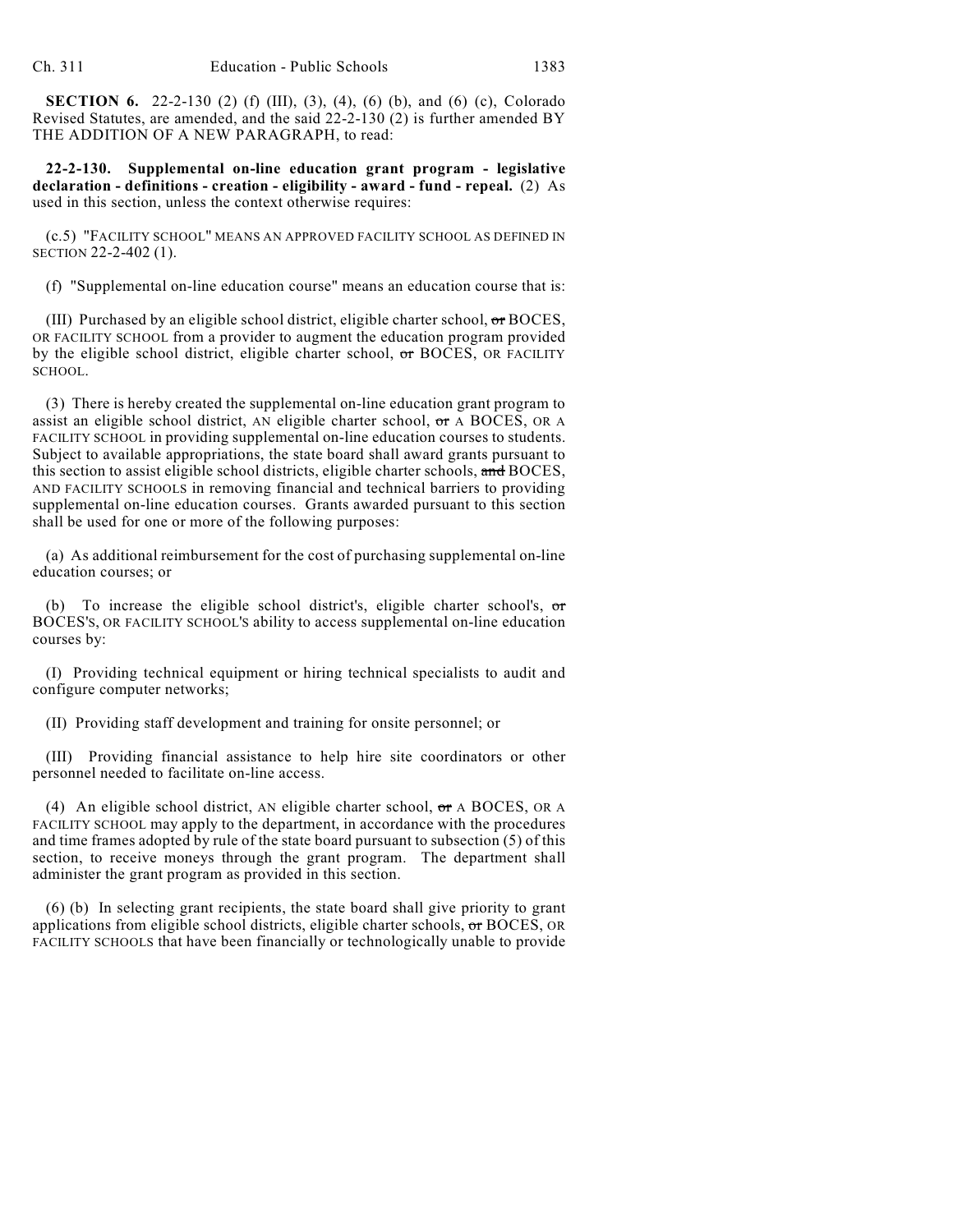supplemental on-line education courses in the past and that demonstrate the greatest need for a grant to be able to begin providing supplemental on-line education courses. In addition, the state board shall consider:

(I) The degree to which students enrolled in the eligible school district or eligible charter school, or in a school operated by a BOCES OR IN A FACILITY SCHOOL require supplemental on-line education courses to be able to meet the higher education admission standards adopted by the Colorado commission on higher education; and

(II) Other revenue sources available to the eligible school district, eligible charter school, or BOCES, OR FACILITY SCHOOL to assist in overcoming the financial and technological barriers to providing supplement on-line education programs.

(c) A grant awarded pursuant to this section shall not exceed five thousand dollars in a fiscal year. An eligible school district, AN eligible charter school,  $\sigma$ r A BOCES, OR A FACILITY SCHOOL may receive grants in consecutive years.

**SECTION 7.** 22-7-703 (4), Colorado Revised Statutes, is amended to read:

**22-7-703. Definitions.** As used in this part 7, unless the context otherwise requires:

(4) "School" means any public school in the state, including but not limited to a traditional public school of a school district, and a charter school, AND AN APPROVED FACILITY SCHOOL, AS DEFINED IN SECTION 22-2-402 (1).

**SECTION 8.** 22-7-705 (4), Colorado Revised Statutes, is amended to read:

**22-7-705. Teacher development grant program - application.** (4) An institute charter school OR APPROVED FACILITY SCHOOL that submits an application pursuant to this part 7 shall not be required to submit the application to any school district or to include in the application a statement of support for or opposition to the application by a local board of education.

**SECTION 9.** 22-7-901 (2) and (5), Colorado Revised Statutes, are amended, and the said 22-7-901 is further amended BY THE ADDITION OF A NEW SUBSECTION, to read:

**22-7-901. Definitions.** As used in this part 9, unless the context otherwise requires:

(2) "Eligible applicant" means an eligible public school OR AN ELIGIBLE FACILITY SCHOOL that applies for a grant pursuant to this part 9 or a collaborative group of eligible public schools OR A COLLABORATIVE GROUP OF ELIGIBLE FACILITY SCHOOLS applying jointly for a grant pursuant to this part 9.

(2.5) "ELIGIBLE FACILITY SCHOOL" MEANS AN APPROVED FACILITY SCHOOL, AS DEFINED IN SECTION 22-2-402 (1), THAT IS DETERMINED BY THE DEPARTMENT PURSUANT TO SECTION 22-7-903 TO BE ELIGIBLE TO RECEIVE GRANTS PURSUANT TO THIS PART 9.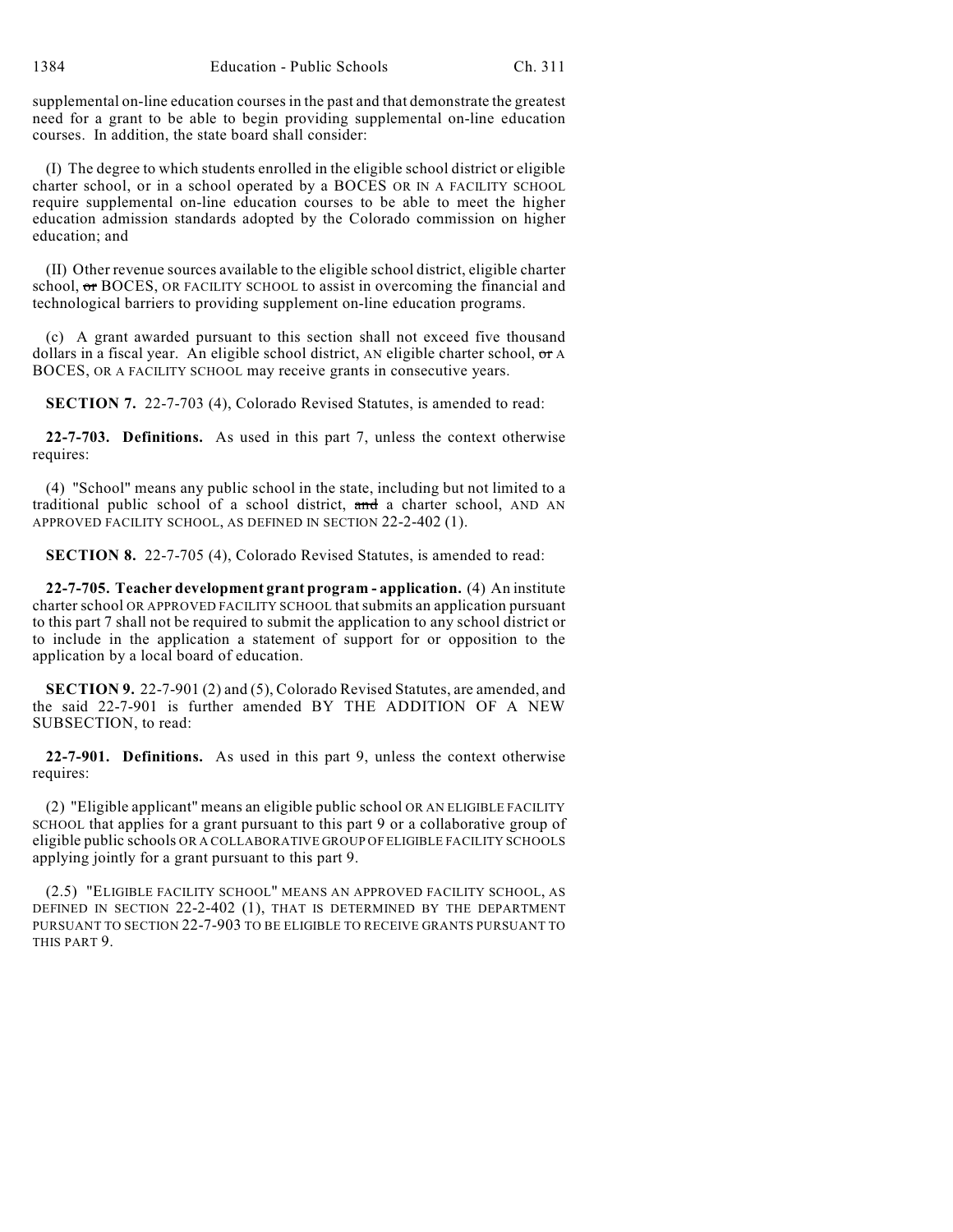(5) "Read-to-achieve assessment" means an instrument that is approved and identified by the state board pursuant to section 22-7-504 (1) by which a school district OR FACILITY SCHOOL may assess the reading readiness or the literacy and reading comprehension levels of individual students, which instrument is designated by rule of the state board pursuant to section 22-7-906 (1) (e).

**SECTION 10.** 22-7-903, Colorado Revised Statutes, is amended to read:

**22-7-903. Determination of eligible schools.** On an annual basis to be determined by the read-to-achieve board, the department shall prepare and submit to the board a list of all eligible public schools AND ELIGIBLE FACILITY SCHOOLS. In determining whether a public school OR FACILITY SCHOOL is eligible, the department shall apply the rules promulgated by the state board pursuant to section  $22-7-906(1)(a)$ . The department shall publish the list on the department's web site.

**SECTION 11.** The introductory portion to 22-7-905 (1) and 22-7-905 (3) (a), Colorado Revised Statutes, are amended to read:

**22-7-905. Read-to-achieve board - duties - grant process.** (1) The read-to-achieve board shall solicit and review applications only from eligible applicants for grants pursuant to this section. The read-to-achieve board may award grants pursuant to this section for periods of one to three years. Each application, at a minimum, shall describe the type of program to be provided by the eligible applicant to enhance the reading readiness or literacy and reading comprehension skills of kindergarten pupils and first-, second-, and third-grade pupils at the school OR FACILITY SCHOOL. Each grant awarded shall be used to supplement and not supplant any moneys currently being used on such programs. Such programs may include, but need not be limited to:

(3) The read-to-achieve board shall select those eligible applicants that will receive grants pursuant to this section and the duration and amount of each grant. In selecting the eligible applicants, the read-to-achieve board, at a minimum, shall take into account the following criteria:

(a) The number of kindergarten and first-, second-, and third-grade pupils enrolled at the eligible applicant's school OR RECEIVING SERVICES THROUGH THE ELIGIBLE APPLICANT'S FACILITY SCHOOL whose reading readiness or literacy and reading comprehension skills are below grade level;

**SECTION 12.** 22-7-906 (1) (e) and (1) (g), Colorado Revised Statutes, are amended, and the said 22-7-906 (1) is further amended BY THE ADDITION OF A NEW PARAGRAPH, to read:

**22-7-906. Rules.** (1) The state board shall promulgate rules for the administration of this part 9, including but not limited to:

(a.5) CRITERIA THE DEPARTMENT SHALL APPLY IN DETERMINING WHETHER A FACILITY SCHOOL IS AN ELIGIBLE FACILITY SCHOOL THAT MAY APPLY INDIVIDUALLY OR AS PART OF A COLLABORATIVE GROUP OF ELIGIBLE FACILITY SCHOOLS APPLYING JOINTLY FOR A GRANT PURSUANT TO THIS PART 9;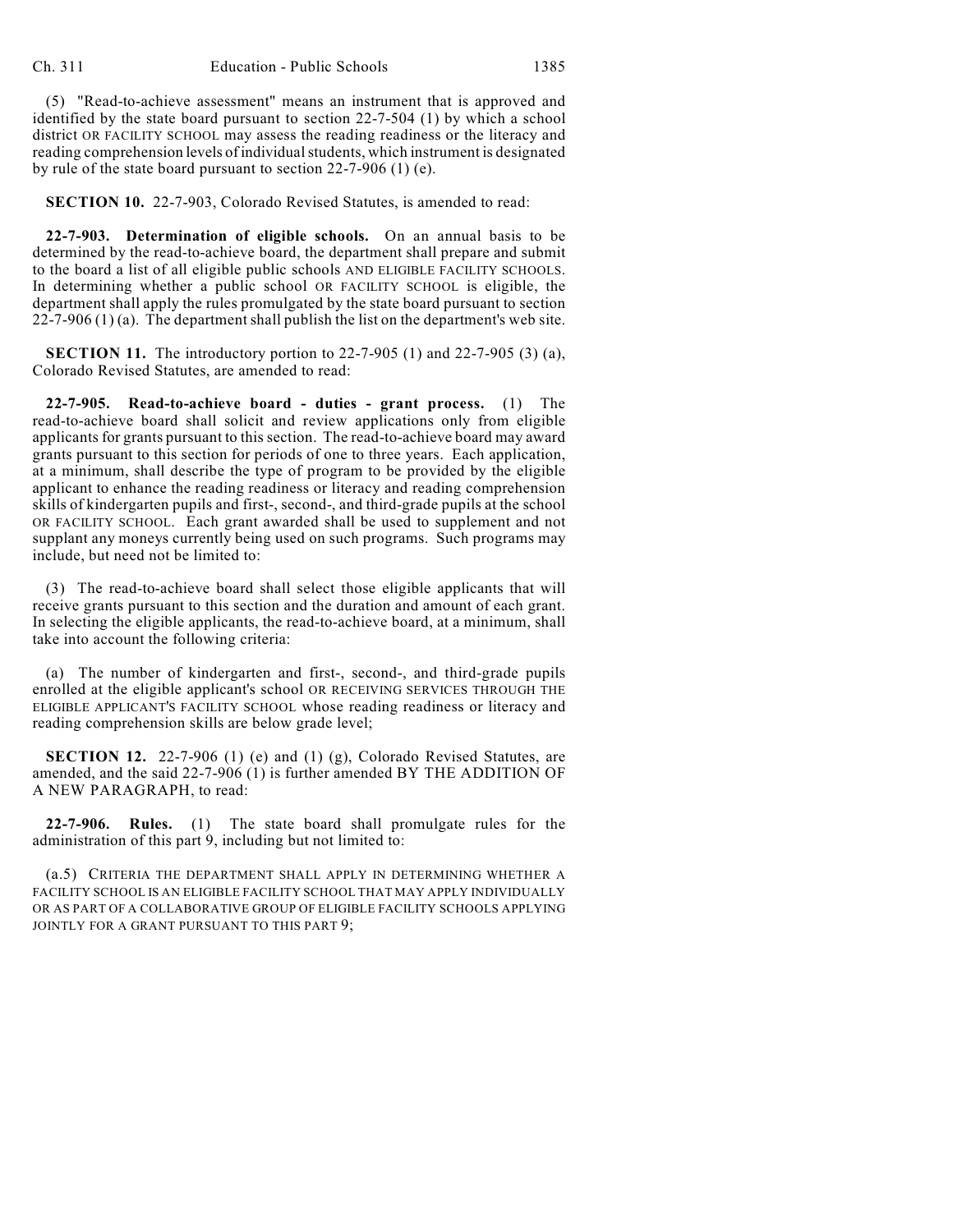(e) The designation of a valid, reliable read-to-achieve assessment for schools AND FACILITY SCHOOLS to use in assessing students' reading proficiency;

(g) A method for tracking the progress of students who move from one school OR FACILITY SCHOOL to another school OR FACILITY SCHOOL within the state while participating in read-to-achieve programs.

**SECTION 13.** 22-7-908 (1), Colorado Revised Statutes, is amended to read:

**22-7-908. Read-to-achieve cash fund - created.** (1) There is hereby established in the state treasury the read-to-achieve cash fund, referred to in this section as the "cash fund". The cash fund shall consist of moneys transferred thereto pursuant to subsection (3) of this section and any other moneys that may be made available by the general assembly. Subject to appropriation by the general assembly, moneys in the cash fund shall be used to provide grants to schools pursuant to this part 9 and to the reading assistance grant program created pursuant to section 22-88-102. Any moneys not provided as grants to schools may be invested by the state treasurer as provided in section 24-36-113, C.R.S. All interest derived from the deposit and investment of moneys in the cash fund shall be credited to the cash fund. Any amount remaining in the cash fund at the end of any fiscal year shall remain in the cash fund and shall not be credited or transferred to the general fund or to any other fund.

**SECTION 14.** 22-20-103 (9), Colorado Revised Statutes, is amended to read:

**22-20-103. Definitions.** As used in this article, unless the context otherwise requires:

(9) "Eligible facility" means a group care facility or home, community centered board, hospital, or state-licensed day treatment facility that offers a school program providing special education services to children with disabilities that has been approved by the state board of education AN APPROVED FACILITY SCHOOL, AS DEFINED IN SECTION 22-2-402 (1).

**SECTION 15.** 22-20-109 (1) and (2), Colorado Revised Statutes, are amended to read:

**22-20-109. Tuition.** (1) An administrative unit of residence may contract with another administrative unit OR a community centered board or an eligible facility approved by the state board pursuant to section  $22-2-107(1)(p)$  to provide a special education program for a child with a disability. In such an instance, the community centered board or the eligible facility where the child receives a special education program shall document to the department a list of costs of providing such special education program and the applicable revenues. Notwithstanding any provision of section 22-32-115 to the contrary, the tuition charge for educating a child with a disability in a community centered board or an eligible facility shall be established by the department and approved by the state board. Such tuition charge shall be the maximum amount the administrative unit of residence shall be obligated to pay for the special education program; except that the school district of residence may pay a higher tuition charge than the charge established and approved pursuant to this subsection (1) for students in need of specialized services, which services were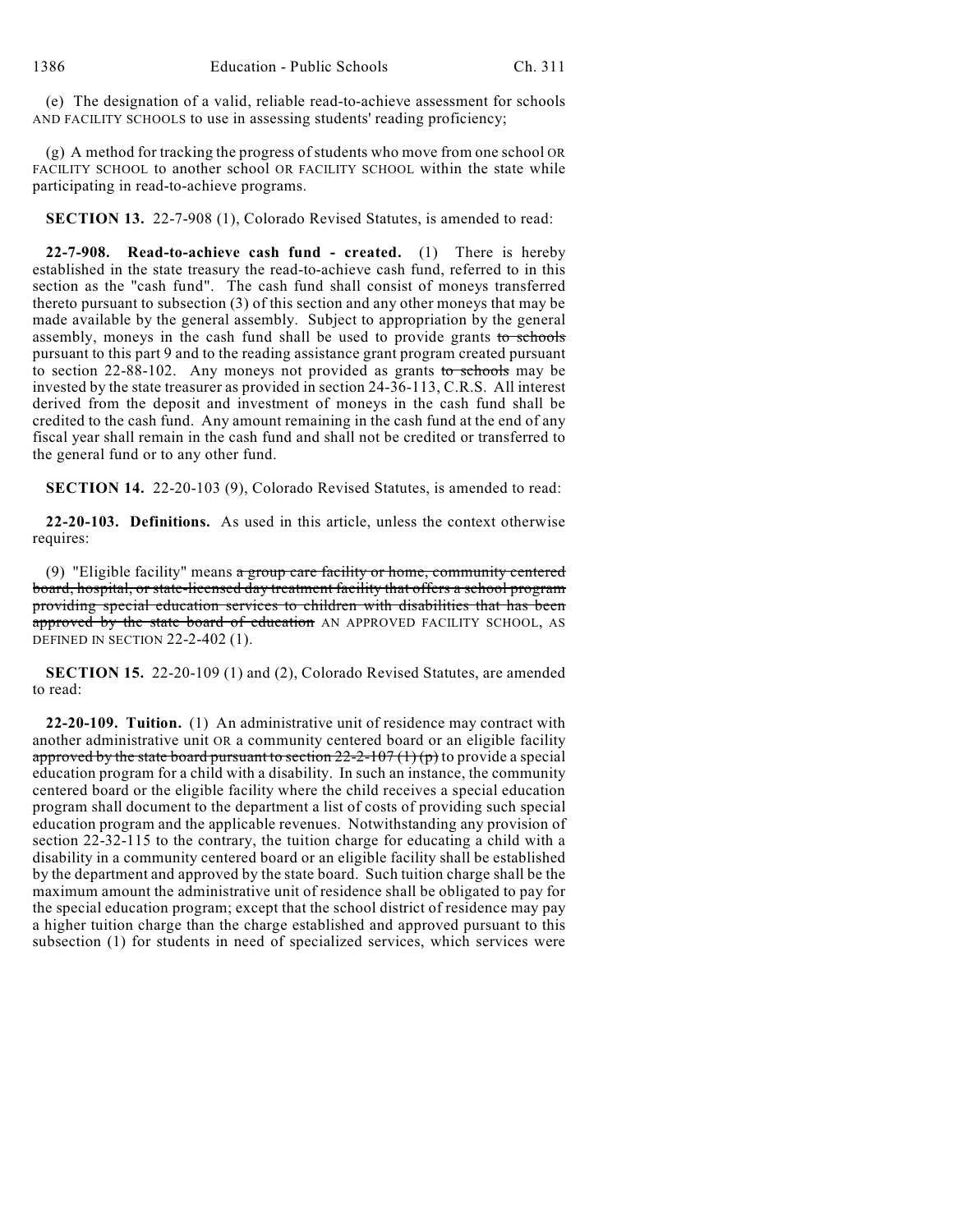included in the IEP but were not included in the tuition charge established pursuant to this subsection (1).

(2) The state board shall promulgate rules to define the contract approval process, to define the types and amounts of costs in excess of the state average per pupil operating revenues, as defined in section 22-54-103 (12), and to define other applicable revenues that a school district of residence of a child with a disability shall pay as tuition to educate that child elsewhere at a community centered board or an eligible facility. approved by the state board pursuant to section  $22-2-107(1)$ (p). These rules shall include, but need not be limited to, the limitations on the number of staff members per number of students, the amount of equipment necessary for classroom instruction of the child, the number of days of school, and any other expenses involved in the provision of educational services as determined by the child's IEP. However, these rules shall not require that, in calculating the amount of the tuition charge for educating a child with a disability in any community centered board or eligible facility, the costs incurred by a community centered board or eligible facility in providing such special education program be reduced by the amount of revenues, if any, received by such THE community centered board or eligible facility as donations or special education grants. The school district of residence shall be responsible for paying as tuition any excess costs above the state average per pupil operating revenues to provide these services.

**SECTION 16.** 22-20-114 (1) (a), Colorado Revised Statutes, is amended to read:

**22-20-114. Funding of programs.** (1) Subject to the provisions of subsection (3) of this section, for the 2005-06 budget year and each budget year thereafter, the total amount appropriated to the department for the payment of costs incurred by administrative units for the provision of special education programs shall be distributed to each administrative unit that provides educational services for children with disabilities as follows:

(a) (I) Five hundred thousand dollars to each administrative unit that enrolls children with disabilities:

(A) For whom tuition is paid by the administrative units for the children to receive educational services at ELIGIBLE facilities; approved by the state board pursuant to section  $22-2-107(1)$  (p); and

(B) For whom parental rights have been relinquished by the parents or terminated by a court, the parents of whom are incarcerated, the parents of whom cannot be located, the parents of whom reside out of the state but the department of human services has placed the children within the administrative unit, or who are legally emancipated.

(II) The moneys appropriated pursuant to subparagraph (I) of this paragraph (a) shall be distributed in each budget year to administrative units based upon each administrative unit's share of the aggregate number of children with disabilities who are specified in subparagraph (I) of this paragraph (a); except that an administrative unit shall not receive an amount that exceeds the aggregate amount of tuition paid by that administrative unit for the specified children with disabilities to receive educational services at ELIGIBLE facilities approved by the state board pursuant to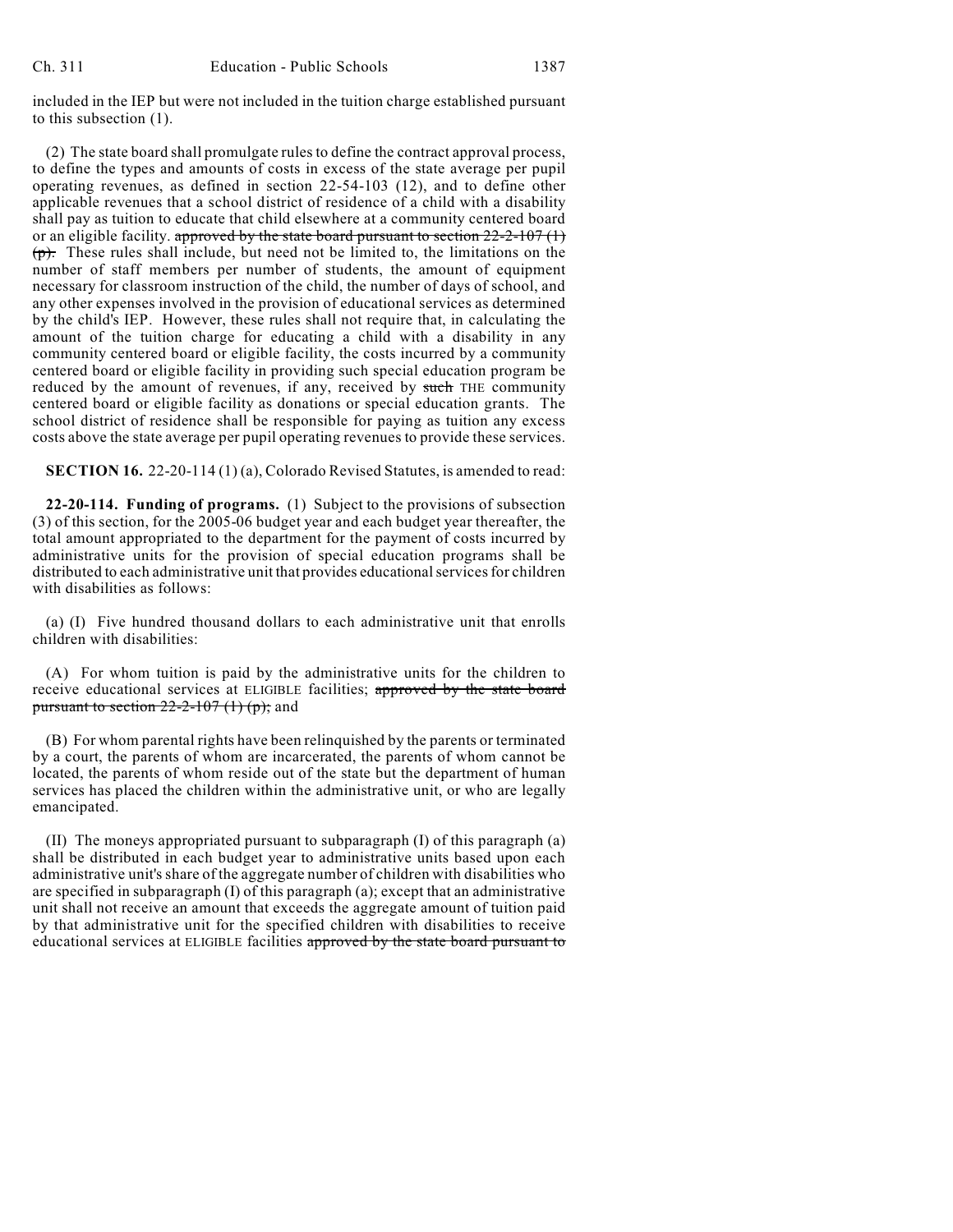section  $22-2-107$  (1) (p) during the immediately preceding budget year. For purposes of this paragraph (a), the number of children with disabilities that are specified in subparagraph (I) of this paragraph (a) shall be based upon the count taken in December of the immediately preceding budget year.

**SECTION 17.** 22-24-102, Colorado Revised Statutes, is amended to read:

**22-24-102. Legislative declaration.** The general assembly hereby finds, determines, and declares that there are substantial numbers of students in this state whose educational potential is severely restricted because a language other than English is their primary means of communication. The general assembly recognizes the need to provide for transitional programs to improve the English language skills of these students. The general assembly declares that, in order to improve educational and career opportunities for every student in this state, it is the purpose of this article to provide for the establishment of an English language proficiency program in the public schools AND FACILITY SCHOOLS and to provide for the distribution of moneys to the several school districts, and the state charter school institute, AND FACILITY SCHOOLS to help defray the costs of such program.

**SECTION 18.** 22-24-103 (3) and the introductory portion to 22-24-103 (4), Colorado Revised Statutes, are amended, and the said 22-24-103 is further amended BY THE ADDITION OF A NEW SUBSECTION, to read:

**22-24-103. Definitions.** As used in this article, unless the context otherwise requires:

(2.5) "FACILITY SCHOOL" MEANS AN APPROVED FACILITY SCHOOL AS DEFINED IN SECTION 22-2-402 (1).

(3) "Program" means the English language proficiency program created by this article. Design and implementation of programs shall be the function of the districts, and the state charter school institute, AND THE FACILITY SCHOOLS.

(4) "Student whose dominant language is not English" means a public school OR FACILITY SCHOOL student whose academic achievement and English language proficiency are determined by the student's school district,  $\sigma$ r the state charter school institute, OR THE FACILITY SCHOOL, using instruments and tests approved by the department, to be impaired because of the student's inability to comprehend or speak English adequately due to the influence of a language other than English and who is one or more of the following:

**SECTION 19.** 22-24-104, Colorado Revised Statutes, is amended to read:

**22-24-104. English language proficiency program established - funding.** (1) There is hereby established an English language proficiency program for students in kindergarten and grades one through twelve whose dominant language is not English.

(2) The purpose of the program is to provide assistance to districts,  $\frac{1}{\text{and}}$  institute charter schools, AND FACILITY SCHOOLS having students whose dominant language is not English.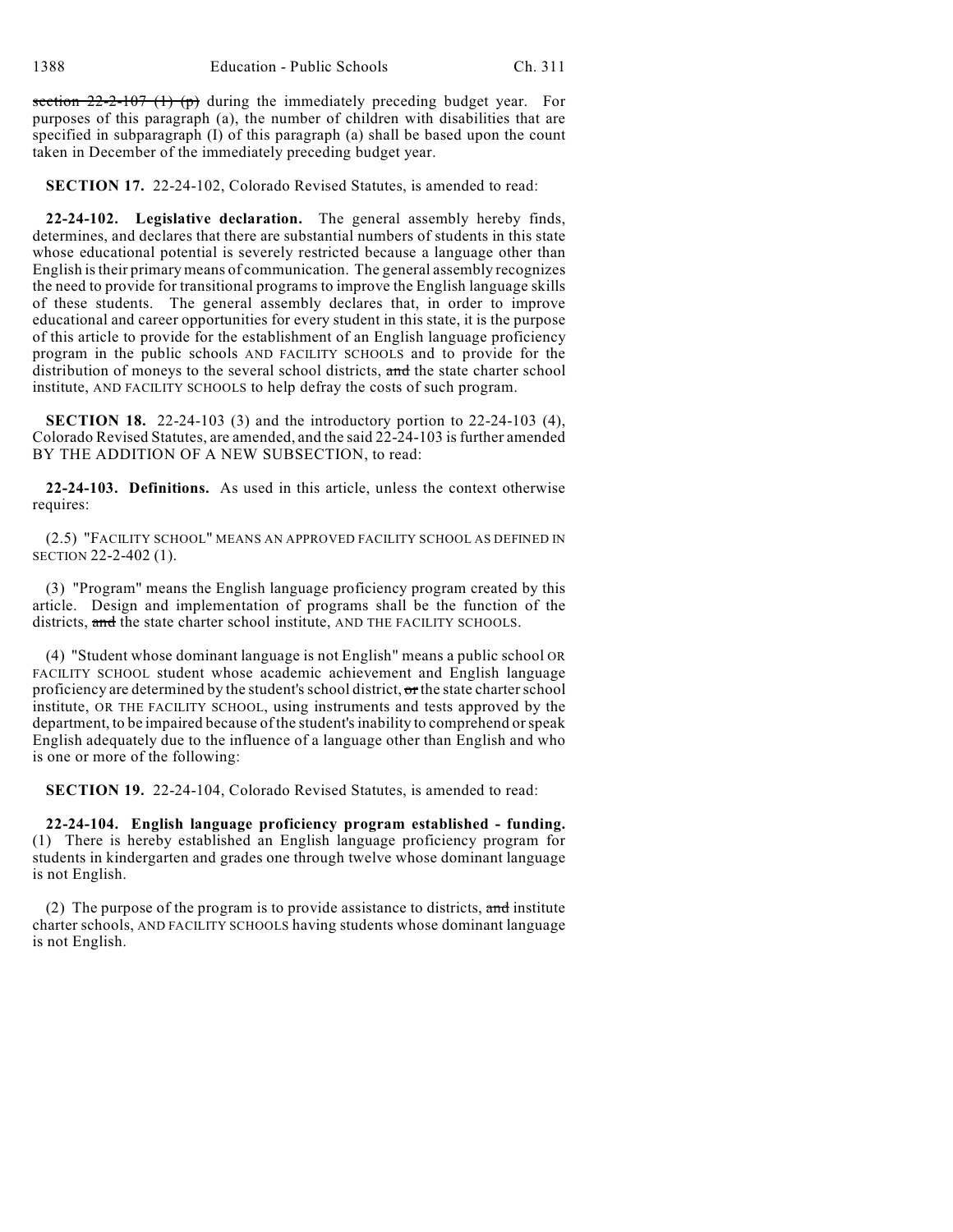(3) No A district, or AN institute charter school, OR A FACILITY SCHOOL shall NOT be eligible for more than two fiscal years of state entitlement moneys on behalf of a student identified for inclusion in this state-assisted program.

(4) (a) The general assembly shall make an annual appropriation to the department for the implementation of this article. Funding for the program shall be from the department to the districts, and to the state charter school institute, AND THE FACILITY SCHOOLS on a per-student basis. That portion of the annual appropriation scheduled for distribution to the districts, and the state charter school institute, AND THE FACILITY SCHOOLS shall be paid to the districts, and the state charter school institute, AND THE FACILITY SCHOOLS upon the determination, pursuant to section 22-24-106 (1) (d), of the number of students in each district,  $\sigma$ institute charter school, OR FACILITY SCHOOL to be included in the program.

(b) The general assembly shall annually make a separate appropriation to the department of education to cover the state's share of the estimated cost pursuant to the provisions of this section. If the amount of the appropriation made is less than the total amount determined to be the state's actual share of support to be provided all eligible students pursuant to the provisions of this section, then the amount to be distributed to any district,  $\sigma$ r to the state charter school institute, OR TO A FACILITY SCHOOL shall be in the same proportion as the amount of the appropriation made bears to such total amount determined to be the state's actual share.

(c) (I) An amount equal to seventy-five percent of the appropriation made to the department for the 1998-99 fiscal year plus any increase in the annual appropriation made to the department over the appropriation made for the 1998-99 fiscal year or the amount needed to fully fund the program pursuant to this subparagraph (I), whichever is less, shall be used by the districts, and the state charter school institute, AND THE FACILITY SCHOOLS for students certified to be within section 22-24-103 (4) (a) or (4) (b). No such student shall be funded for more than an amount equal to four hundred dollars per year or an amount equal to twenty percent of the state average per pupil operating revenues, as defined in section 22-54-103 (12) for the preceding year as annually determined by the department, whichever is greater.

(II) The remainder of the annual appropriation shall be used by the districts,  $\overline{\mathbf{and}}$ the state charter school institute, AND THE FACILITY SCHOOLS for students certified to be within section 22-24-103 (4) (c). No such student shall be funded for an amount greater than two hundred dollars per year or an amount equal to ten percent of the state average per pupil operating revenues, as defined in section 22-54-103 (12), for the preceding year as annually determined by the department, whichever is greater.

(III) Any appropriated moneys not distributed by the department pursuant to subparagraph (I) of this paragraph (c) may be distributed by the department pursuant to subparagraph (II) of this paragraph (c). Any appropriated moneys not distributed by the department pursuant to subparagraph (II) of this paragraph (c) may be distributed pursuant to subparagraph (I) of this paragraph (c).

(5) Each district, and the state charter school institute, AND EACH FACILITY SCHOOL shall provide the programs for district, and institute charter school, AND FACILITY SCHOOL students whose dominant language is not English; except that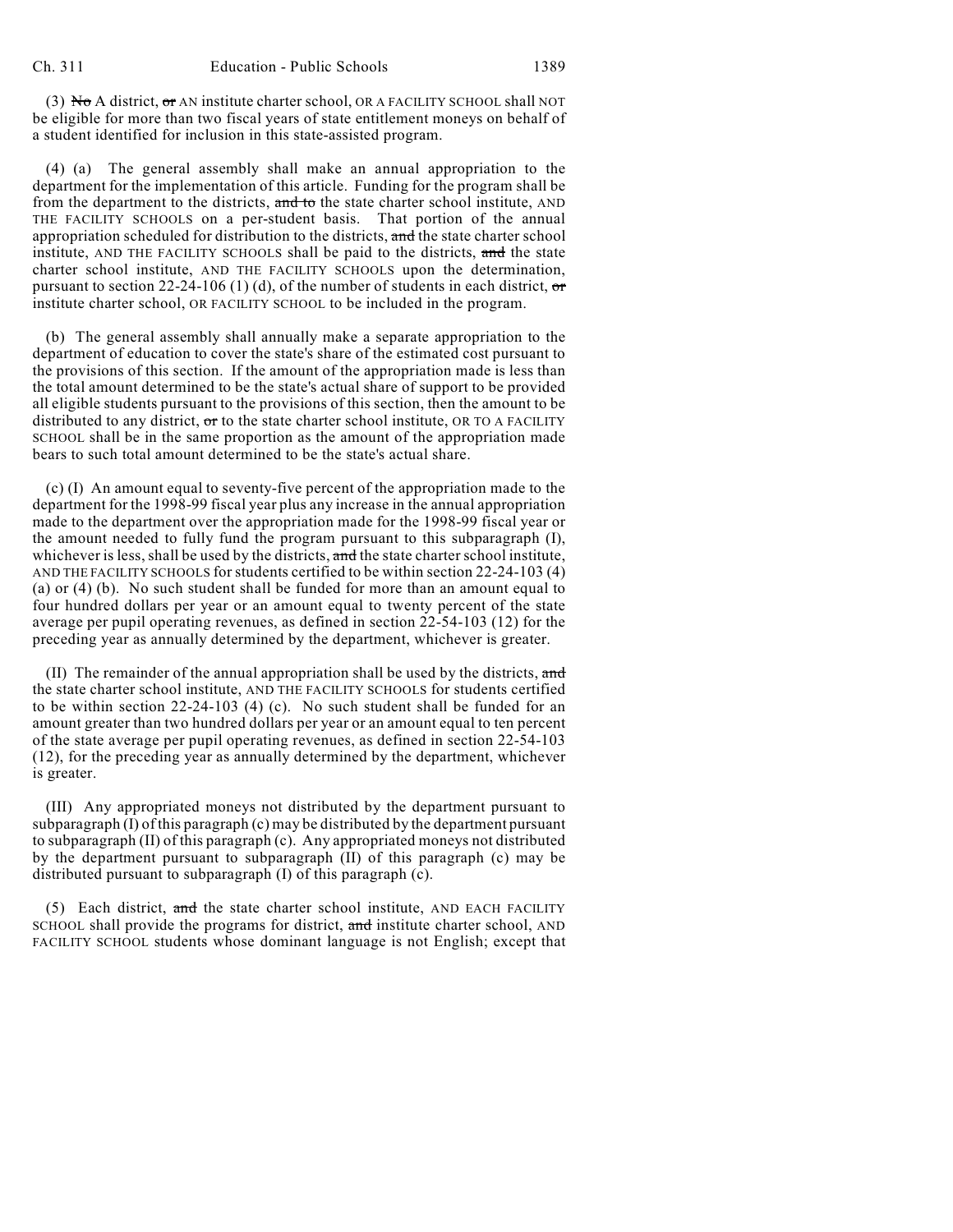districts, and the state charter school institute, AND THE FACILITY SCHOOLS may cooperate in carrying out the provisions of this article.

(6) Nothing in this article shall be construed to prohibit use of moneys made available under this article by a district,  $\sigma$ r the state charter school institute, OR A FACILITY SCHOOL for bilingual programs, English-as-a-second-language programs, or any other method of achieving the purposes of this article. Districts, and the state charter school institute, AND FACILITY SCHOOLS conducting such programs shall receive moneys made available under this article only on the basis of the number of students whose dominant language is not English enrolled in such programs.

**SECTION 20.** 22-24-105, Colorado Revised Statutes, is amended to read:

**22-24-105. District - powers and duties.** (1) It is the duty of each district, and the state charter school institute, AND EACH FACILITY SCHOOL to:

(a) Identify, through the observations and recommendations of parents, teachers, or other persons, students whose dominant language may not be English;

(b) (I) Assess such students, using the entire instrument or technique approved by the department, to determine if their dominant language is not English;

(II) Repealed.

(c) Certify each year to the department those students in the district,  $\sigma r$  in institute charter schools, OR IN FACILITY SCHOOLS whose dominant language is not English, including specification of the number of non-English languages identified as dominant languages and of the number of students who speak each non-English language as their dominant language;

(d) Administer and provide programs for students whose dominant language is not English.

(2) The assessment described in paragraph (b) of subsection (1) of this section and the certification described in paragraph (c) of subsection (1) of this section shall be conducted on at least an annual basis and each district, and the state charter school institute, AND EACH FACILITY SCHOOL shall present the results therefrom to the department for inclusion in the relevant annual report of achievement of accreditation indicators required by section 22-11-105.

**SECTION 21.** 22-24-106 (1), Colorado Revised Statutes, is amended to read:

**22-24-106. Department - powers and duties - advisory commission.** (1) It is the duty of the department to:

(a) Develop and approve a single instrument or technique to be used by districts, and the state charter school institute, AND FACILITY SCHOOLS in identifying eligible students;

(a.3) Establish statewide levels of proficiency on the entire instrument or technique approved pursuant to paragraph (a) of this subsection (1);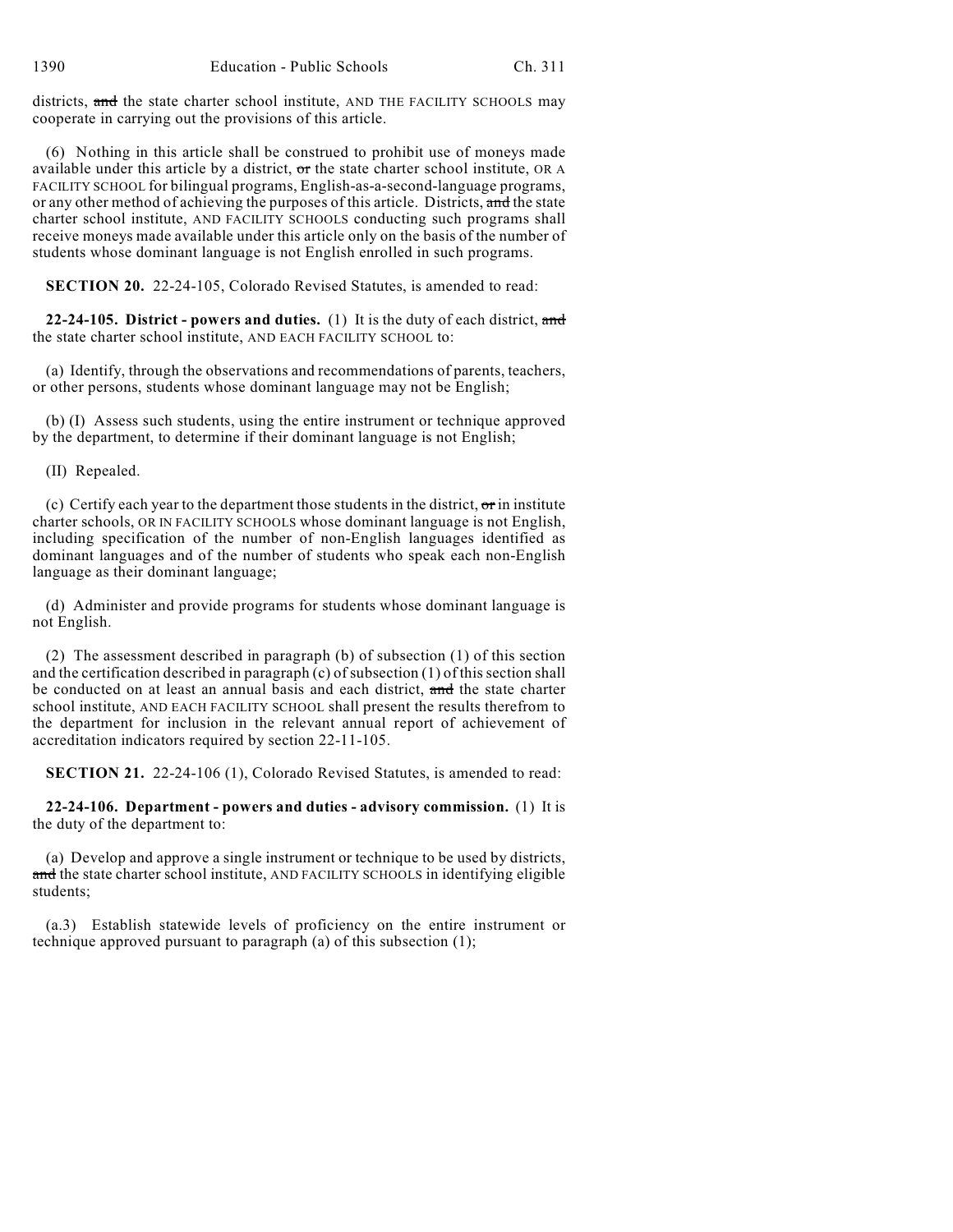(a.7) Establish, by rule, any accommodations that shall be allowed and in what situations accommodations shall be allowed for an eligible student when such student is taking an assessment pursuant to section 22-7-409;

(b) Provide assistance, on request, to districts, and the state charter school institute, AND FACILITY SCHOOLS in the identification and assessment of students;

(c) Audit the identification and testing procedures used by the districts,  $\alpha$ nd the state charter school institute, AND FACILITY SCHOOLS and evaluate the effectiveness of the programs conducted by districts, and the state charter school institute, AND FACILITY SCHOOLS;

(d) Determine which students are to be counted as eligible for purposes of calculating the district's, or the state charter school institute's, OR THE FACILITY SCHOOL'S entitlement;

(e) Allocate such moneys, out of annual appropriations to the department, on a per-student basis;

(f) Disaggregate testing data to track the academic progress of students who have been identified as having a dominant language other than English but who have been enrolled in a public school of the state OR ONE OR MORE FACILITY SCHOOLS for three years or longer or have subsequently been assessed as proficient in English.

**SECTION 22.** 22-25-102 (2), Colorado Revised Statutes, is amended to read:

**22-25-102. Legislative declaration.** (2) Since the enactment of this article the general assembly has further determined that the insidious attractions of gangs and substance abuse are endangering the youth of Colorado and, by doing so, are endangering all Colorado citizens. Accordingly, the general assembly finds and declares that the implementation of educational programs in the public schools, INCLUDING FACILITY SCHOOLS, is necessary to assist young people in avoiding gang involvement and substance abuse.

**SECTION 23.** 22-25-102 (3) (c), Colorado Revised Statutes, as enacted by House Bill 08-1224, enacted at the Second Regular Session of the Sixty-sixth General Assembly, is amended to read:

**22-25-102. Legislative declaration.** (3) The general assembly further finds that:

(c) It is therefore appropriate for the general assembly to expand the "Colorado Comprehensive Health Education Act" to include funding for local student wellness programs that are coordinated with local comprehensive health education programs in public schools, INCLUDING FACILITY SCHOOLS.

**SECTION 24.** The introductory portion to 22-25-103 (5.5), Colorado Revised Statutes, as enacted by House Bill 08-1224, enacted at the Second Regular Session of the Sixty-sixth General Assembly, is amended to read:

**22-25-103. Definitions.** As used in this article, unless the context otherwise requires: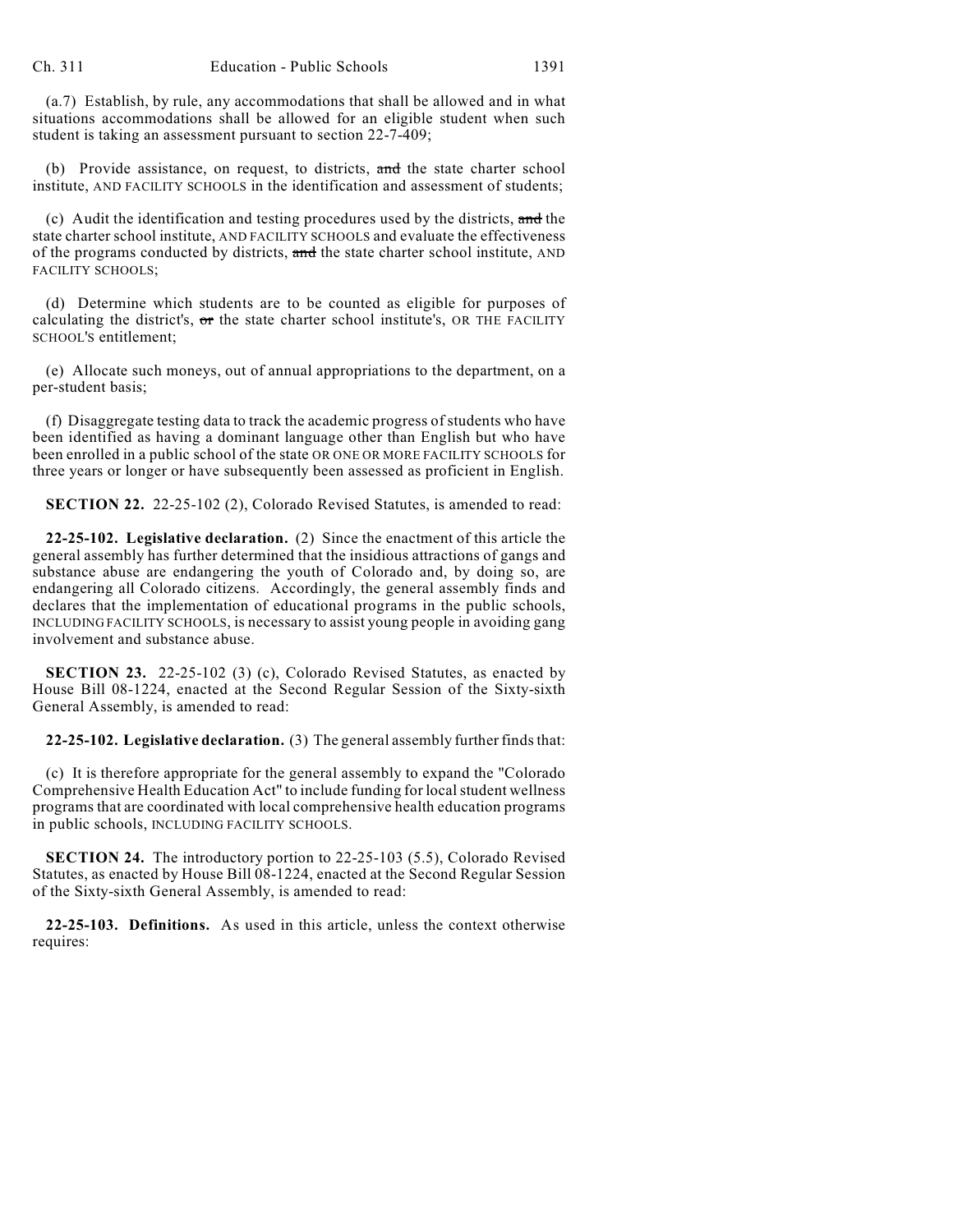(5.5) "Local student wellness program" means a program adopted by a school district, or board of cooperative services, OR FACILITY SCHOOL that is coordinated with health education and is designed to provide services to students in one or more of the following areas:

**SECTION 25.** 22-25-103 (5), Colorado Revised Statutes, is amended, and the said 22-25-103 is further amended BY THE ADDITION OF A NEW SUBSECTION, to read:

**22-25-103. Definitions.** As used in this article, unless the context otherwise requires:

(3.3) "FACILITY SCHOOL" MEANS AN APPROVED FACILITY SCHOOL AS DEFINED IN SECTION 22-2-402 (1).

(5) "Local comprehensive health education program" means a health education program instituted by a school board,  $\sigma$ r board of cooperative services, OR FACILITY SCHOOL in accordance with the requirements of this article.

**SECTION 26.** 22-25-104 (1), (3) (b) (III), and (6), Colorado Revised Statutes, are amended to read:

**22-25-104. Colorado comprehensive health education program - role of department of education - recommended curriculum guidelines - allocation of funds - rules.** (1) There is hereby created the Colorado comprehensive health education program, which shall be a voluntary program in which school districts, and boards of cooperative services, AND FACILITY SCHOOLS may participate through the creation of local comprehensive health education programs. Implementation of the Colorado comprehensive health education program shall be a cooperative effort among the department of education, the Colorado commission on higher education, the department of public health and environment and other health education professionals, and participating school districts and boards of cooperative services.

(3) (b) The guidelines developed by the department of education pursuant to paragraph (a) of this subsection (3) shall include, but shall not be limited to, the following for preschool, kindergarten, and grades one through twelve:

(III) The recommended training which the school district OR THE FACILITY SCHOOL may require for staff who instruct in local comprehensive health education programs.

(6) (a) Any curriculum and materials developed and used in teaching sexuality and human reproduction shall include values and responsibility and shall give primary emphasis to abstinence by school-aged children.

(b) School officials shall receive prior written approval from a parent or guardian before his or her child may participate in any program discussing or teaching sexuality and human reproduction. Parents must receive, with the written permission slip, an overview of the topics and materials to be presented in the curriculum.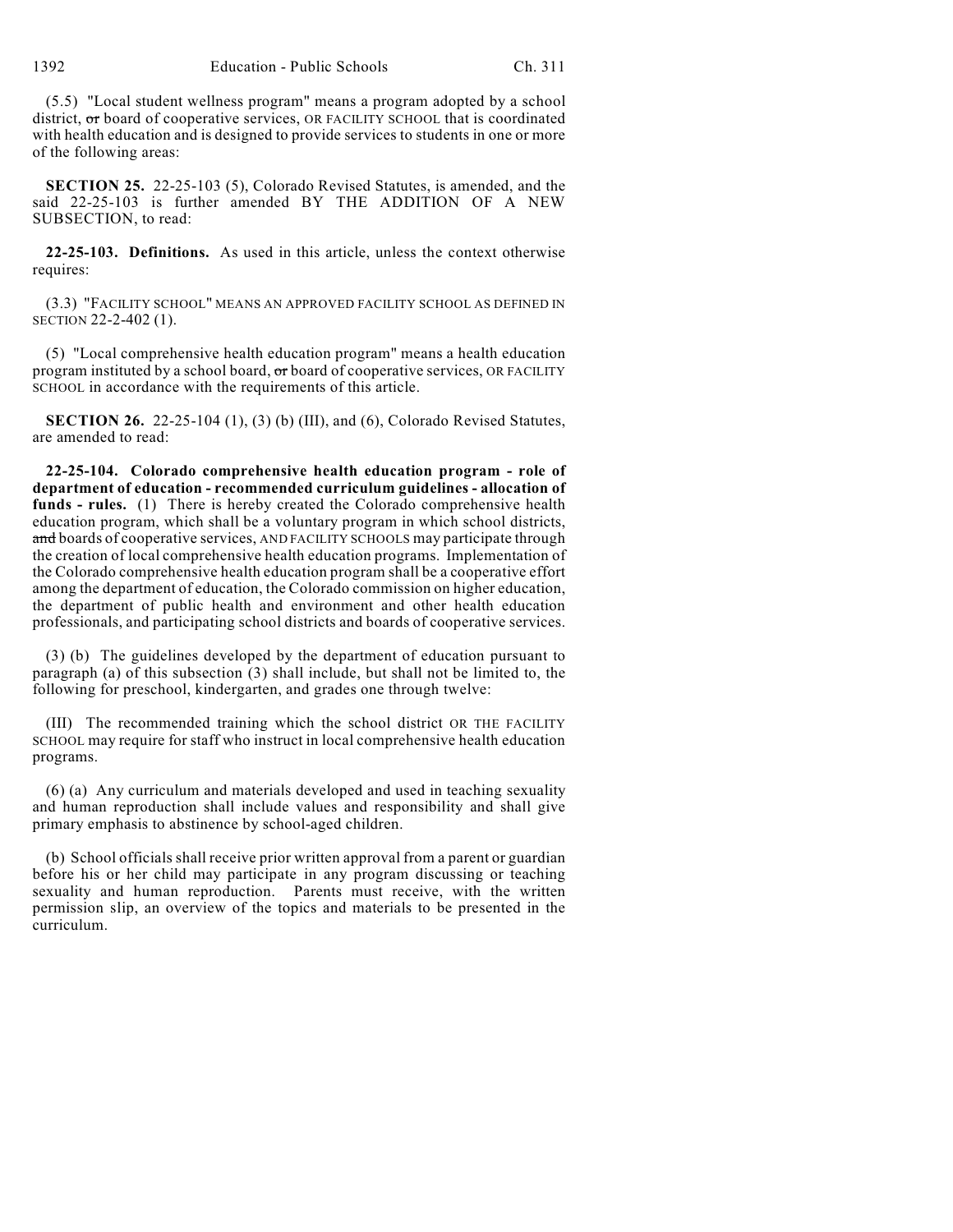(c) THE PROVISIONS OF PARAGRAPH (b) OF THIS SUBSECTION (6) SHALL NOT APPLY TO A LOCAL COMPREHENSIVE HEALTH EDUCATION PROGRAM PROVIDED BY A FACILITY SCHOOL.

**SECTION 27.** 22-25-104.5, Colorado Revised Statutes, is amended to read:

**22-25-104.5. Law-related education program - creation.** (1) (a) There is hereby created, within the Colorado department of education prevention initiatives unit, the Colorado law-related education program for the purpose of promoting behavior which will reduce THROUGH EDUCATION the incidence of gang or other antisocial behavior and substance abuse by students in the public schools through education SCHOOL SYSTEM.

(b) Under the program, each school district AND FACILITY SCHOOL in the state is strongly encouraged to implement a law-related education program pursuant to the requirements of this article, which program shall specifically address the development of resistance to antisocial gang behavior and substance abuse without compromising academics.

(2) (a) A law-related education program implemented by a school district OR FACILITY SCHOOL may be designed to promote responsible citizenship and reduce antisocial behavior without compromising academics. Specific grade levels should be determined by school districts AND FACILITY SCHOOLS based on local curricular frameworks and review of what is known about existing and promising programs. All topics addressed in such law-related education program shall be taught in a manner which is appropriate for the ages of the students to be instructed.

(b) The topics for instruction in a law-related education program implemented by a school district shall include instruction on the United States constitution and the declaration of independence and may include, but need not be limited to, the following:

- (I) The rights and responsibilities of citizenship;
- (II) The foundations and principles of American constitutional democracy;
- (III) The role of law in American society;
- (IV) The organization and purpose of legal and political systems;
- (V) The disposition to abide by law;
- (VI) The opportunities for responsible participation;

(VII) The alternative dispute resolution approach including mediation and conflict resolution.

(c) (Deleted by amendment, L. 2000, p. 372, § 25, effective April 10, 2000.)

(3) and (4) (Deleted by amendment, L. 99, p. 106, § 1, effective March 24, 1999.)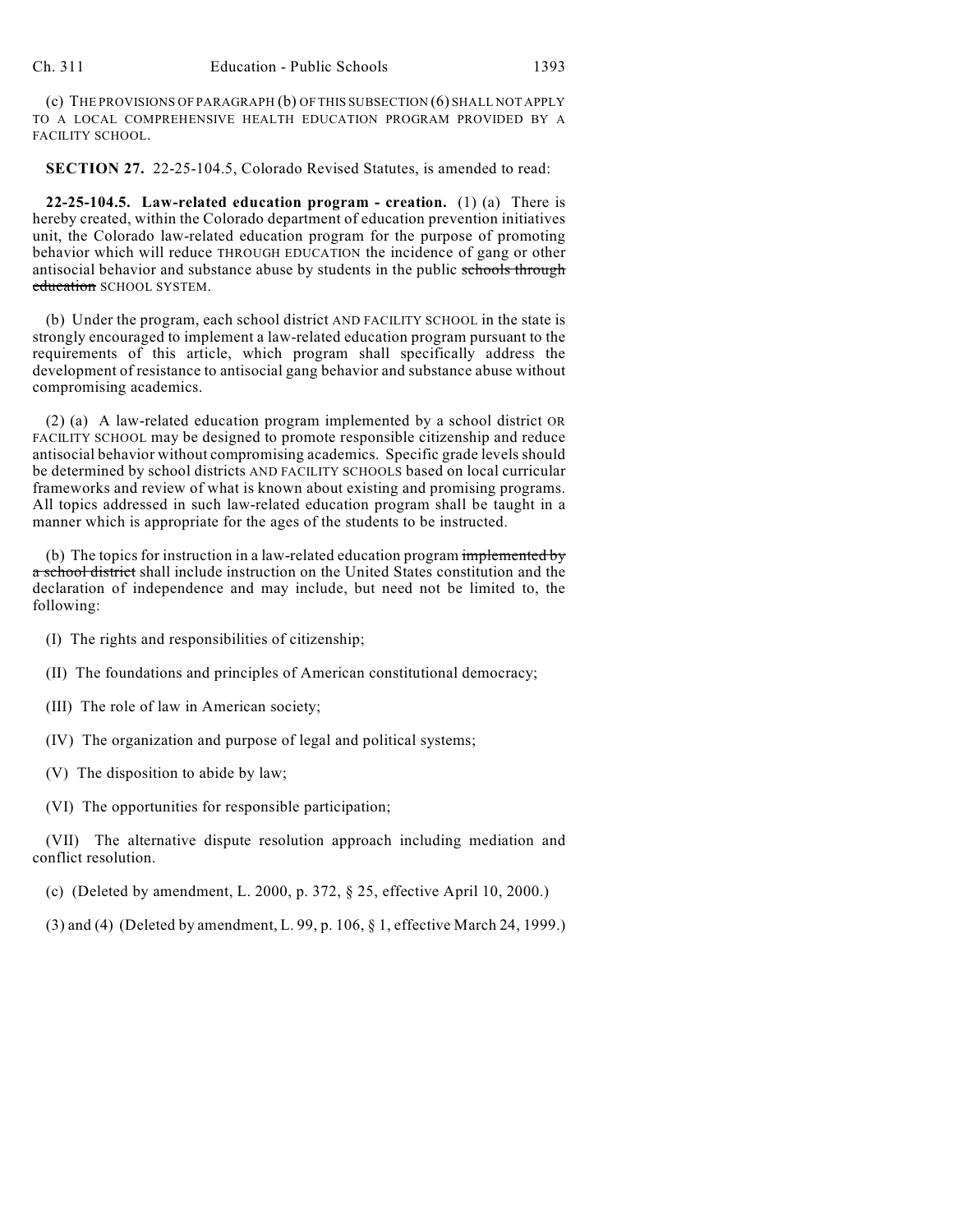(5) (a) The state board shall promulgate guidelines to provide grants to and to assist school districts AND FACILITY SCHOOLS in the implementation of effective, comprehensive law-related education programs addressing gang awareness and substance abuse resistance. Such guidelines shall include, but shall not be limited

(I) Suggested topics for instruction;

(II) Suggested texts and other instructional materials; and

(III) The necessary training for instructors.

(b) The state board shall make such guidelines available to all school districts AND FACILITY SCHOOLS for use in implementing law-related education programs.

(c) The department of education, through the coordinator and staff of the prevention initiatives unit, shall be responsible for implementation, monitoring, and administration of the program and shall maintain certifications and records and act as a statewide clearinghouse for information and assistance for the school district law-related education programs.

(6) (a) All school districts AND FACILITY SCHOOLS are encouraged to create programs for the training of instructors and administrators in gang awareness and substance abuse resistance education in order to provide effective instruction to students concerning the dangers of gang involvement and substance abuse. by the students in the school district.

(b) Upon the request of school district officials, the state board shall assist school district officials in the preparation of plans for the creation by school districts of training programs for instructors and administrators in gang awareness and substance abuse resistance education.

(7) (a) Each school district AND FACILITY SCHOOL may prepare an annual report concerning the progress of the school district OR FACILITY SCHOOL in implementing a law-related education program. The report shall be filed with the state board on or before October 1 of each year.

(b) Each annual report  $of a school district$  prepared pursuant to paragraph (a) of this subsection (7) shall include, but shall not be limited to, an analysis by school district OR FACILITY SCHOOL officials of the effect of the law-related education program on the incidence of gang involvement and substance abuse by the students in the school district OR FACILITY SCHOOL.

**SECTION 28.** 22-25-105, Colorado Revised Statutes, is amended to read:

**22-25-105. Review of local comprehensive health education programs allocation of funds by the state board of education.** (1)  $\overrightarrow{Any}$  A school district, FACILITY SCHOOL, or board of cooperative services which THAT is seeking funding for a local comprehensive health education program under this article shall file an application with the department of education in such form as the department of education shall require. Such application shall include provisions for the

to, the following: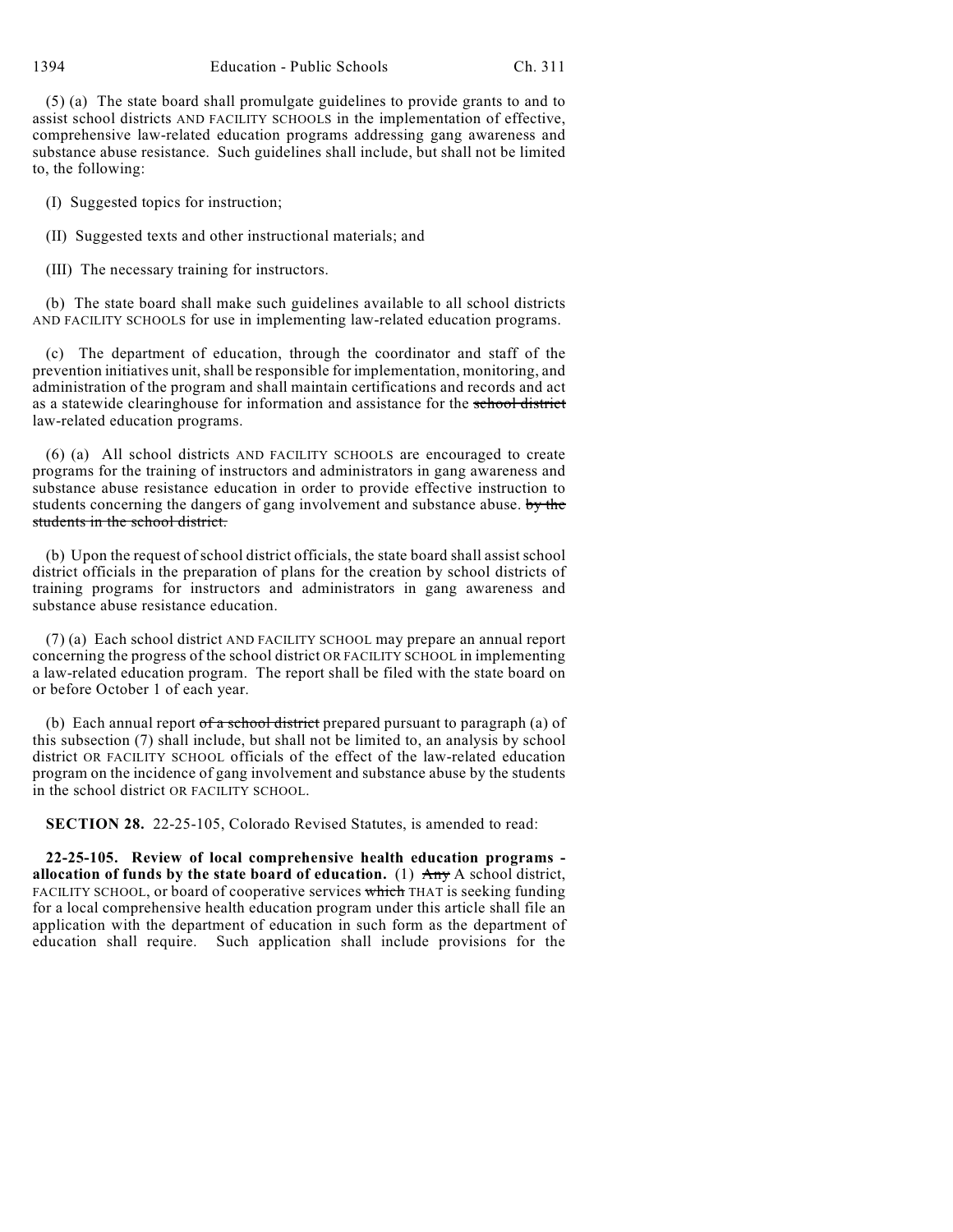implementation of a law-related education program for the purpose of reducing the incidence of gang involvement and substance abuse by students through education.

(2) The commissioner or the commissioner's designee, with the assistance of the executive director of the department of public health and environment or his OR HER designee, shall review all applications for review of local comprehensive health education programs submitted to the department of education.

(3) (a) The state board of education shall establish a review and prioritization process for the allocation of available funds to school districts,  $\sigma$ r boards of cooperative services, AND FACILITY SCHOOLS based upon applications submitted to the department of education and giving due consideration to the guidelines developed pursuant to section  $22-25-104(3)$  (a). Funding may be made available to districts OR FACILITY SCHOOLS to implement portions of a comprehensive health education program, according to the needs of the individual school district OR FACILITY SCHOOL. Pursuant to such THE review and prioritization process, the state board of education shall allocate available funds to such school districts, or boards of cooperative services, as AND FACILITY SCHOOLS BASED ON WHETHER the state board of education finds have THAT A SCHOOL DISTRICT, A BOARD OF COOPERATIVE SERVICES, OR A FACILITY SCHOOL HAS planned or developed A local comprehensive health education programs which PROGRAM THAT will serve the objectives of this article. Funding for local comprehensive health education programs may include, but shall not be limited to, the implementation of training programs, in-service education institutes, and curriculum development programs for staff who shall instruct in comprehensive health education. No THE STATE BOARD OF EDUCATION SHALL NOT ALLOCATE funds shall be allocated to school districts, BOARDS OF COOPERATIVE SERVICES, OR FACILITY SCHOOLS pursuant to the provisions of this subsection (3) until the department determines the amount of money that will be available for allocation from the Colorado comprehensive health education fund.

(b) If moneys are not available in the Colorado comprehensive health education fund sufficient to fund programs in every school district, the department may establish pilot programs for school districts which THAT express an interest in developing or expanding a program and in which there is a need for such program.

**SECTION 29.** 22-25-107 (1), Colorado Revised Statutes, is amended to read:

**22-25-107. Reports required.** (1) Each school district, FACILITY SCHOOL, or board of cooperative services which THAT receives funding for a local comprehensive health education program pursuant to this article shall annually file a written report with the department of education concerning the status of the education program. Such THE report shall include such information and data as the department of education shall require, including but not limited to the information received in the public forum held pursuant to section  $22-25-106$  (4), and such IF APPLICABLE. THE report shall be filed on or before such date as the department of education shall determine.

**SECTION 30.** 22-26-102, Colorado Revised Statutes, is amended BY THE ADDITION OF A NEW SUBSECTION to read:

**22-26-102. Definitions.** As used in this article, unless the context otherwise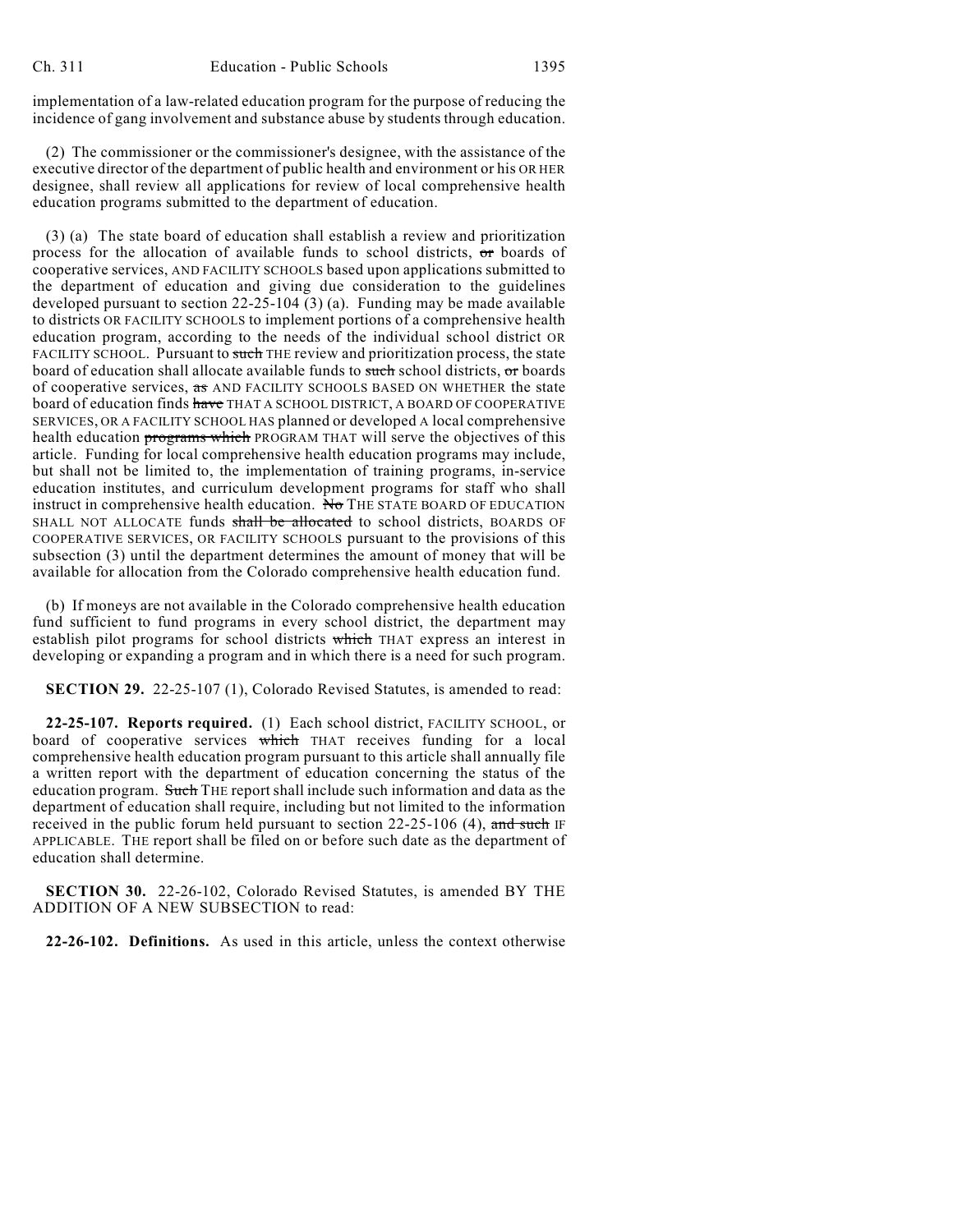requires:

(3.5) "FACILITY SCHOOL" MEANS AN APPROVED FACILITY SCHOOL AS DEFINED IN SECTION 22-2-402 (1).

**SECTION 31.** 22-26-103 (2), Colorado Revised Statutes, is amended to read:

**22-26-103. Purchase of services - assistance.** (2) The department may enter into contractual relations with any private for-profit or nonprofit agency, organization, or institution under which such agency, organization, or institution, provides to students ENROLLED IN A PUBLIC SCHOOL OR IN A FACILITY SCHOOL the equivalent of an approved gifted and talented educational program and the department acts as a liaison between local THE school districts DISTRICT OR THE FACILITY SCHOOL and the private agency, organization, or institution, including informing local school districts AND FACILITY SCHOOLS of available educational services, selecting students for such programs, selecting teachers, students preparing to enter teaching, and instructors in teacher education who will teach or participate in an educational program, and providing tuition and transportation assistance pursuant to this article.

**SECTION 32.** 22-26-107, Colorado Revised Statutes, is amended to read:

**22-26-107. Applications.** Any A secondary school student enrolled in any A public school OR FACILITY SCHOOL in Colorado may apply, through his local THE STUDENT'S school district OR FACILITY SCHOOL, to the department to attend an approved gifted and talented educational program which is provided by the department through contract. Such Students may also apply for tuition assistance and for assistance to defray transportation expenses. Students shall be selected pursuant to criteria established by rule and regulation as provided in section  $22 - 26 - 104$ .

**SECTION 33.** 22-26-108, Colorado Revised Statutes, is amended to read:

**22-26-108. Teacher participation.** In making a contract with a private for-profit or nonprofit agency, organization, or institution, the department may provide for the participation for limited periods of time of teachers, employed by local school districts OR FACILITY SCHOOLS, who have demonstrated expertise in a given subject matter or in the teaching of gifted and talented students, of students preparing to enter teaching, and of instructors in teacher education. Whenever a teacher employed by a local school district OR FACILITY SCHOOL performs services in an approved gifted and talented educational program, the teacher shall continue to be paid by the school district OR FACILITY. Teachers, students preparing to enter teaching, and instructors in teacher education participating in an approved gifted and talented educational program pursuant to this article may apply to the department for assistance to defray transportation expenses.

**SECTION 34.** 22-27.5-102, Colorado Revised Statutes, is amended BY THE ADDITION OF A NEW SUBSECTION to read:

**22-27.5-102. Definitions.** As used in this article, unless the context otherwise requires: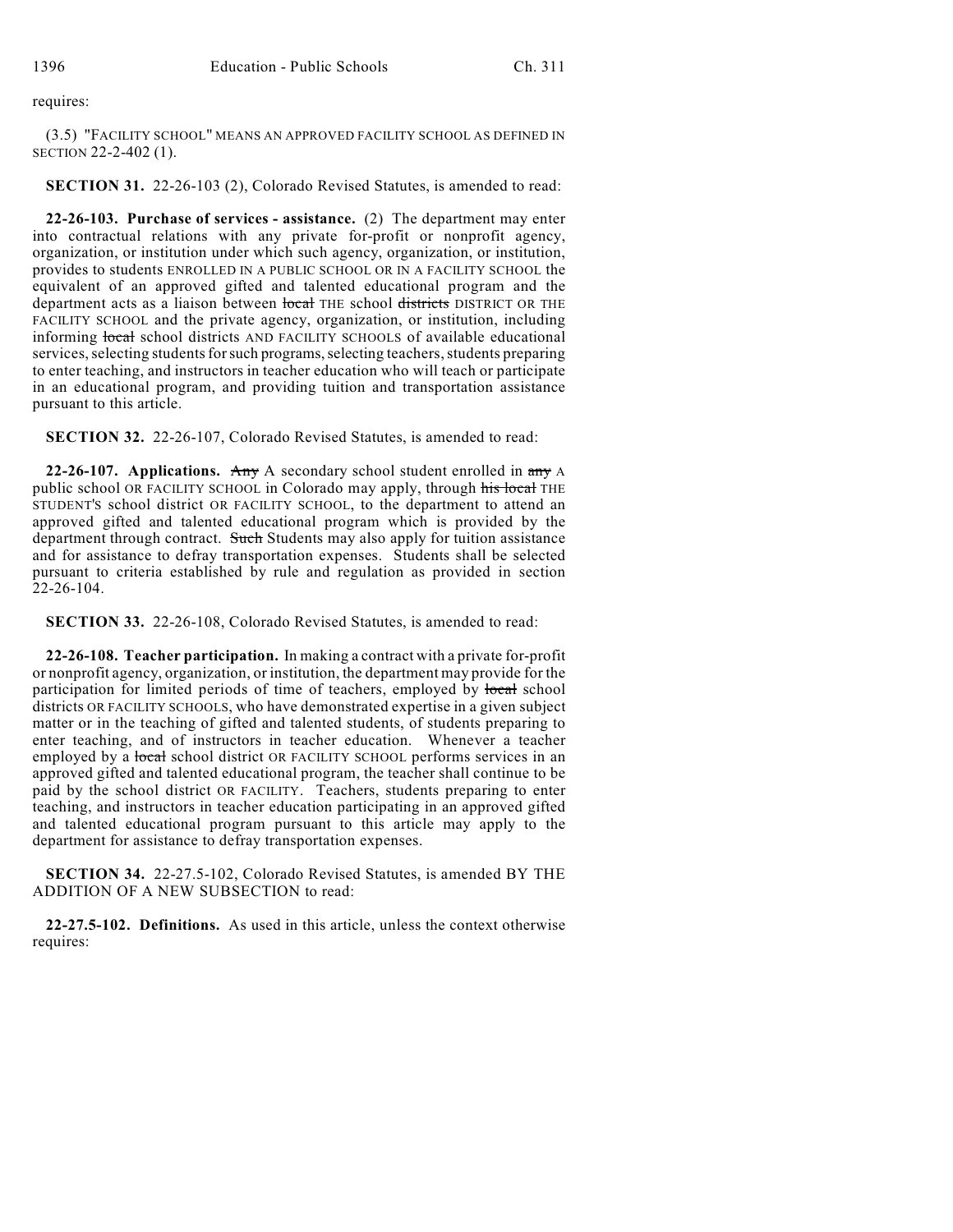(4.5) "FACILITY SCHOOL" MEANS AN APPROVED FACILITY SCHOOL AS DEFINED IN SECTION 22-2-402 (1).

**SECTION 35.** 22-27.5-103 (1), (2), and (4), Colorado Revised Statutes, are amended, and the said 22-27.5-103 is further amended BY THE ADDITION OF A NEW SUBSECTION, to read:

**22-27.5-103. Dropout prevention activity grant program - created applications.** (1) There is hereby created a grant program to fund before- and after-school arts-based and vocational activity programs for students enrolled in grades six through twelve. The goal in funding arts-based and vocational activity programs is to reduce the number of students who choose to drop out of school prior to graduation. A FACILITY SCHOOL, a qualified school, with the approval of its district board, or a qualified community organization in partnership with a qualified school, may apply to the department, in accordance with procedures and time lines adopted by rule of the state board, to receive moneys through the dropout prevention activity grant program. The department shall administer the grant program as provided in this article and pursuant to rules adopted by the state board.

(2) In any year in which the department of revenue notifies the department of education that moneys have been designated for the fund pursuant to section 39-22-2802, C.R.S., or in which the department of education receives other gifts, grants, or donations for the fund, the department of education shall notify the FACILITY SCHOOLS AND THE district boards, in the manner provided by rule of the state board, of the amount of money to be deposited in the fund and available for grants pursuant to this section. The notice may also specify the time and procedure for applying for a grant from the dropout prevention activity grant program. Each district board shall forward the notice to the qualified schools of the school district. The department shall also post the notice on the department website as notice to qualified community organizations that may be interested in applying for moneys through the grant program.

(3.5) (a) A FACILITY SCHOOL THAT CHOOSES TO SEEK A GRANT THROUGH THE DROPOUT PREVENTION ACTIVITY GRANT PROGRAM SHALL APPLY TO THE DEPARTMENT, IN ACCORDANCE WITH THE PROCEDURES AND USING THE APPLICATION FORM SPECIFIED BY RULE OF THE STATE BOARD, FOR A GRANT THROUGH THE DROPOUT PREVENTION ACTIVITY GRANT PROGRAM.

(b) A FACILITY SCHOOL THAT RECEIVES A GRANT THROUGH THE DROPOUT PREVENTION ACTIVITY GRANT PROGRAM SHALL USE THE MONEYS RECEIVED TO PROVIDE ARTS-BASED OR VOCATIONAL ACTIVITY PROGRAMS ONLY TO STUDENTS ENROLLED IN GRADES SIX THROUGH TWELVE.

(4) A qualified community organization that chooses to seek a grant through the dropout prevention activity grant program shall enter into a partnership agreement with a qualified school OR A FACILITY SCHOOL pursuant to which the qualified community organization may operate an arts-based or vocational activity program in collaboration with the qualified school OR FACILITY SCHOOL for students enrolled in any of grades six through twelve. At a minimum, the partnership agreement shall specify the amount of the grant to be requested from the grant program and describe the arts-based or vocational activity program for which the grant would be used.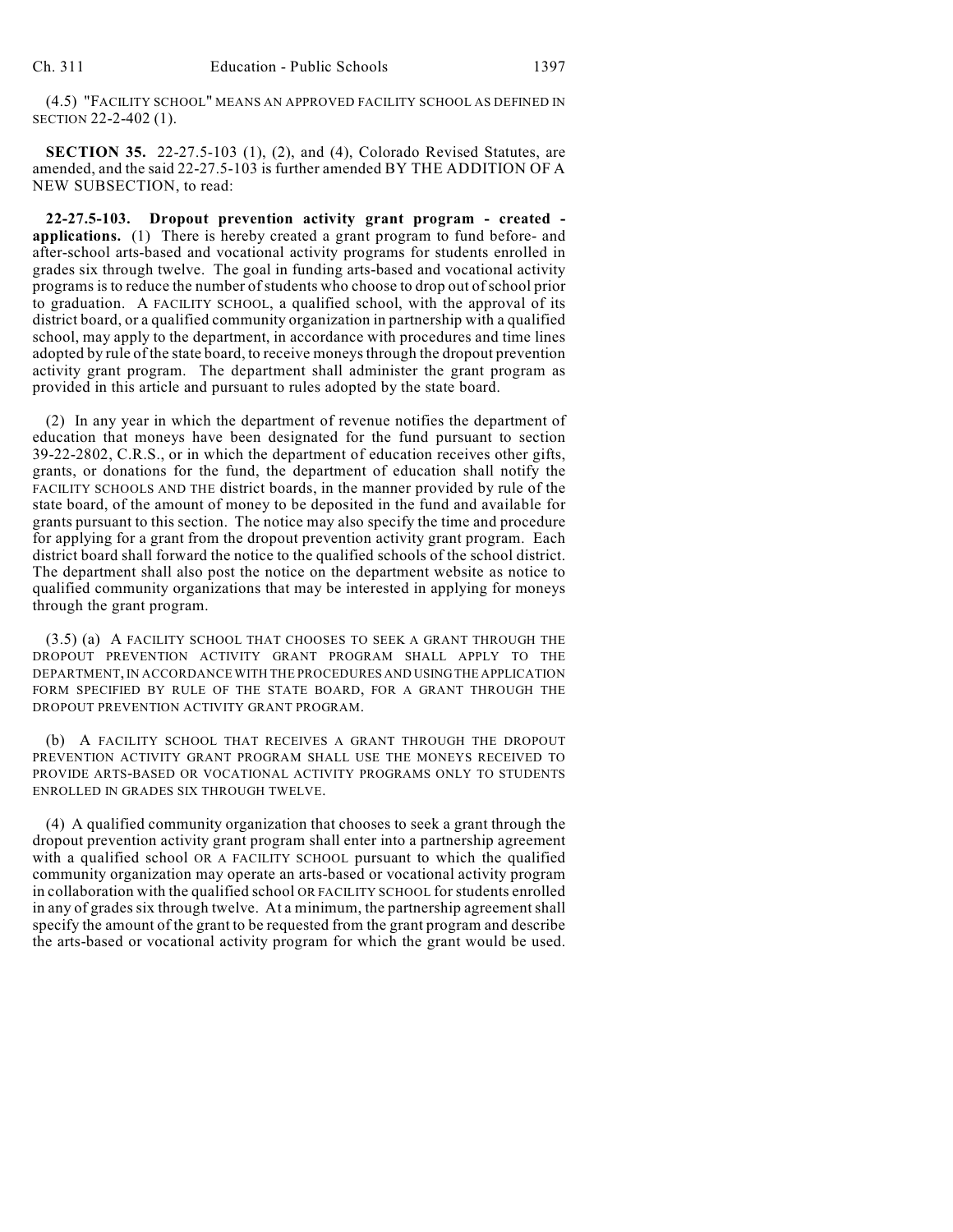The qualified school's participation in the partnership agreement shall be subject to the approval of the school's district board. A qualified community organization that applies for a grant through the dropout prevention activity grant program shall submit a copy of the signed partnership agreement with its grant application.

**SECTION 36.** 22-27.5-104 (2), Colorado Revised Statutes, is amended to read:

**22-27.5-104. Dropout prevention activity grant program - rules - awarding grants.** (2) The department shall review each grant application received from A FACILITY SCHOOL, a qualified school, or a qualified community organization pursuant to section 22-27.5-103 and shall make recommendations to the state board concerning whether the grant should be awarded and the amount of the grant. If the department determines an application is missing any information required by rules to be included with the application, the department may contact the applicant to obtain the missing information. In making its recommendations, in addition to any criteria identified by rule of the state board, the department shall:

(a) Give first priority to applications to fund arts-based or vocational activity programs at qualified schools that experience high dropout ratesfor the three school years preceding the year in which the application is submitted AND TO FUND ARTS-BASED OR VOCATIONAL ACTIVITY PROGRAMS AT FACILITY SCHOOLS;

(b) Consider the percentage of students enrolled at the affected qualified school OR FACILITY SCHOOL who are minority students or students who qualify for free or reduced-cost lunch pursuant to the provisions of the federal "National School Lunch Act", 42 U.S.C. sec. 1751 et seq., with the goal of funding arts-based and vocational activity programs at qualified schools AND FACILITY SCHOOLS that enroll high percentages of minority students and students who qualify for free or reduced-cost lunch;

(c) Consider the format of the arts-based or vocational activity program for which funding is requested and determine the cost-effectiveness of the program, the number of students who will be able to participate, and the quality of the participatory experience offered, with the goal of funding arts-based and vocational activity programs that provide a large number of students the opportunity to directly participate in and experience an arts-based or vocational activity;

(d) Consider whether the arts-based or vocational activity program for which funding is requested includes a partnering relationship with businesses in the community or a component of community service, with the goal of funding those arts-based and vocational activity programs that demonstrate a connection with the community outside the school OR FACILITY SCHOOL and provide a benefit to that community.

**SECTION 37.** 22-27.5-106 (1), Colorado Revised Statutes, is amended to read:

**22-27.5-106. Dropout prevention activity grant programs - report.** (1) Each FACILITY SCHOOL, qualified school, and qualified community organization that receives a dropout prevention activity program grant shall, in each year that it receives the grant, report to the department a description of the arts-based or vocational activity program and the projects accomplished through the program and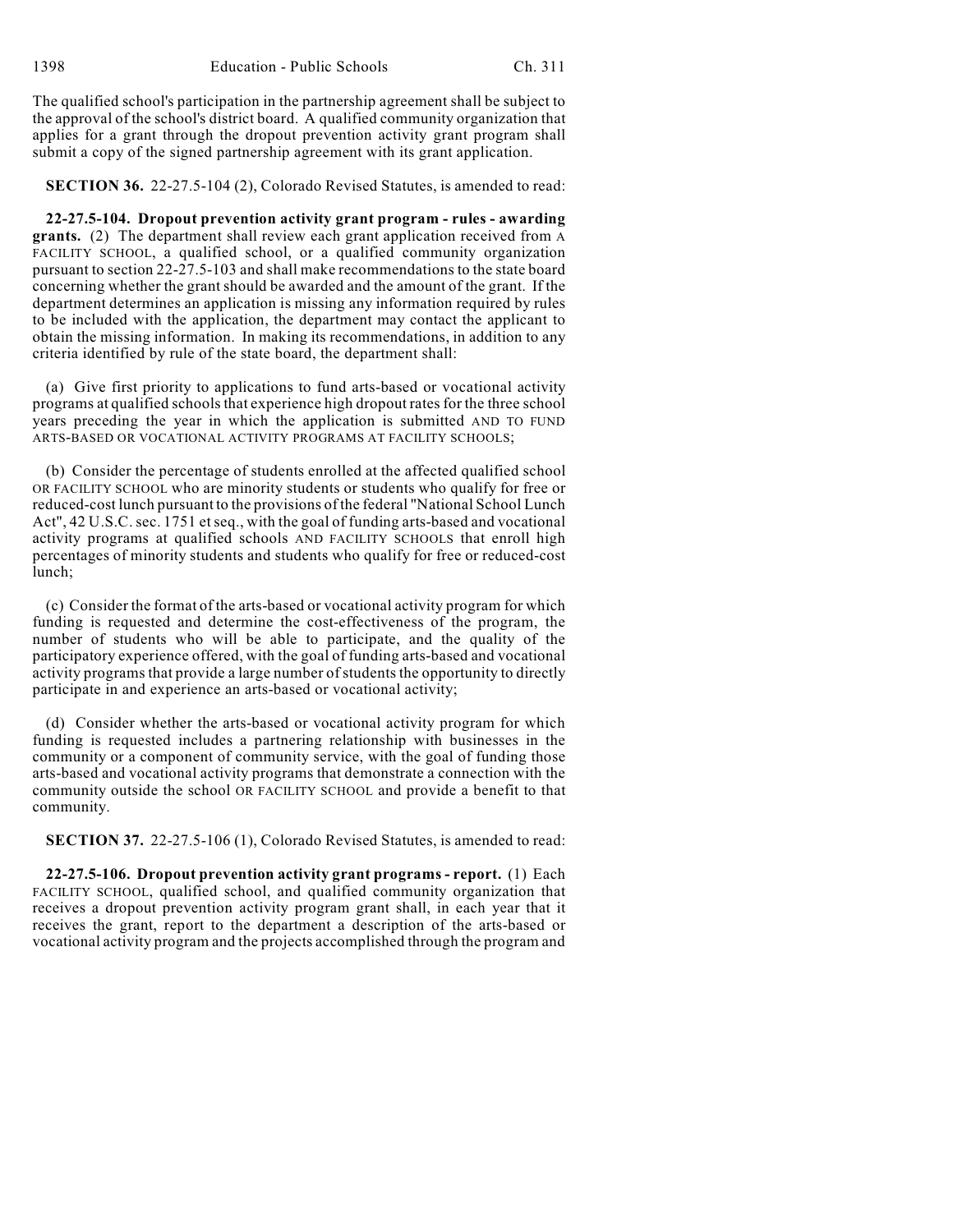an indication of the number of students who participated in the program.

**SECTION 38.** 22-33-201.5, Colorado Revised Statutes, is amended to read:

**22-33-201.5. Definitions.** For purposes of this part 2, unless the context otherwise requires:

(1) "Educational services" means any of the following types of services to provide instruction in the academic areas of reading, writing, mathematics, science, and social studies:

(a) Tutoring services;

(b) Alternative educational programs;

(c) Vocational education programs.

(2) "FACILITY SCHOOL" MEANS AN APPROVED FACILITY SCHOOL AS DEFINED IN SECTION 22-2-402 (1).

**SECTION 39.** Part 2 of article 33 of title 22, Colorado Revised Statutes, is amended BY THE ADDITION OF A NEW SECTION to read:

**22-33-204.5. Legislative declaration.** THE GENERAL ASSEMBLY FINDS THAT A STUDENT WHO IS PLACED IN A RESIDENTIAL CHILD CARE FACILITY OR OTHER FACILITY LICENSED BY THE DEPARTMENT OF HUMAN SERVICES OR IN A HOSPITAL OR WHO IS RECEIVING EDUCATIONAL SERVICES THROUGH A DAY TREATMENT CENTER IS. IN MOST CASES, DEALING WITH SIGNIFICANT BEHAVIORAL AND EMOTIONAL ISSUES. THESE ISSUES MAKE IT DIFFICULT, IF NOT IMPOSSIBLE, FOR THE STUDENT TO FUNCTION WITHIN A REGULAR SCHOOL AND OFTEN SEVERELY IMPACT THE STUDENT'S ABILITY TO PARTICIPATE IN A FACILITY SCHOOL. THE GENERAL ASSEMBLY FURTHER FINDS THAT, ALTHOUGH A STUDENT WHO IS PLACED IN A FACILITY CANNOT BE EXPELLED DUE TO THE NATURE OF THE PLACEMENT, THE STUDENT IS AT RISK OF BEING UNABLE TO PROSPER ACADEMICALLY AND SHOULD BE CONSIDERED AN AT-RISK STUDENT FOR PURPOSES OF SECTION 22-33-205.

**SECTION 40.** 22-33-205 (1) (a), (1) (b), and (2) (a) and the introductory portion to 22-33-205 (2) (b), Colorado Revised Statutes, are amended to read:

**22-33-205. Services for expelled and at-risk students - grants - criteria.** (1) (a) There is hereby established in the department of education the expelled and at-risk student services grant program, referred to in this section as the "program". The program shall provide grants to school districts, to charter schools, to alternative schools within school districts, to nonpublic, nonparochial schools, to boards of cooperative services, TO FACILITY SCHOOLS, and to pilot schools established pursuant to article 38 of this title to assist them in providing educational services to expelled students pursuant to section 22-33-203 (2) and to students at risk of expulsion.

(b) In addition to school districts, charter schools, alternative schools within school districts, nonpublic, nonparochial schools, boards of cooperative services,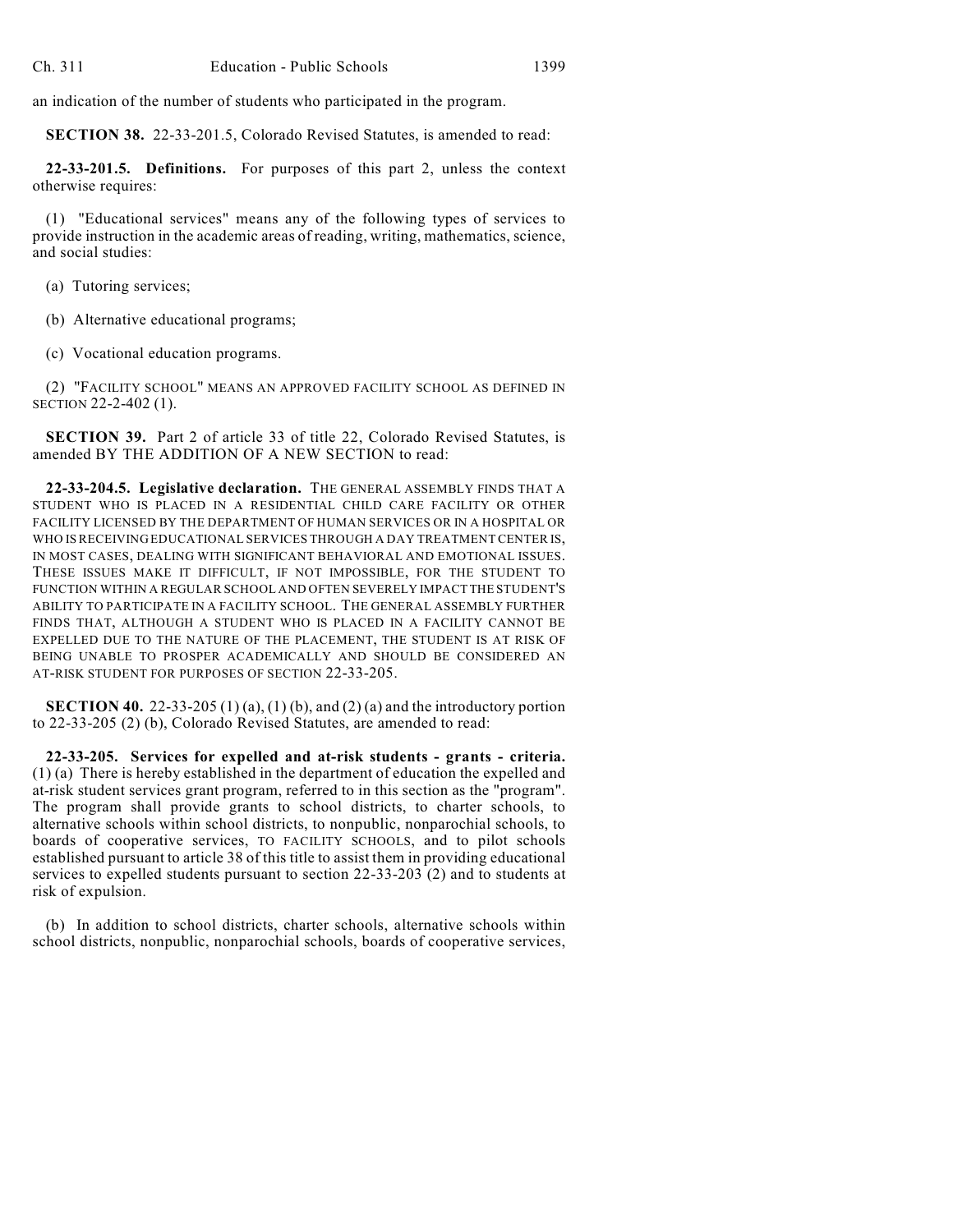FACILITY SCHOOLS, and pilot schools, the department of military and veterans affairs may apply for a grant pursuant to the provisions of this section to assist the department with a program to provide educational services to expelled students; except that nonpublic, nonparochial schools may only apply for a grant pursuant to the provisions of this section to fund educational services that have been approved by the state board pursuant to section 22-2-107. The department shall follow application procedures established by the department of education pursuant to subsection (2) of this section. The department of education shall determine whether to award a grant to the department of military and veterans affairs and the amount of the grant.

(2) (a) The state board by rule shall establish application procedures by which a school district, a charter school, an alternative school within a school district, a nonpublic, nonparochial school, a board of cooperative services, A FACILITY SCHOOL, or a pilot school may annually apply for a grant under the program. At a minimum, the application shall include a plan for provision of educational services, including the type of educational services to be provided, the estimated cost of providing such educationalservices, and the criteria that will be used to evaluate the effectiveness of the educational services provided.

(b) The state board shall determine which of the applying school districts, charter schools, alternative schools within school districts, nonpublic, nonparochial schools, boards of cooperative services, and pilot schools APPLICANTS shall receive grants and the amount of each grant. In awarding grants, the state board shall consider the following criteria:

**SECTION 41.** 22-37-102, Colorado Revised Statutes, is amended to read:

**22-37-102. Legislative declaration.** The general assembly hereby finds and declares that the purpose of this article is to provide means for encouraging experimentation in the management of students suspended from public schools OR FACILITY SCHOOLS and to evaluate programs that will provide continuous education, supervision, and discipline to suspended students in order to maintain the education of a suspended student and prevent the continuation of disruptive behavior, further suspension, or expulsion of the student.

**SECTION 42.** 22-37-103 (6), Colorado Revised Statutes, is amended, and the said 22-37-103 is further amended BY THE ADDITION OF A NEW SUBSECTION, to read:

**22-37-103. Definitions.** As used in this article, unless the context otherwise requires:

(1.5) "FACILITY SCHOOL" MEANS AN APPROVED FACILITY SCHOOL AS DEFINED IN SECTION 22-2-402 (1).

(6) "Suspended student" means a student suspended pursuant to section 22-33-105 OR OTHERWISE SUSPENDED BY A FACILITY SCHOOL.

**SECTION 43.** 22-37-104 (1), (2) (c), (2) (e), and (3) (b), Colorado Revised Statutes, are amended to read: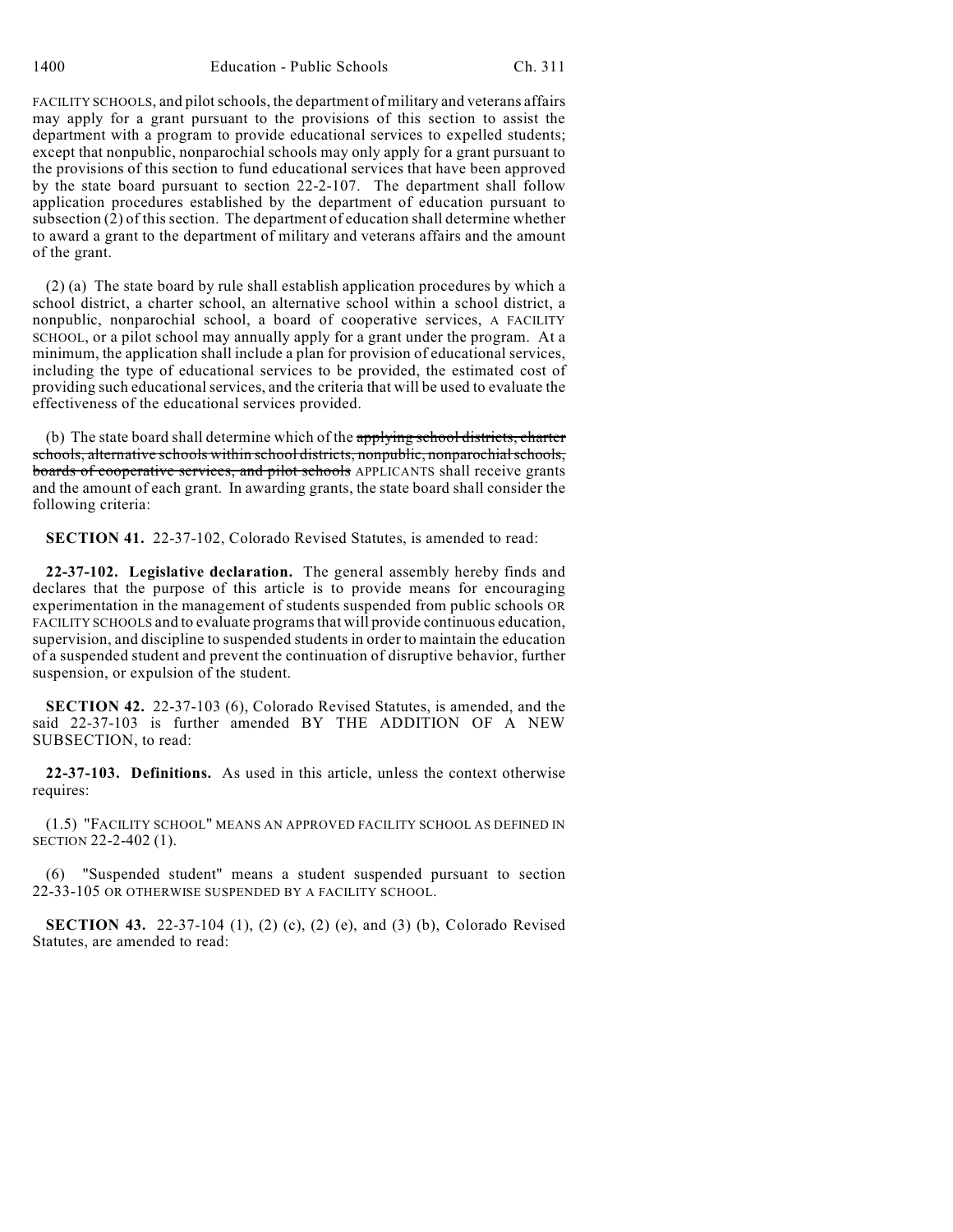**22-37-104. Qualification.** (1) Any AN eligible participant may submit a proposal to the state board for a grant for the development of a program under this article, which may involve selected grade levels within a public school OR FACILITY SCHOOL.

(2) A program shall:

(c) Include an agreement by the participating public school OR FACILITY SCHOOL that  $\frac{any}{ay}$  A student suspended for the reasons specified in section 22-33-106 (1) (a) or (1) (b) shall be included in the program;

(e) Include provisions for the dissemination of the results of the program to the state board; THE PARTICIPATING FACILITY SCHOOL; THE school board or governing board of the participating public school; THE parents, guardians, or legal custodians with students attending the participating public school; and any other interested persons.

(3) A program may include, but need not be limited to, any of the following:

(b) Programs that utilize current public school OR FACILITY SCHOOL staff or other personnel;

**SECTION 44.** 22-37-106, Colorado Revised Statutes, is amended to read:

**22-37-106. Reporting.** THE FACILITY SCHOOLS AND all public schools receiving funds under this article shall submit to the state board on or before the beginning of each school year of the participating public school OR FACILITY SCHOOL a report that contains a statement of costs incurred for the approved program, the ethnic, racial, and gender composition of the suspended students participating in the program from the previous year, the expected total number of participants in the current school year, the rate of recidivism, and the overall effectiveness of the program.

**SECTION 45.** 22-51-101, Colorado Revised Statutes, is amended to read:

**22-51-101. Legislative declaration.** It is declared to be the policy of this state to furnish financial aid to school districts and the state charter school institute of the state for the transportation of pupils to and from their places of residence and the public schools which they attend, including transportation for purposes of special education and vocational education, and for board in lieu of transportation. IT IS FURTHER DECLARED TO BE THE POLICY OF THIS STATE TO FURNISH AID TO FACILITY SCHOOLS FOR THE TRANSPORTATION OF PUPILS IN FACILITIES TO AND FROM THE FACILITIES IN WHICH THEY RESIDE AND THE FACILITIES IN WHICH THEY RECEIVE EDUCATIONAL SERVICES.

**SECTION 46.** 22-51-102 (3) and (4), Colorado Revised Statutes, are amended, and the said 22-51-102 is further amended BY THE ADDITION OF THE FOLLOWING NEW SUBSECTIONS, to read:

**22-51-102. Definitions.** As used in this article, unless the context otherwise requires: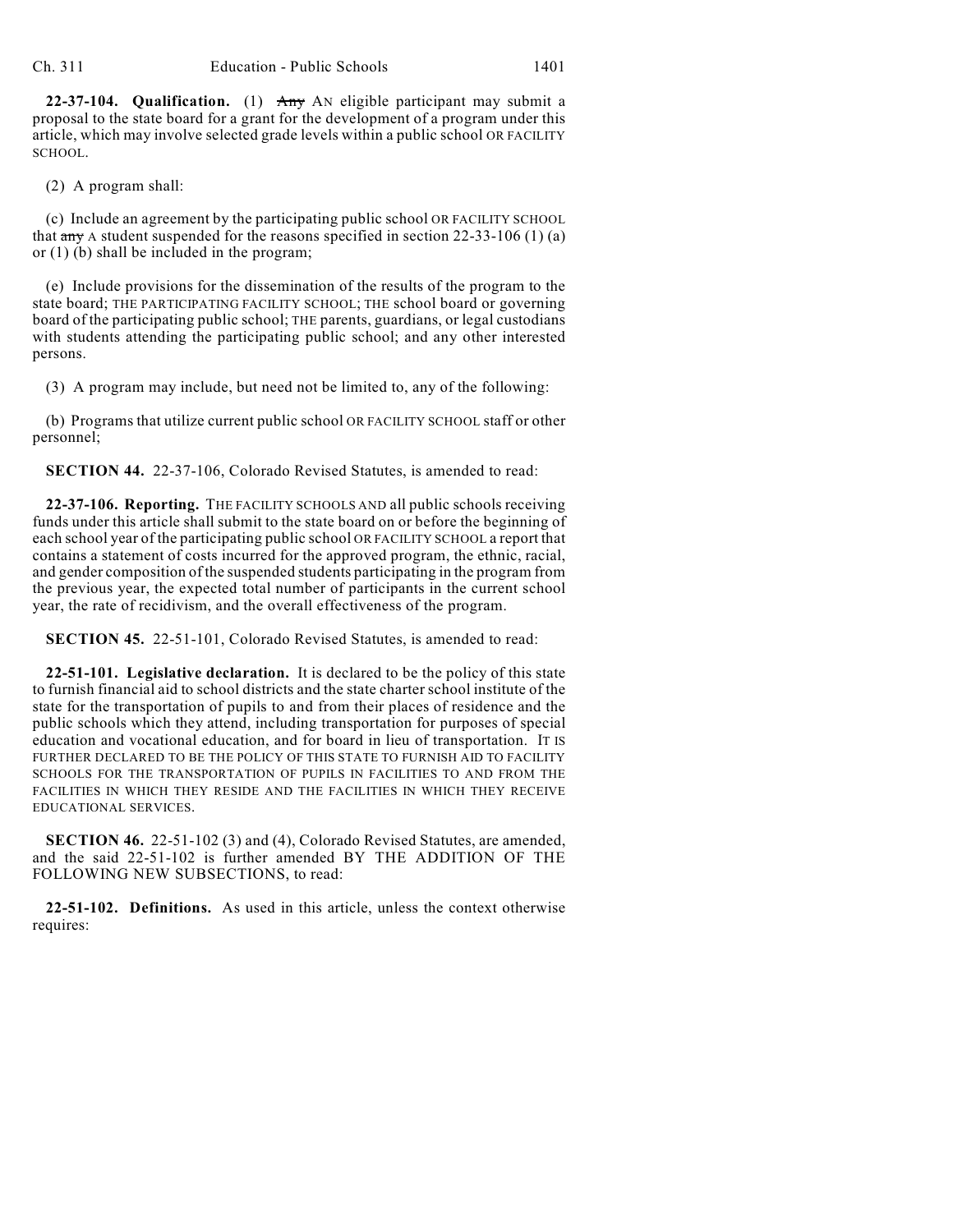(2.5) "FACILITY" MEANS ANY OF THE FOLLOWING FACILITIES THAT OPERATES A FACILITY SCHOOL:

(a) A DAY TREATMENT CENTER, RESIDENTIAL CHILD CARE FACILITY, OR OTHER FACILITY LICENSED BY THE DEPARTMENT OF HUMAN SERVICES PURSUANT TO SECTION 26-6-104, C.R.S.;

(b) A HOSPITAL LICENSED BY THE DEPARTMENT OF PUBLIC HEALTH AND ENVIRONMENT PURSUANT TO SECTION 25-1.5-103, C.R.S.

(2.7) "FACILITY SCHOOL" MEANS AN APPROVED FACILITY SCHOOL AS DEFINED IN SECTION 22-2-402 (1).

(3) "Pupil transportation" means:

(a) The transportation of pupils regularly enrolled in the public schools through grade twelve to and from their places of residence and the public schools in which enrolled, including any site attended for special education or vocational education, and to and from one school of attendance and another in vehicles owned or rented and operated by a school district or state charter school or under contract with a school district or state charter school; AND

(b) THE TRANSPORTATION OF STUDENTS WHO ARE RECEIVING EDUCATIONAL SERVICES FROM FACILITY SCHOOLS TO AND FROM THE FACILITY IN WHICH THE STUDENTS RESIDE AND THE PLACE AT WHICH THE STUDENTS RECEIVE THE EDUCATIONAL SERVICES.

(4) "Reimbursement entitlement" means the amount of reimbursement to which a school district,  $\sigma$ r a state charter school, OR A FACILITY SCHOOL is entitled under the provisions of section 22-51-104.

**SECTION 47.** 22-51-103 (2), Colorado Revised Statutes, is amended to read:

**22-51-103. Creation of the public school transportation fund.** (2) For the 2006-07 budget year and each budget year thereafter, the net amount recovered by the department of education during the applicable budget year pursuant to section  $22-51-105$  as overpayments made to school districts, and the state charter school institute, AND FACILITY SCHOOLS shall be transferred to the state treasurer for deposit in the public school transportation fund. Such amount shall be available for appropriation to the department in the budget year in which the transfers are made or in subsequent budget years.

**SECTION 48.** 22-51-104 (1), (1.5), and (2), Colorado Revised Statutes, are amended to read:

**22-51-104. Methods of determining reimbursement entitlement.** (1) Except as otherwise provided in subsection (1.5) of this section, for financial aid in providing pupil transportation, for entitlement periods ending on June 30, 1988, and thereafter, each school district, and the state charter school institute, AND EACH FACILITY SCHOOL shall have a reimbursement entitlement in an amount determined as follows: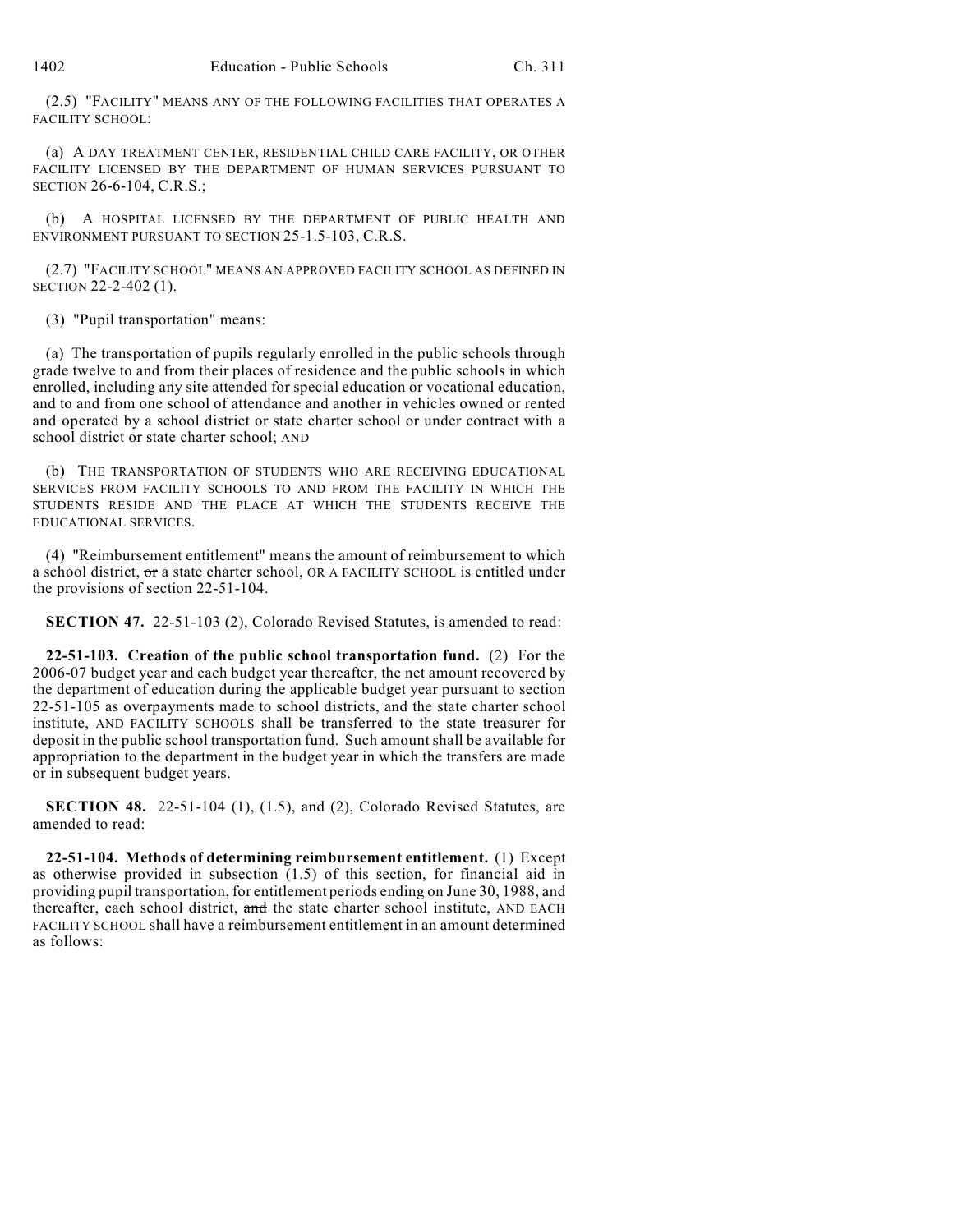(a) Thirty-seven and eighty-seven one-hundredths cents for each mile traveled by vehicles operated by or for the school district, or the institute, OR THE FACILITY SCHOOL in providing pupil transportation during the entitlement period. The number of miles traveled shall be determined by the state board of education based upon information submitted pursuant to section 22-51-105.

(b) Thirty-three and eighty-seven one-hundredths percent of any amount by which the school district's, or the institute's, OR THE FACILITY SCHOOL'S current operating expenditures for pupil transportation during the entitlement period exceeded the school district's, or institute's, OR FACILITY SCHOOL'S reimbursement entitlement under the provisions of paragraph (a) of this subsection (1); and

(c) Not more than sixty percent of the costs of contracts entered into by a school district pursuant to section 22-32-110 (1) (w) or entered into by the state charter school institute OR A FACILITY SCHOOL for the purpose of conserving fuel or reducing operating or capital expenditures, or both, for pupil transportation under public transportation programs which comply with the code of federal regulations, Title 49, parts 390 to 397, or successor regulations thereto. Reimbursement entitlements under this paragraph (c) shall not be greater than those the school district, or the institute, OR THE FACILITY SCHOOL would otherwise receive if it operated its own vehicles or contracted for the exclusive transportation of pupils.

(1.5) (a) Repealed.

(b) Notwithstanding the provisions of subsection (1) of this section, for entitlement periods ending on June 30, 1989, and thereafter, neither a school district, nor the state charter school institute, AND A FACILITY SCHOOL shall NOT receive a reimbursement entitlement in an amount which is less than its reimbursement entitlement for the preceding entitlement period. For purposes of this paragraph (b), the reimbursement entitlement for the preceding entitlement period shall be the amount to which the school district,  $\sigma$ r the institute, OR THE FACILITY SCHOOL would have been entitled under the formula in subsection (1) of this section, and not the amount it actually received for the preceding entitlement period, if different from the amount under said formula.

(2) In no event shall the reimbursement entitlement of  $\frac{d}{dx}$  A school district, or the institute, OR A FACILITY SCHOOL under the provisions of subsection (1) of this section for any entitlement period exceed ninety percent of the total amount expended by the school district,  $\sigma$ r the institute, OR THE FACILITY SCHOOL during said entitlement period for current operating expenditures for pupil transportation.

**SECTION 49.** 22-51-105, Colorado Revised Statutes, is amended to read:

**22-51-105. Certifications by school boards, governing boards, and facility schools - rules.** (1) On or before August 15 of each year, the school board of each school district entitled to and desiring reimbursement under this article, and the state charter school institute board, AND EACH FACILITY SCHOOL ENTITLED TO AND DESIRING REIMBURSEMENT UNDER THIS ARTICLE shall certify to the state board of education, on forms to be provided by the commissioner of education, such information as the board shall deem necessary to determine the reimbursement entitlement of the district, or the institute, OR THE FACILITY SCHOOL including, but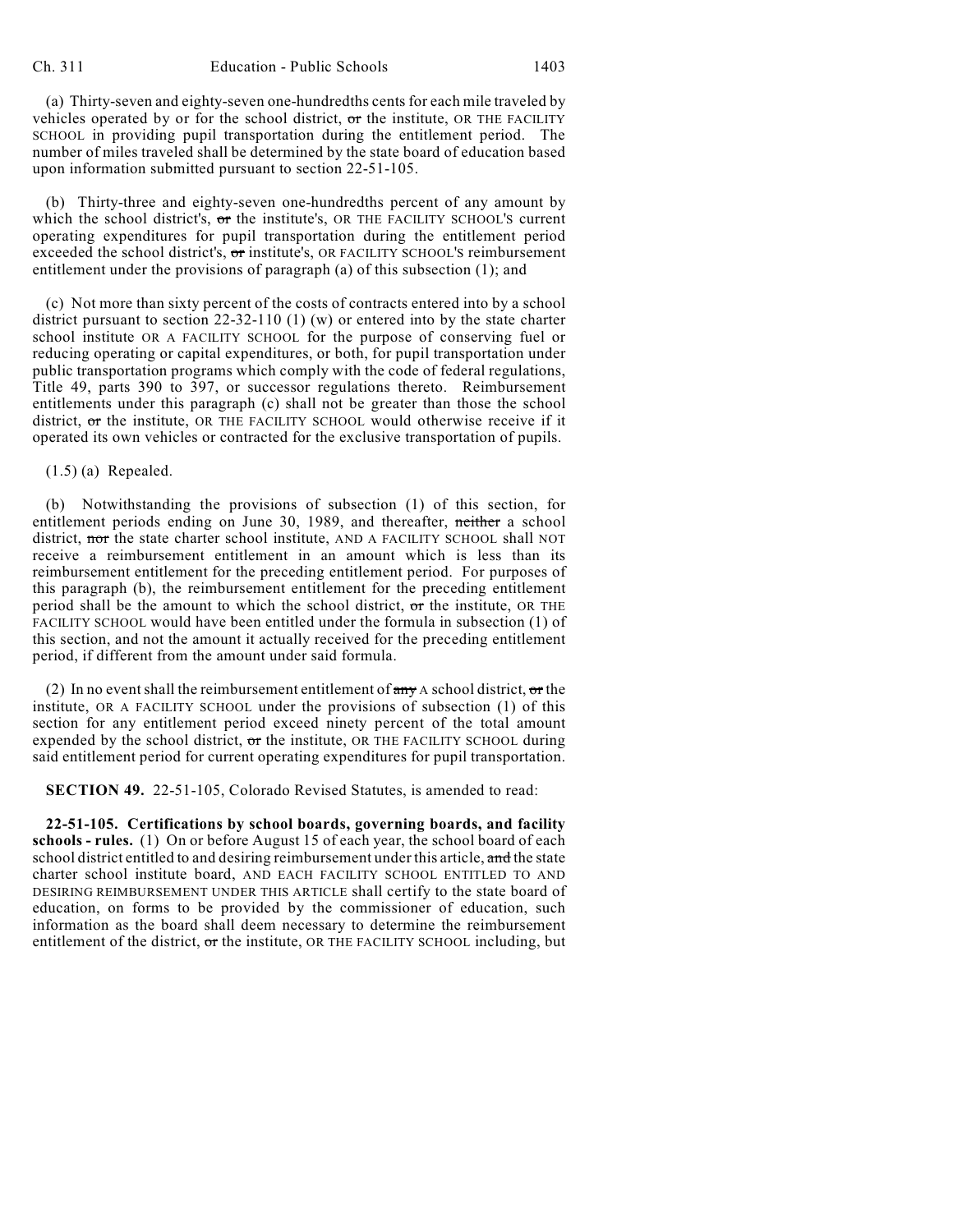1404 Education - Public Schools Ch. 311

not limited to, the total amount of the school district's, or the institute's, OR THE FACILITY SCHOOL'S current operating expenditures for pupil transportation during the preceding entitlement period, the total number of miles traveled and the total number of pupils transported on October 1, or the school day nearest said date, during the preceding entitlement period by vehicles operated by or for the school district,  $\sigma$ r the institute, OR THE FACILITY SCHOOL in providing pupil transportation, and the transportation route descriptions in effect on said date.

(2) The department of education shall promulgate rules  $\alpha$  and regulations to allow for verification of the accuracy and appropriateness of the route mileages submitted by school districts, and the institute, AND FACILITY SCHOOLS pursuant to subsection (1) of this section. If the department determines that an overpayment has been made due to the submission of inaccurate or inappropriate route mileages, the department shall recover from the school district, or the institute, OR THE FACILITY SCHOOL an amount equal to the overpayment plus a penalty of not more than twenty percent of the overpayment.

**SECTION 50.** 22-51-106 (1) and (2) (a), Colorado Revised Statutes, are amended to read:

**22-51-106. Certification to and payment by state treasurer - deficiency in fund.** (1) (a) On or before October 15 of each year, the commissioner of education shall certify to the state treasurer the amount of the advance reimbursement entitlement of each school district, and the state charter school institute, AND EACH FACILITY SCHOOL for the current entitlement period and the amount of the final reimbursement entitlement of each school district, and the institute, AND EACH FACILITY SCHOOL for the preceding entitlement period. The state treasurer shall thereupon pay from the public school transportation fund directly to the treasurer of each school district which has elected under the law to withdraw its funds from the custody of the county treasurer, and directly to the treasurer of the state charter school institute, AND DIRECTLY TO THE TREASURER OF EACH FACILITY SCHOOL the amount certified as the total reimbursement entitlement of the school district, or the institute, OR THE FACILITY SCHOOL; and, for all other school districts, the state treasurer shall pay to the county treasurer of the county in which each school district has its headquarters the amount certified as the total reimbursement entitlement of each district, and the county treasurer shall forthwith credit to the general fund of each district in the county the amount certified therefor.

(b) For purposes of this section:

(I) "Advance reimbursement entitlement" means an amount which THAT a school district, or the state charter school institute, OR A FACILITY SCHOOL is entitled to receive in the current entitlement period as an advance payment of its reimbursement entitlement for such period and which is equal to twenty percent of the reimbursement entitlement of the school district, or the institute, OR THE FACILITY SCHOOL for the preceding entitlement period.

(II) "Final reimbursement entitlement" means the reimbursement entitlement of a school district, or the state charter school institute, OR A FACILITY SCHOOL for the preceding entitlement period less any advance reimbursement entitlement received by said district, or the institute, or THE FACILITY SCHOOL for said period.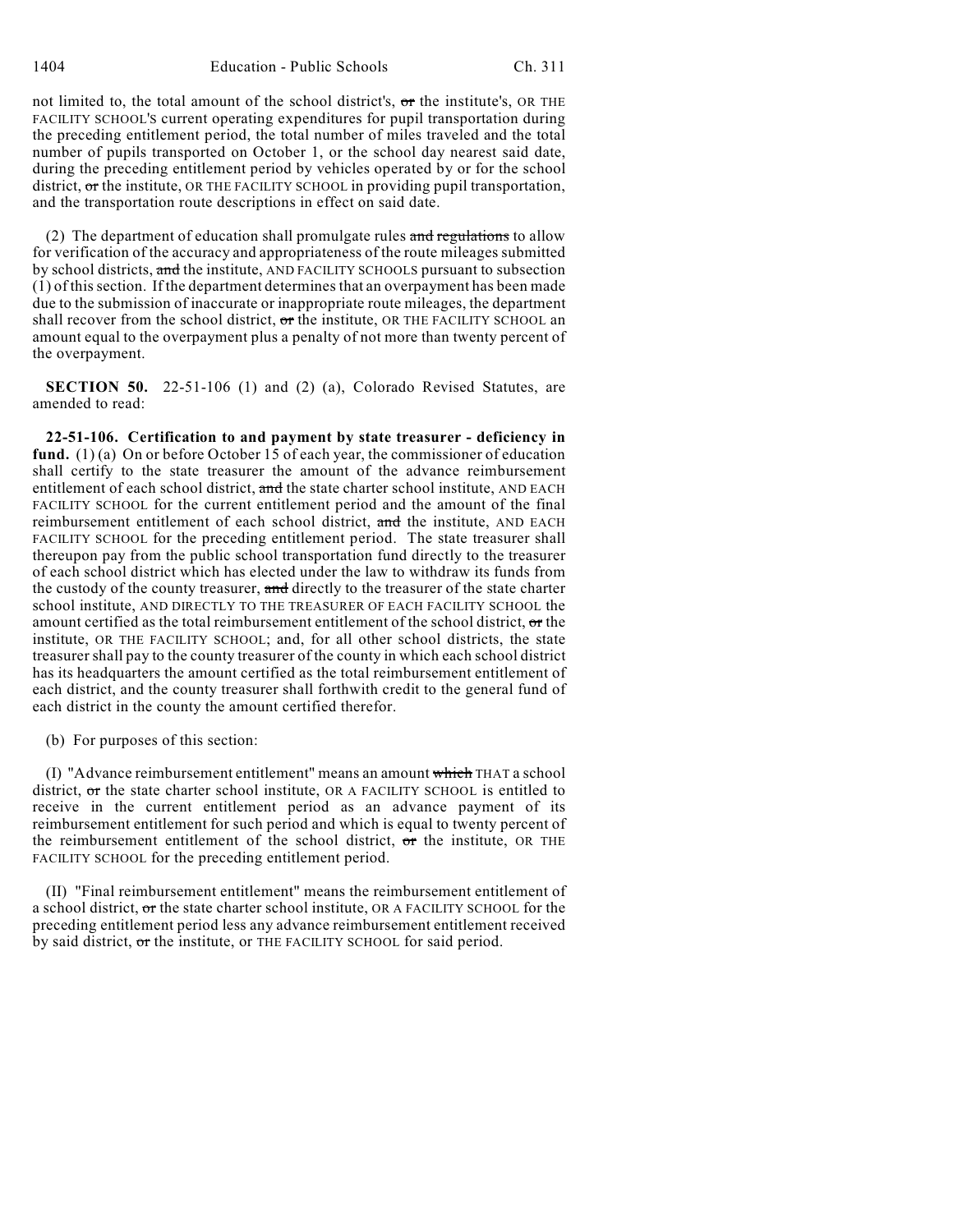(III) "Total reimbursement entitlement" means the advance reimbursement entitlement and the final reimbursement entitlement of a school district, or the state charter school institute, OR A FACILITY SCHOOL.

(2) (a) In the event the amount of money appropriated by the general assembly to the public school transportation fund is less than the amount of the total reimbursement entitlements of all of the school districts, and of the state charter school institute, AND OF ALL OF THE FACILITY SCHOOLS authorized by this section, the amount to be distributed to each school district, and the institute, AND EACH FACILITY SCHOOL shall be in the same proportion as the amount which the appropriation made bears to the total amount of the reimbursement entitlements of all school districts, and of the state charter school institute, AND OF ALL FACILITY SCHOOLS.

**SECTION 51.** 22-51-107, Colorado Revised Statutes, is amended to read:

**22-51-107. Requirements for participation.** Unless otherwise authorized by the commissioner of education, a school district,  $\sigma$ r the state charter school institute, OR A FACILITY SCHOOL shall not be entitled to any reimbursement under this article if the school district,  $\sigma$ r the institute, OR THE FACILITY SCHOOL has not filed the certifications required by section 22-51-105 on or before the date provided in said section or has not complied with the rules and regulations promulgated by the state board of education pursuant to section 22-51-108.

**SECTION 52.** 22-51-108, Colorado Revised Statutes, is amended to read:

**22-51-108. Rules.** The state board of education shall promulgate rules and regulations for the administration of this article. Such rules and regulations shall include reasonable and adequate standards of safety in the maintenance and operation of buses, the maintenance of records by school districts, and by the state charter school institute, AND FACILITY SCHOOLS, the length of bus routes, the number of children to be transported in the various types of buses, and such other rules and regulations pertaining to pupil transportation as will promote the welfare of the students and afford reasonable protection to the public.

**SECTION 53.** 22-60.5-112.5 (1) (a) (III) and (2) (a) (III), Colorado Revised Statutes, are amended to read:

**22-60.5-112.5. National credential - fee assistance - one-time payments.** (1) (a) For the 2002-03 budget year, the 2004-05 budget year, and each budget year thereafter, subject to available appropriations, the department of education shall assist persons who are seeking national credentials by paying a portion of the fees charged for such national credential. The general assembly shall annually appropriate, if available, moneys from the state education fund, created in section 17 (4) of article IX of the state constitution, to the department of education to be used for the purposes of this section. Fee assistance pursuant to this section shall be available to any person who:

(III) Is employed as a teacher in a public school OR AN APPROVED FACILITY SCHOOL, AS DEFINED IN SECTION 22-2-402 (1), in this state at the time of applying for fee assistance pursuant to this section; and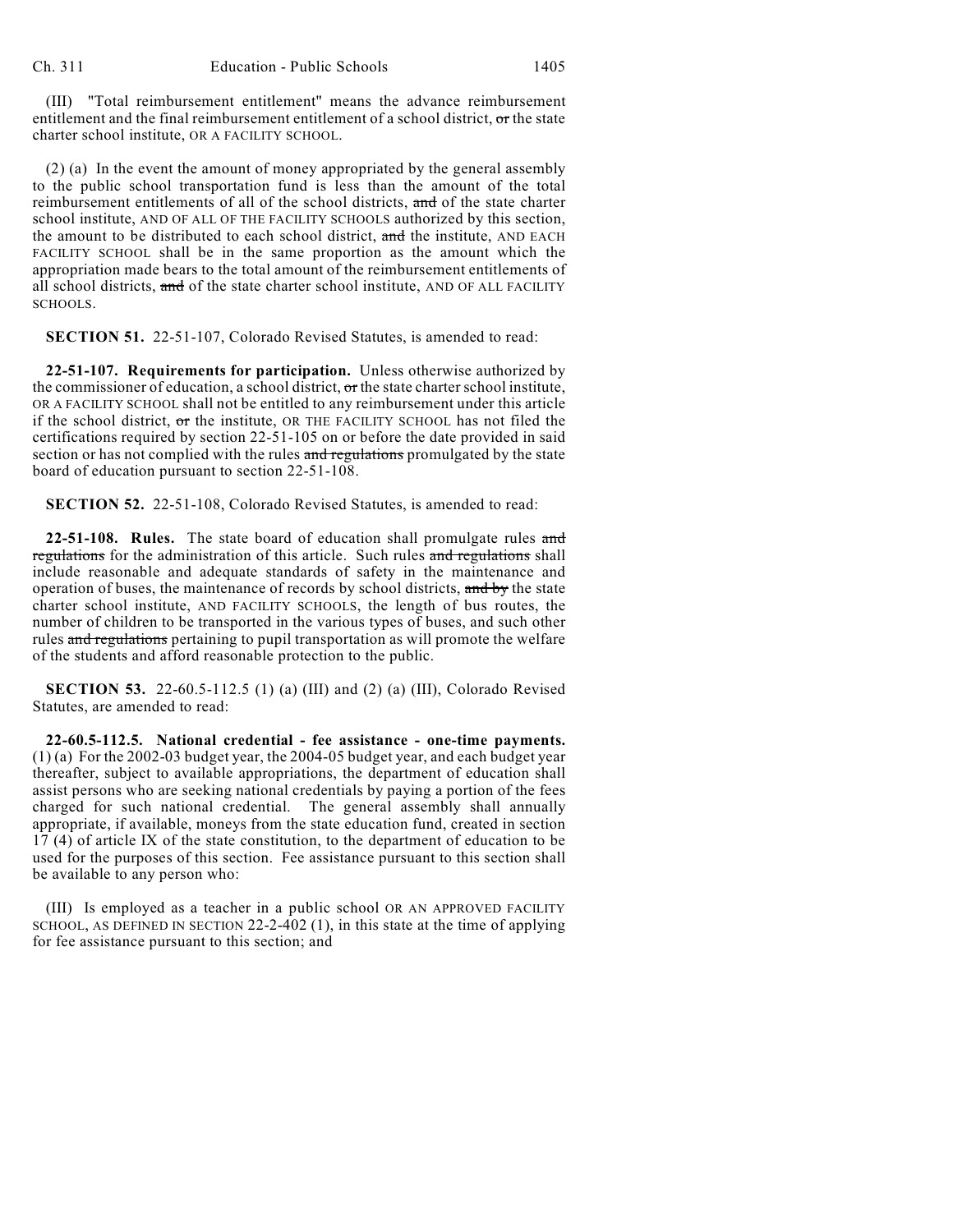(2) (a) To apply for national credential fee assistance pursuant to this section, a person shall present to the department of education the following items:

(III) Proof that the person is employed as a teacher at a public school OR AN APPROVED FACILITY SCHOOL, AS DEFINED IN SECTION 22-2-402 (1), in this state at the time of applying for national credential fee assistance.

**SECTION 54.** 22-81.5-103 (2), Colorado Revised Statutes, is amended to read:

**22-81.5-103. Definitions.** As used in this article, unless the context otherwise requires:

(2) "Facility school" means  $\alpha$  school that is operated by a residential child care facility, a residential treatment center, or another facility included on the facility list maintained by the state board pursuant to section  $22-2-107(1)(p)$  and that receives a portion of the per pupil operating revenues of one or more school districts to provide educational services for children who are included on the roll of out-of-district placed children AN APPROVED FACILITY SCHOOL AS DEFINED IN SECTION 22-2-402 (1).

**SECTION 55.** 22-82.7-102, Colorado Revised Statutes, is amended BY THE ADDITION OF A NEW SUBSECTION to read:

**22-82.7-102. Definitions.** As used in this article, unless the context otherwise requires:

(1.5) "FACILITY SCHOOL" MEANS AN APPROVED FACILITY SCHOOL AS DEFINED IN SECTION 22-2-402 (1).

**SECTION 56.** 22-82.7-103 (1), (3) (a), and (3) (e), Colorado Revised Statutes, are amended to read:

**22-82.7-103. Start smart nutrition program - creation - administration objectives.** (1) There is hereby created the start smart nutrition program to ensure that each student in Colorado public schools AND FACILITY SCHOOLS has an opportunity to begin each day with a nutritious breakfast.

(3) The objectives of the program are to:

(a) Appropriate moneys from the state budget to eliminate the reduced price paid by Colorado students participating in the school breakfast program AND TO OFFSET THE COSTS INCURRED BY FACILITY SCHOOLS IN PROVIDING THE SCHOOL BREAKFAST PROGRAM TO STUDENTS WHO ARE RECEIVING EDUCATIONAL SERVICES FROM THE FACILITY SCHOOLS;

(e) Encourage charter schools, and school districts, AND FACILITY SCHOOLS to participate in the school breakfast program;

**SECTION 57.** 22-82.7-104 (1), Colorado Revised Statutes, is amended to read:

**22-82.7-104. Program funding - appropriation.** (1) The general assembly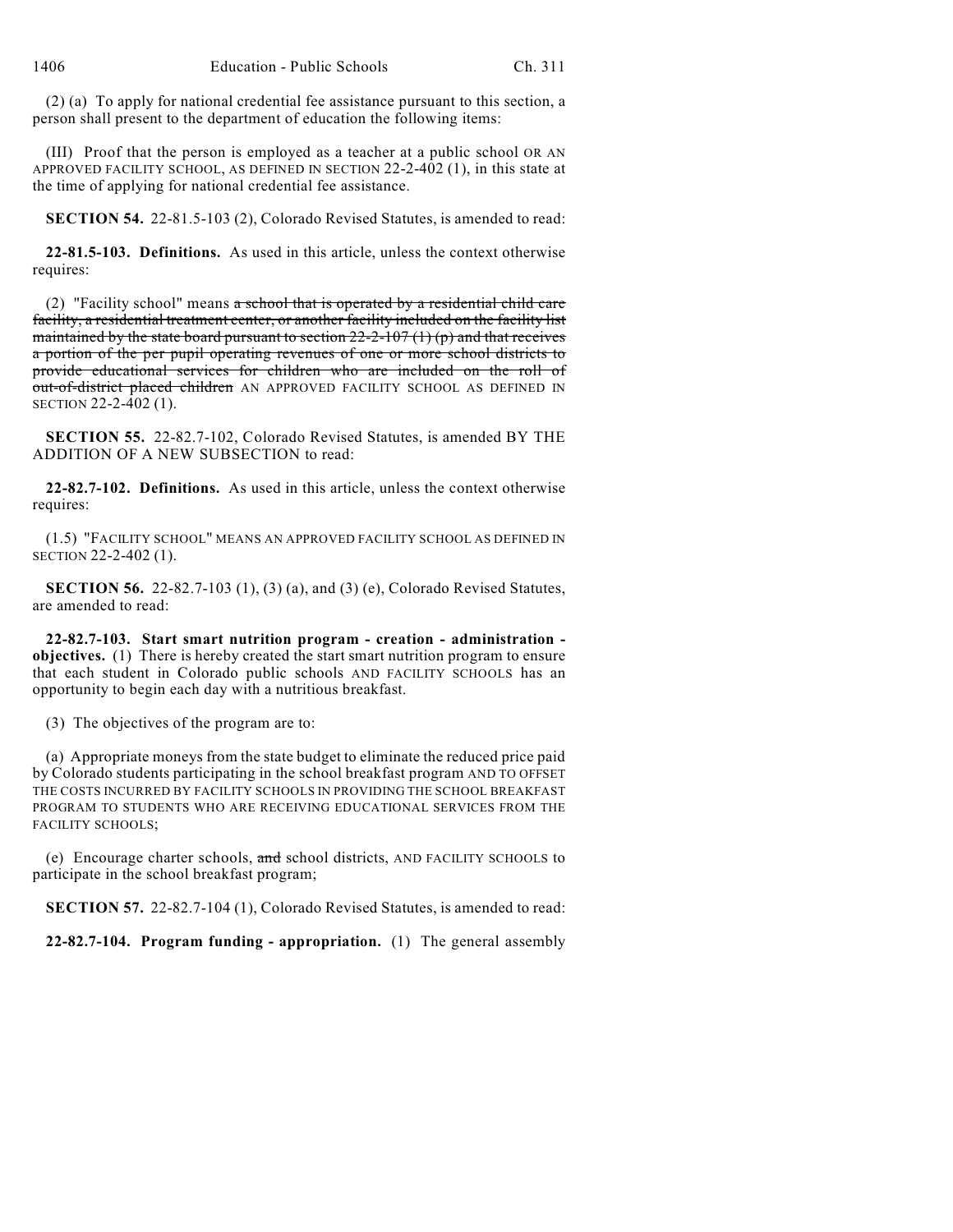shall annually appropriate by separate line item in the annual general appropriation bill an amount of not less than seven hundred thousand dollars and not more than one million five hundred thousand dollars to the fund created in section 22-82.7-105 to allow school districts to provide free breakfasts to children participating in the school breakfast program who would otherwise be required to pay a reduced price for breakfast AND TO OFFSET THE COSTS INCURRED BY FACILITY SCHOOLS IN PROVIDING BREAKFASTS TO STUDENTS WHO ARE PLACED IN THE FACILITY AND ARE ELIGIBLE TO PARTICIPATE IN THE SCHOOL BREAKFAST PROGRAM. The appropriation to the fund shall be in addition to any appropriation made by the general assembly pursuant to section 22-54-123 or 22-54-123.5 (1).

**SECTION 58.** 22-82.7-106, Colorado Revised Statutes, is amended to read:

**22-82.7-106. Program - procedures.** The department shall develop procedures to allocate and disburse the moneys in the fund among participating school districts, and institute charter schools, AND FACILITY SCHOOLS each year, in an equitable manner and in compliance with the requirements of the federal "National School Lunch Act", 42 U.S.C. sec. 1751 et seq.

**SECTION 59.** 22-82.7-107 (2), Colorado Revised Statutes, is amended to read:

**22-82.7-107. No individual entitlement.** (2) The department in administering the program and a school district, the state charter school institute,  $\sigma$ r a charter school, OR A FACILITY SCHOOL in implementing the program may not create and shall not be deemed to create a legal entitlement in any participant to assistance provided pursuant to the program.

**SECTION 60.** 22-88-101 (2) and (7), Colorado Revised Statutes, are amended to read:

**22-88-101. Definitions.** As used in this article, unless the context otherwise requires:

(2) "Eligible facility" means a facility approved by the state board of education pursuant to section  $22-2-107(1)$  (p) to receive reimbursement for the provision of educational services to children with disabilities placed outside of their districts of residence but within Colorado. "FACILITY SCHOOL" MEANS AN APPROVED FACILITY SCHOOL AS DEFINED IN SECTION 22-2-402 (1).

(7) "Student with a print disability" means a student enrolled in kindergarten or one of grades one through twelve, including in an eligible A facility SCHOOL, who experiences difficulties in achieving the state model content standards adopted pursuant to section 22-7-406 and for whom the student's school district does not receive state or federal moneys for special education services either directly from the department or through an administrative unit.

**SECTION 61.** 22-88-102 (1), Colorado Revised Statutes, is amended to read:

**22-88-102. Reading assistance grant program - creation - rules.** (1) There is hereby created the reading assistance grant program to provide grants to organizations that provide and distribute to school districts and eligible facilities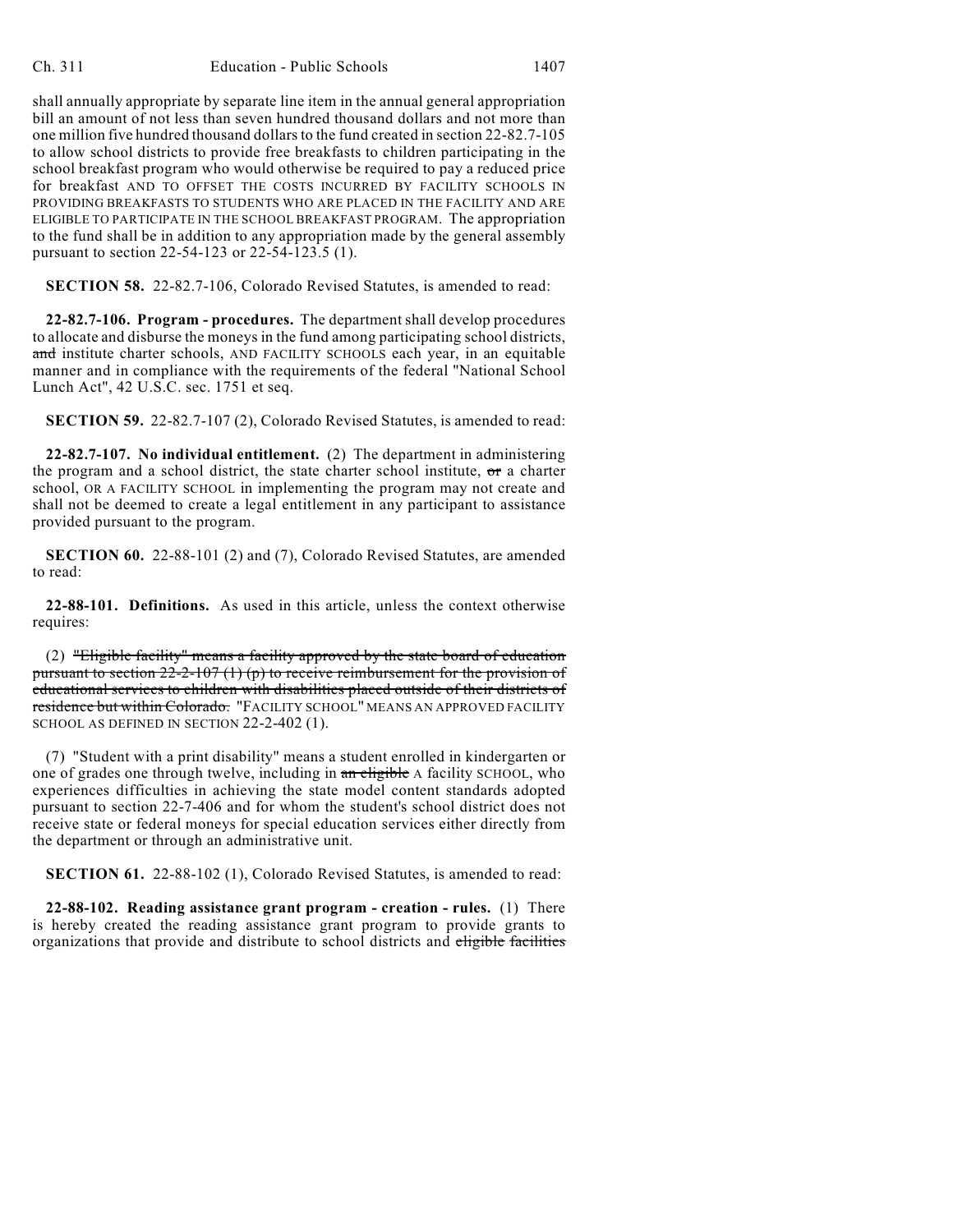FACILITY SCHOOLS accessible educational materials for students with print disabilities. The grant program shall be designed to assist organizations in the development and distribution of comprehensive materials and equipment that help a student with a print disability effectively access the written word, especially in the areas of reading, writing, mathematics, and science. The materials and equipment may include digital audio books, four-sided tapes, digital audio playback devices, reading software, and other technology to assist a student with a print disability.

**SECTION 62.** 22-88-103 (1) (a) and (1) (f), Colorado Revised Statutes, are amended to read:

**22-88-103. Reading assistance grant program - application - criteria.** (1) An organization that seeks a grant pursuant to this article shall submit an application to the department in accordance with rules promulgated by the state board pursuant to section 22-88-102 (3). The application shall describe the organization's proposed plan to provide and distribute accessible educational materials to students with print disabilities and shall include the following information:

(a) The number of school districts and eligible facilities FACILITY SCHOOLS to which the organization provides accessible educational materials at the time of application and the estimated number of school districts, eligible facilities FACILITY SCHOOLS, and students with print disabilities the organization expects to serve if awarded a grant;

(f) A detailed description of how the organization will implement its plan to provide and distribute accessible educational materials, including but not limited to a time frame for distribution of accessible educational materials to school districts and eligible facilities FACILITY SCHOOLS;

**SECTION 63.** 22-88-105 (1) (a), (1) (c), and (2) (b), Colorado Revised Statutes, are amended to read:

**22-88-105. Reporting requirements.** (1) On or before October 1, 2007, and on or before October 1 each year thereafter, an organization that receives a grant pursuant to this article shall submit a report to the department after the completion of each academic year in which the organization receives a grant pursuant to this article. The report shall include the following information:

(a) The number of school districts and eligible facilities FACILITY SCHOOLS that received accessible educational materials for students with print disabilities from the organization as a result of the grant and the number of students with print disabilities who received such materials from a school district or an eligible A facility SCHOOL;

(c) A description of the type and quantity of accessible educational materials produced, developed, and distributed to the school districts and eligible facilities FACILITY SCHOOLS by the organization;

(2) On or before January 1, 2008, and on or before January 1 each year thereafter, the department shall submit to the governor and the education committees of the senate and the house of representatives, or any successor committees, a report on the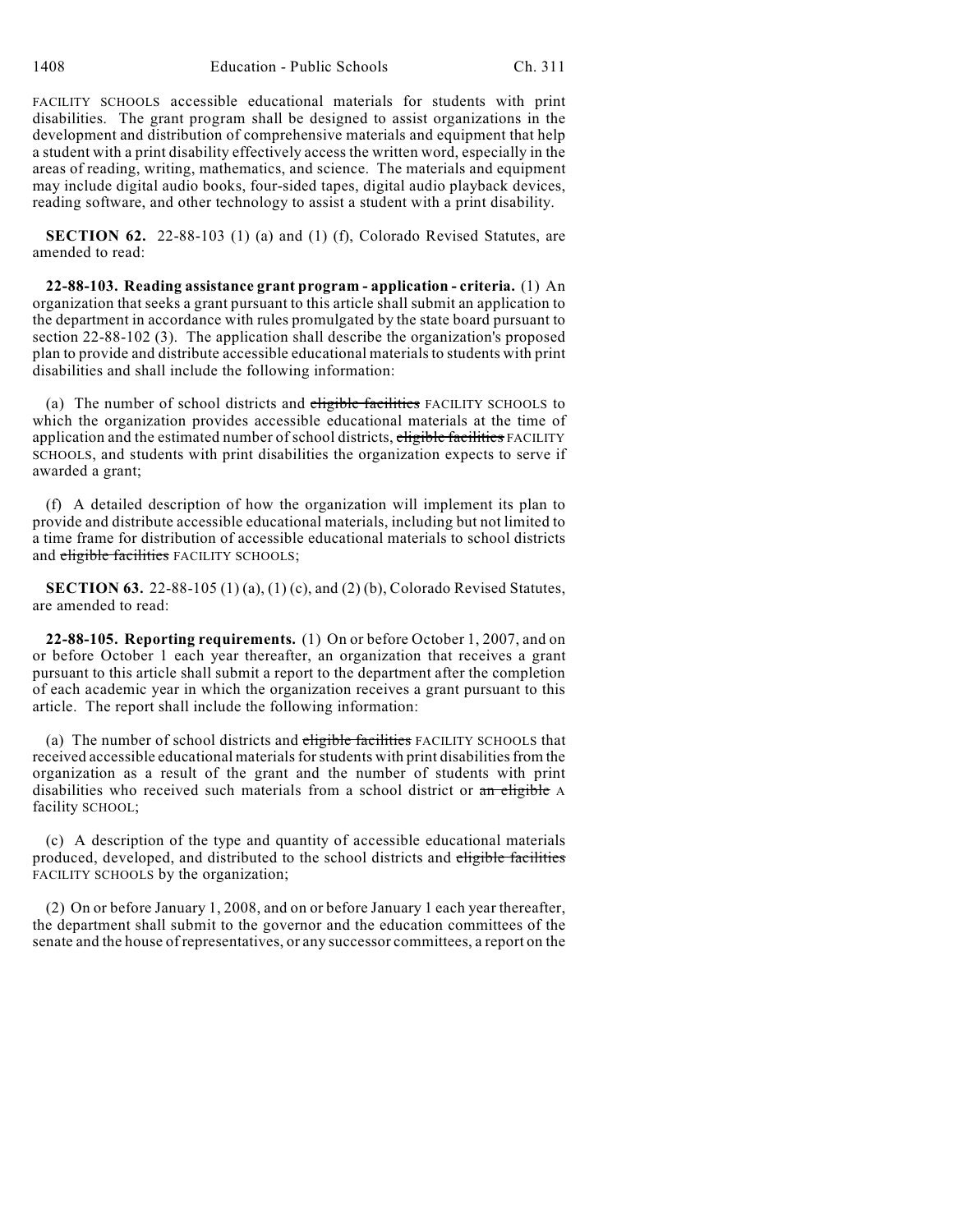reading assistance grant program. The report shall include the following information:

(b) A compilation and summary of the number of school districts and eligible facilities FACILITY SCHOOLS and the number of students with print disabilities who received accessible educational materials from a grant recipient pursuant to this article; and

**SECTION 64.** 23-3.9-101 (3), Colorado Revised Statutes, is amended to read:

**23-3.9-101. Definitions.** As used in this article, unless the context otherwise requires:

(3) "Facility school" means  $\alpha$  school that is operated by a residential child care facility, a residential treatment center, or another facility included on the facility list maintained by the state board of education pursuant to section  $22-2-107$  (1) (p), C.R.S., and that receives a portion of the per pupil operating revenues of one or more school districts to provide educational services for children who are included on the roll of out-of-district placed children AN APPROVED FACILITY SCHOOL AS DEFINED IN SECTION 22-2-402 (1), C.R.S.

**SECTION 65.** 23-8-101.5, Colorado Revised Statutes, is amended to read:

**23-8-101.5. Definitions.** As used in this article, unless the context otherwise requires:

(1) "Board of cooperative services" shall have the same meaning as set forth in section 22-5-103 (2), C.R.S.

(2) "Board of cooperative services' per pupil operating revenues" means the amount received by a board of cooperative services as tuition for students enrolled in an approved vocational education program.

(2) "EDUCATION PROVIDER" MEANS A SCHOOL DISTRICT, A BOARD OF COOPERATIVE SERVICES, AN INSTITUTE CHARTER SCHOOL, OR A FACILITY SCHOOL.

(3) "EDUCATION PROVIDER'S PER PUPIL OPERATING REVENUES" MEANS:

(a) FOR A SCHOOL DISTRICT, THE DISTRICT'S PER PUPIL OPERATING REVENUES, AS DEFINED IN SECTION 22-54-103 (9), C.R.S.;

(b) FOR A BOARD OF COOPERATIVE SERVICES, THE AMOUNT RECEIVED BY A BOARD OF COOPERATIVE SERVICES AS TUITION FOR STUDENTS ENROLLED IN AN APPROVED VOCATIONAL EDUCATION PROGRAM;

(c) FOR AN INSTITUTE CHARTER SCHOOL, THE AMOUNT RECEIVED BY AN INSTITUTE CHARTER SCHOOL PURSUANT TO THE PROVISIONS OF SECTION 22-54-115 (1.3),C.R.S., FOR ANY BUDGET YEAR, DIVIDED BY THE NUMBER OF PUPILS ENROLLED IN THE INSTITUTE CHARTER SCHOOL FOR THAT BUDGET YEAR, MINUS THE MINIMUM AMOUNT PER PUPIL REQUIRED BY SECTION 22-30.5-513, C.R.S., TO BE ALLOCATED FOR CAPITAL RESERVE OR RISK MANAGEMENT PURPOSES; AND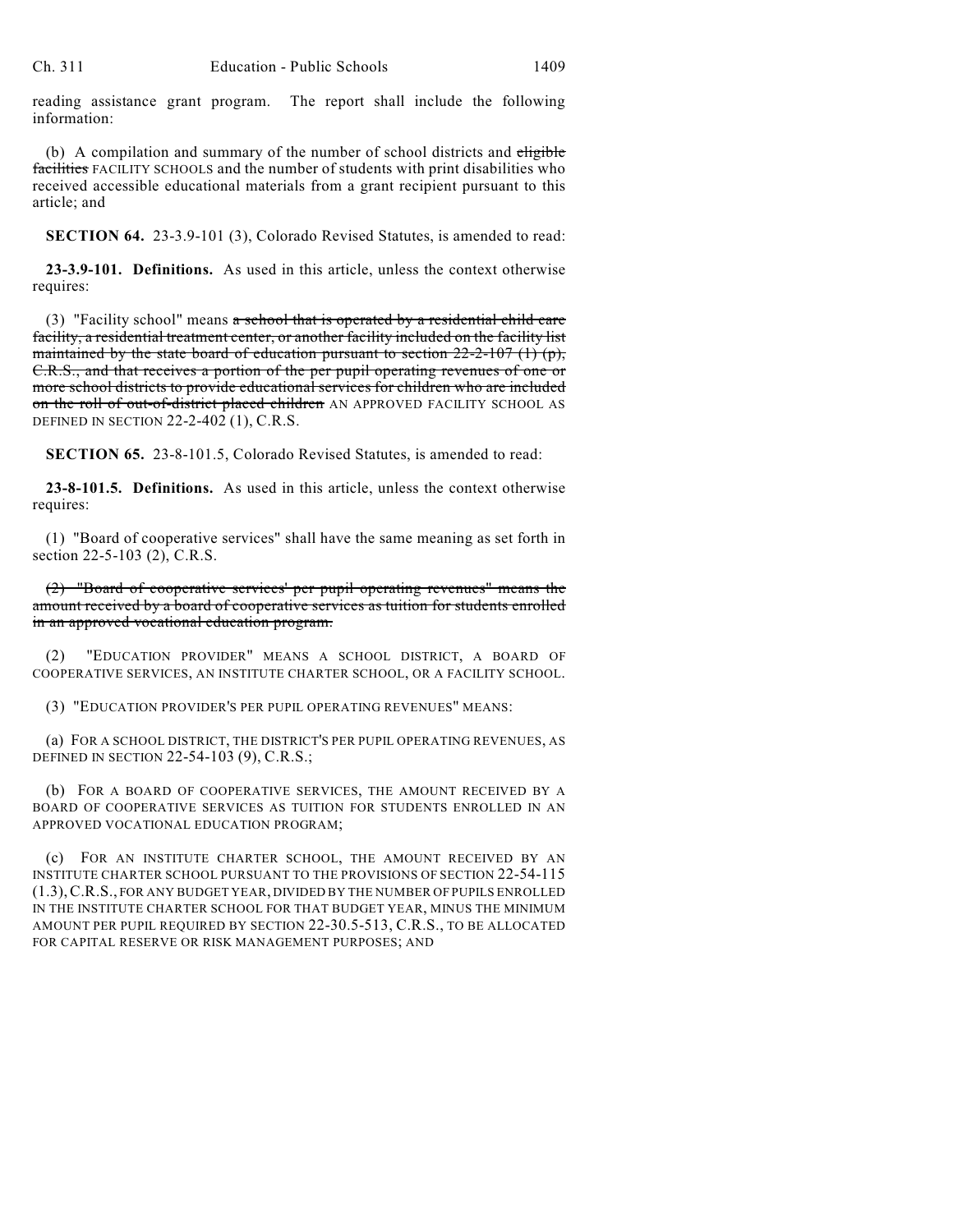(d) FOR A FACILITY SCHOOL, THE STATE AVERAGE PER PUPIL REVENUES.

(4) "FACILITY SCHOOL" MEANS AN APPROVED FACILITY SCHOOL, AS DEFINED IN SECTION 22-2-402 (1), C.R.S.

 $(3)(5)$  "Institute charter school" means a charter school that enters into a charter contract with the state charter school institute pursuant to part 5 of article 30.5 of title 22, C.R.S.

(4) "Institute charter school's per pupil operating revenues" means the amount received by an institute charter school pursuant to the provisions of section 22-54-115 (1.3), C.R.S., for any budget year, divided by the number of pupils enrolled in the institute charter school for that budget year, minus the minimum amount per pupil required by section 22-30.5-513, C.R.S., to be allocated for capital reserve or risk management purposes.

**SECTION 66.** 23-8-102 (1), (2), (3), (4), and (5), Colorado Revised Statutes, are amended to read:

**23-8-102. Education providers conducting vocational education courses eligibility for state funds.** (1) Any school district, board of cooperative services, or institute charter school AN EDUCATION PROVIDER of the state conducting any A course of vocational education, approved pursuant to section 23-8-103 by the state board for community colleges and occupational education, referred to in this article as the "board", is entitled to vocational education program support from funds appropriated for the purpose by the general assembly. The amount of vocational education program support which a district, board of cooperative services, or institute charter school THAT AN EDUCATION PROVIDER is entitled to receive pursuant to provisions of this article shall be computed as follows:

(a) The cost of providing the approved vocational education programs of the district, board of cooperative services, or institute charter school EDUCATION PROVIDER shall be computed in accordance with paragraph (c) of this subsection (1). The cost so computed shall be divided by the number of full-time equivalent students to be served by the programs, and the result shall be designated, for purposes of this article, as the district's, board of cooperative services', or institute charter school's EDUCATION PROVIDER'S vocational education program cost per full-time equivalent student.

(b) As vocational education program support, the state shall provide, to each school district, each board of cooperative services, and each institute charter school EDUCATION PROVIDER conducting an approved vocational education program for each twelve-month period beginning July 1, eighty percent of the first one thousand two hundred fifty dollars, or part thereof, by which the district's, board of cooperative services', or institute charter school's EDUCATION PROVIDER'S approved vocational education program cost per full-time equivalent student exceeds seventy percent of the district's per pupil operating revenues, as defined in section 22-54-103 (9), C.R.S., seventy percent of the board of cooperative services' per pupil operating revenues, or seventy percent of the institute charter school's EDUCATION PROVIDER'S per pupil operating revenues, for the school budget year during which such twelve-month period begins. In addition, if the district's, board of cooperative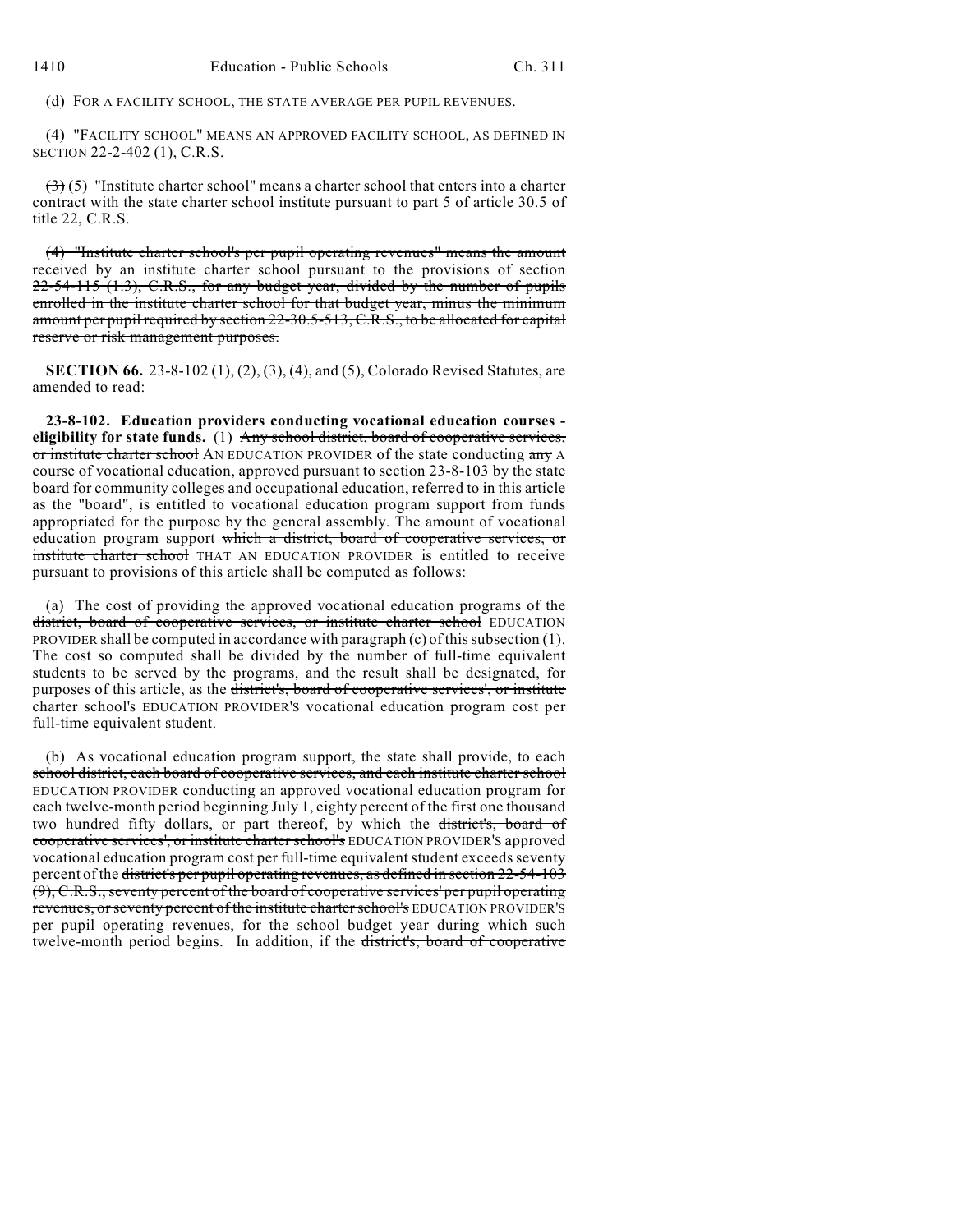services', or institute charter school's EDUCATION PROVIDER'S approved vocational education cost per full-time equivalent student exceeds seventy percent of its per pupil operating revenues by an additional amount in excess of one thousand two hundred fifty dollars, the state shall provide fifty percent of such additional amount.

(c) For the purpose of computing approved vocational education program costs, the following shall be included:

(I) The cost of providing the services of instructional personnel for the time involved;

(II) The cost of services to be provided by another education agency or institution;

(III) The cost of necessary books and supplies; and

(IV) The cost of equipment approved for purchase by the board.

(V) Repealed.

(2) To be eligible to receive such funds, the district, board of cooperative services, or institute charter school EDUCATION PROVIDER must assume the obligation of paying the balance of the program costs.

(3) The provisions of this section shall not be construed to prevent  $\frac{any \text{ school}}{any \text{ school}}$ district, board of cooperative services, or institute charter school AN EDUCATION PROVIDER from conducting any course in vocational education with costs in excess of those for which state vocational education program support funds are approved by the board.

(4) Funds made available under this article shall be distributed quarterly on the basis of expenditure estimates furnished to the board by participating school districts, boards of cooperative services, and institute charter schools EDUCATION PROVIDERS. As soon as practicable after July 1 of each year, beginning in 1971, each participating school district, board of cooperative services, and institute charter school EDUCATION PROVIDER shall file with the board a report comparing estimated and actual expenditures for all vocational education programs financed pursuant to the provisions of this article during the preceding twelve-month period. The board shall determine if such expenditures coincide with the estimates of such school district, board of cooperative services, or institute charter school THE EDUCATION PROVIDER and shall adjust the next quarterly payment as may be necessary to accommodate any underpayment or overpayment of state funds to the school district, board of cooperative services, or institute charter school EDUCATION PROVIDER.

(5) If the appropriations to implement subsections (1) to (4) of this section are less than the total amount required to pay the vocational education program support for approved vocational education courses, the board shall prorate the amount to be paid each school district, board of cooperative services, and institute charter school EDUCATION PROVIDER in the same proportion that the appropriation bears to such total amount so required for distribution. Any unexpended balance of any such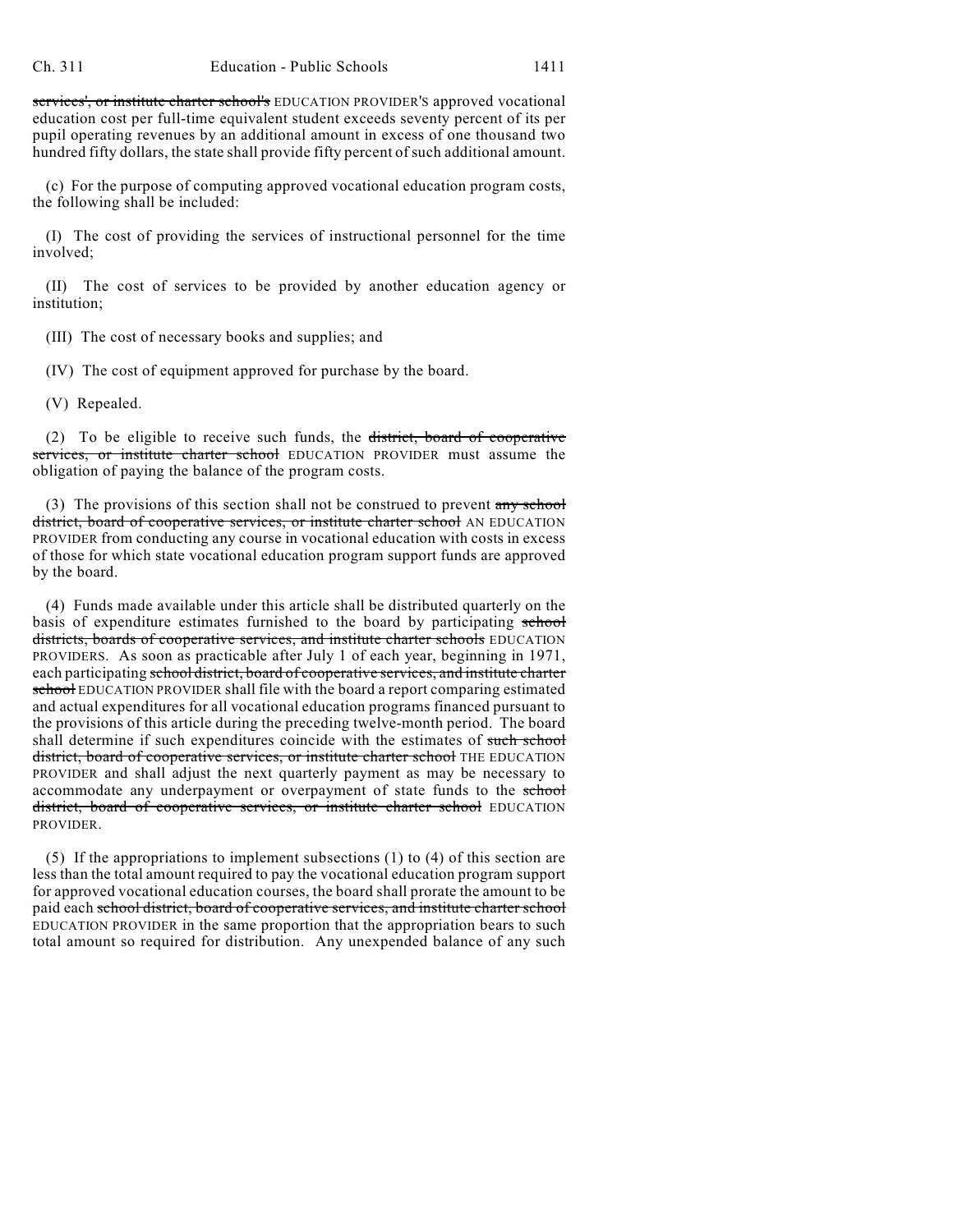appropriation shall revert to the general fund at the end of the fiscal year for which the appropriation is made.

**SECTION 67.** 23-8-103, Colorado Revised Statutes, is amended to read:

**23-8-103. Standards for eligibility for grants.** (1) The board shall not approve vocational education program support to be provided under section 23-8-102 unless the courses of vocational education conducted by a school district, board of cooperative services, or institute charter school AN EDUCATION PROVIDER meet the standards prescribed in subsection (2) of this section.

(2) Any such course shall:

(a) Be designed to provide students with an entry level occupational skill;

(b) Be of sufficient duration to provide entry level skills and related knowledge required by business and industry;

(c) Have a technical advisory committee that functions at the state, regional, or local level to assist school districts, boards of cooperative services, and institute charter schools EDUCATION PROVIDERS in planning and conducting their vocational education curricula;

(d) Be conducted in facilities that are sufficiently equipped to permit adequate training and education; such facilities may be located within or outside the school district, or, in the case of a program conducted by a board of cooperative services, within or outside any of the school districts participating in the board of cooperative services, and they may be housed in buildings that are not owned or operated by a school district, a board of cooperative services, or an institute charter school AN EDUCATION PROVIDER;

(e) Meet an employment potential which is found to exist by any survey of the board concerning economic opportunities.

(3) In approving programs and vocational education program support funds under this article, the board shall attempt to avoid unnecessary duplication in either facilities or staffing for vocational education in any school district, board of cooperative services, institute charter school, AN EDUCATION PROVIDER or WITHIN AN area of this state; and, where feasible, sharing of facilities shall be required by the board.

(4) The board shall adopt such rules and regulations as may be necessary to administer the provisions of this article.

**SECTION 68.** 23-8-101.5, Colorado Revised Statutes, as amended by House Bill 08-1079, enacted at the Second Regular Session of the Sixty-sixth General Assembly, is amended to read:

**23-8-101.5. Definitions.** As used in this article, unless the context otherwise requires: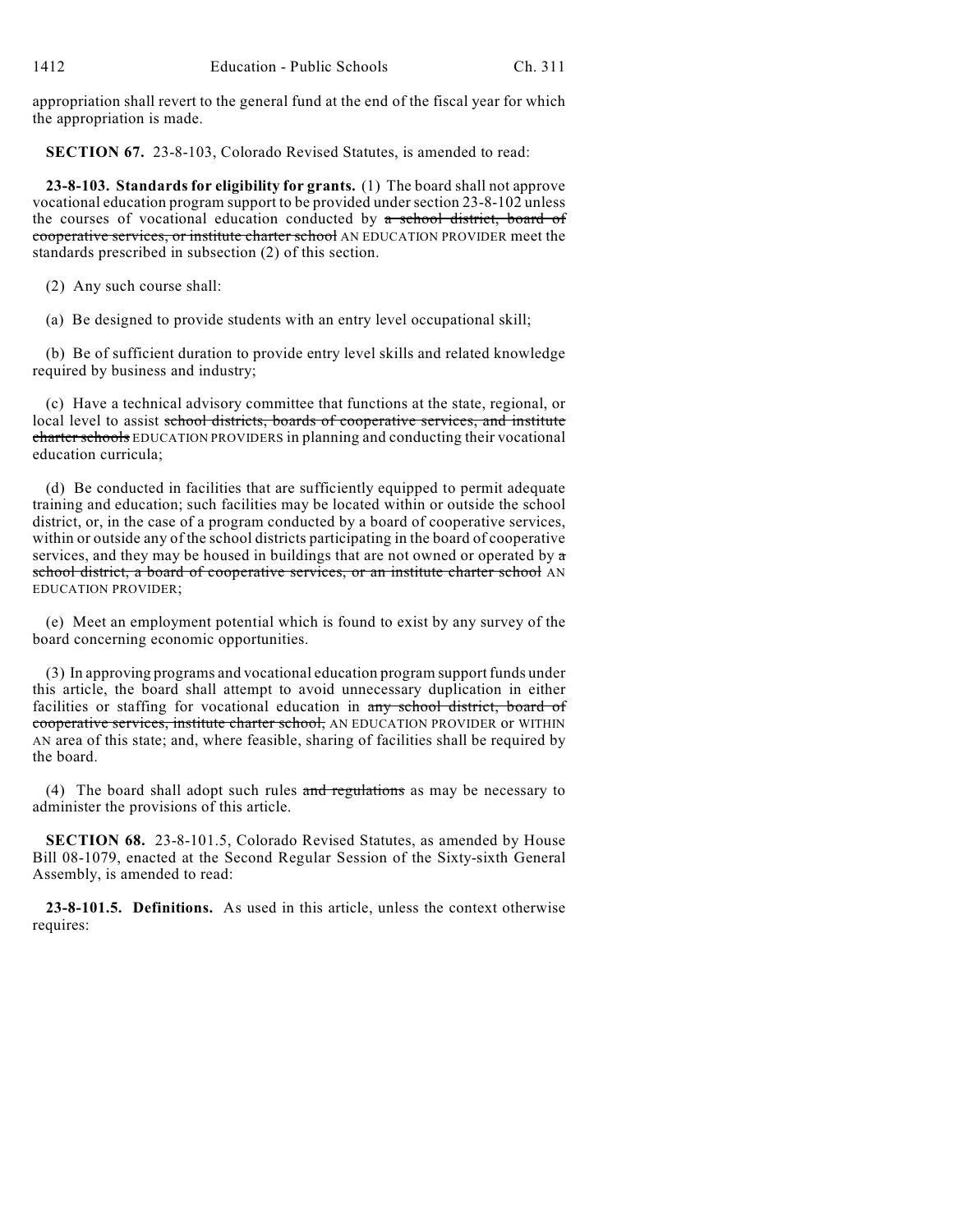(1) "Board" means the state board for community colleges and occupational education created in section 23-60-104.

(2) "Board of cooperative services" shall have the same meaning as set forth in section 22-5-103 (2), C.R.S.

(3) "Board of cooperative services' per pupil operating revenues" means the amount received by a board of cooperative services as tuition for students enrolled in an approved career and technical education program. "EDUCATION PROVIDER" MEANS A SCHOOL DISTRICT, A BOARD OF COOPERATIVE SERVICES, AN INSTITUTE CHARTER SCHOOL, OR A FACILITY SCHOOL.

(4) "EDUCATION PROVIDER'S PER PUPIL OPERATING REVENUES" MEANS:

(a) FOR A SCHOOL DISTRICT, THE DISTRICT'S PER PUPIL OPERATING REVENUES, AS DEFINED IN SECTION 22-54-103 (9), C.R.S.;

(b) FOR A BOARD OF COOPERATIVE SERVICES, THE AMOUNT RECEIVED BY A BOARD OF COOPERATIVE SERVICES AS TUITION FOR STUDENTS ENROLLED IN AN APPROVED VOCATIONAL EDUCATION PROGRAM;

(c) FOR AN INSTITUTE CHARTER SCHOOL, THE AMOUNT RECEIVED BY AN INSTITUTE CHARTER SCHOOL PURSUANT TO THE PROVISIONS OF SECTION 22-54-115 (1.3),C.R.S., FOR ANY BUDGET YEAR, DIVIDED BY THE NUMBER OF PUPILS ENROLLED IN THE INSTITUTE CHARTER SCHOOL FOR THAT BUDGET YEAR, MINUS THE MINIMUM AMOUNT PER PUPIL REQUIRED BY SECTION 22-30.5-513, C.R.S., TO BE ALLOCATED FOR CAPITAL RESERVE OR RISK MANAGEMENT PURPOSES; AND

(d) FOR A FACILITY SCHOOL, THE STATE AVERAGE PER PUPIL REVENUES.

(5) "FACILITY SCHOOL" MEANS AN APPROVED FACILITY SCHOOL, AS DEFINED IN SECTION 22-2-402 (1), C.R.S.

 $(4)$  (6) "Institute charter school" means a charter school that enters into a charter contract with the state charter school institute pursuant to part 5 of article 30.5 of title 22, C.R.S.

(5) "Institute charter school's per pupil operating revenues" means the amount received by an institute charter school pursuant to the provisions of section 22-54-115 (1.3), C.R.S., for any budget year, divided by the number of pupils enrolled in the institute charter school for that budget year, minus the minimum amount per pupil required by section 22-30.5-513, C.R.S., to be allocated for capital reserve or risk management purposes.

**SECTION 69.** 23-8-102 (1), (1.5), (2), (3), (4), and (5), Colorado Revised Statutes, as amended by House Bill 08-1079, enacted at the Second Regular Session of the Sixty-sixth General Assembly, is amended to read:

**23-8-102. School districts, boards of cooperative services, and institute charter schools conducting career and technical education courses - eligibility** for state funds. (1) Any school district, board of cooperative services, or institute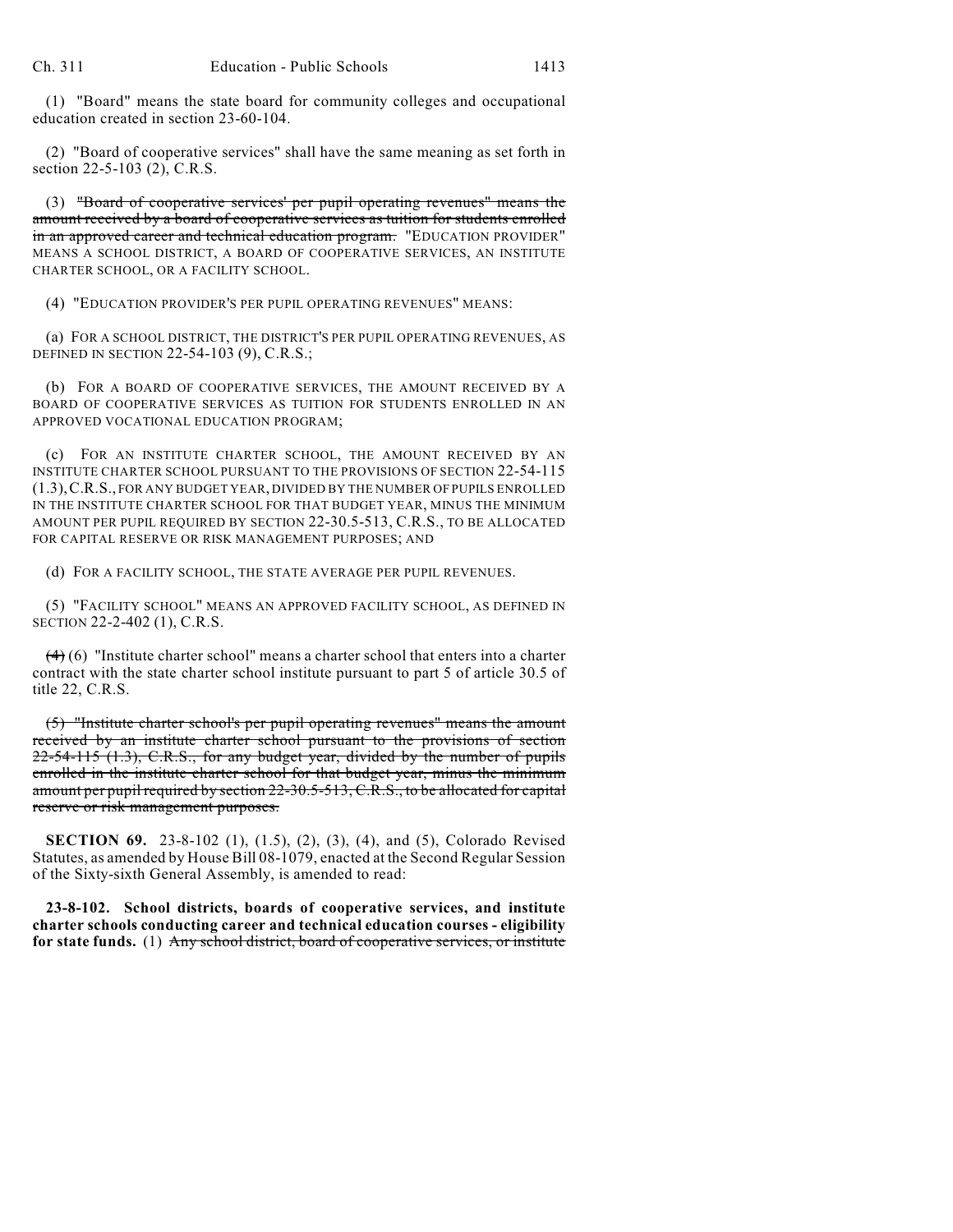charter school AN EDUCATION PROVIDER of the state conducting any A course of career and technical education approved pursuant to section 23-8-103 by the board is entitled to career and technical education program support from moneys appropriated for that purpose by the general assembly. The amount of career and technical education program support that a school district, board of cooperative services, or institute charter school AN EDUCATION PROVIDER is entitled to receive pursuant to the provisions of this article shall be computed as follows:

(a) The cost of providing the approved career and technical education programs of the school district, board of cooperative services, or institute charter school EDUCATION PROVIDER shall be computed in accordance with paragraph (c) of this subsection (1). The cost so computed shall be divided by the number of full-time equivalent students to be served by the programs, and the result shall be designated, for purposes of this article, as the school district's, board of cooperative services', or institute charter school's EDUCATION PROVIDER'S career and technical education program cost per full-time equivalent student.

(b) As career and technical education program support, the state shall provide, to each school district, each board of cooperative services, and each institute charter school EDUCATION PROVIDER conducting an approved career and technical education program for each twelve-month period beginning July 1, eighty percent of the first one thousand two hundred fifty dollars, or part thereof, by which the school district's, board of cooperative services', or institute charter school's EDUCATION PROVIDER'S approved career and technical education program cost per full-time equivalent student exceeds seventy percent of the school district's per pupil operating revenues, as defined in section 22-54-103 (9), C.R.S., seventy percent of the board of cooperative services' per pupil operating revenues, or seventy percent of the institute charter school's EDUCATION PROVIDER'S per pupil operating revenues, for the school budget year during which the twelve-month period begins. In addition, if the school district's, board of cooperative services', or institute charter school's EDUCATION PROVIDER'S approved career and technical education cost per full-time equivalent student exceeds seventy percent of its per pupil operating revenues by an additional amount in excess of one thousand two hundred fifty dollars, the state shall provide fifty percent of the additional amount.

(c) For the purpose of computing approved career and technical education program costs, the following shall be included:

(I) The cost of providing the services of instructional personnel for the time involved;

(II) The cost of services to be provided by another education agency or institution;

- (III) The cost of necessary books and supplies; and
- (IV) The cost of equipment approved for purchase by the board.
- (V) Repealed.
- (1.5) Any moneys that are transferred from the department of education to the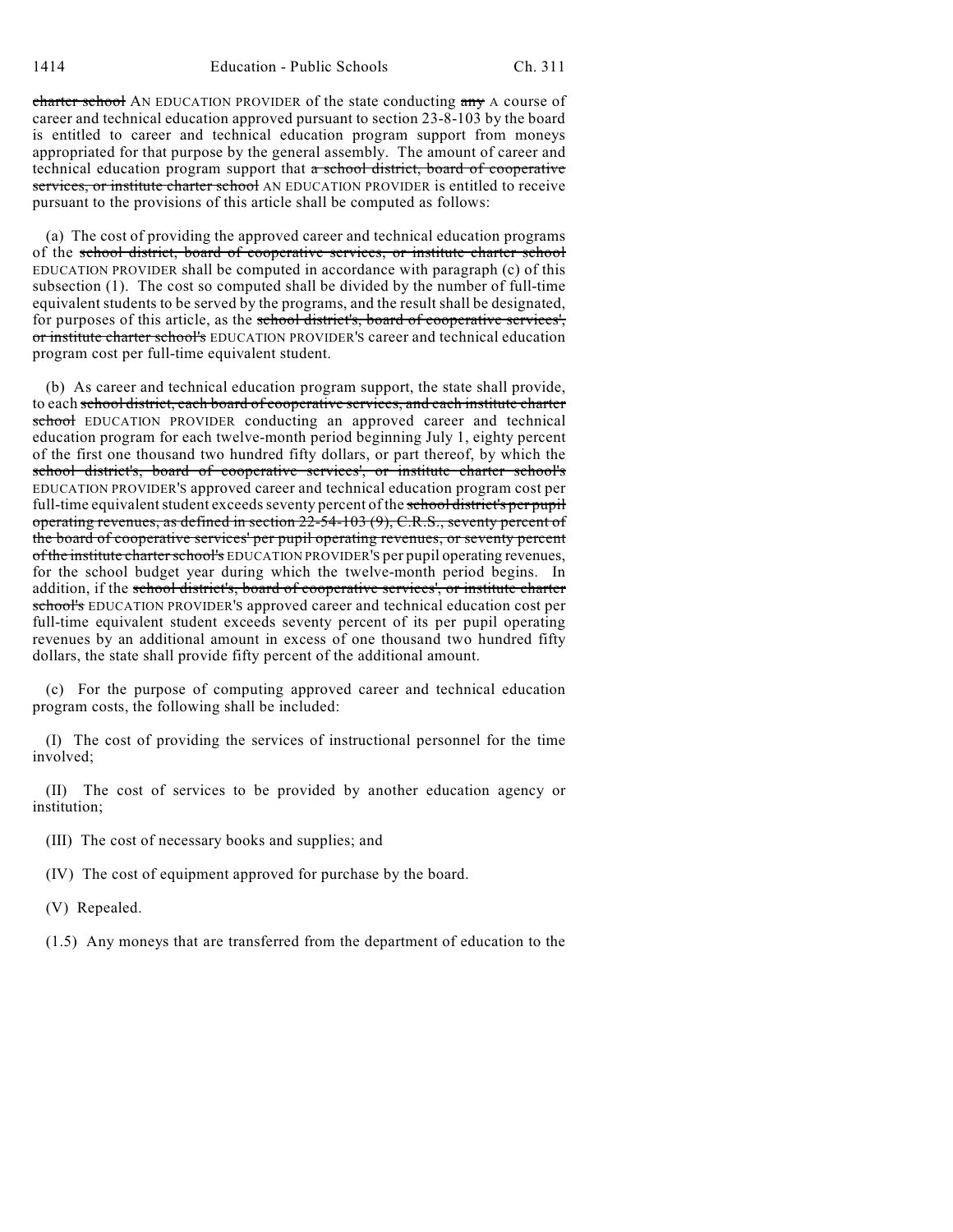board to be used by the board to provide career and technical education program support to a school district, board of cooperative services, or institute charter school AN EDUCATION PROVIDER pursuant to subsection (1) of this section, and which moneys are so used, shall not be considered a state grant for the purpose of calculating whether the board qualifies as an enterprise, as defined in section 24-77-102 (3) (b).

(2) To be eligible to receive the moneys appropriated pursuant to subsection (1) of this section, the school district, board of cooperative services, or institute charter school EDUCATION PROVIDER shall assume the obligation of paying the balance of the program costs.

(3) The provisions of this section shall not be construed to prevent  $\alpha$  school district, board of cooperative services, or institute charter school AN EDUCATION PROVIDER from conducting any course in career and technical education with costs in excess of those for which state career and technical education program support moneys are approved by the board.

(4) Moneys made available under this article shall be distributed quarterly on the basis of the report of actual expenditures furnished to the board by participating school districts, boards of cooperative services, and institute charter schools EDUCATION PROVIDERS at the end of the previous fiscal year. As soon as practicable after July 1 of each year, beginning in 1971, each participating school district, board of cooperative services, and institute charter school EDUCATION PROVIDER shall file with the board a report of actual expenditures for all career and technical education programs for which the school district, board of cooperative services, or institute charter school EDUCATION PROVIDER is eligible to receive moneys pursuant to the provisions of this article during the preceding twelve-month period.

(5) If the appropriations to implement subsections (1) to (4) of this section are less than the total amount required to pay the career and technical education program support for approved career and technical education courses, the board shall prorate the amount to be paid TO each school district, board of cooperative services, and institute charter school EDUCATION PROVIDER in the same proportion that the appropriation bears to the total amount so required for distribution. Any unexpended balance of an appropriation shall revert to the general fund at the end of the fiscal year for which the appropriation is made.

**SECTION 70.** 23-8-103, Colorado Revised Statutes, as amended by House Bill 08-1079, enacted at the Second Regular Session of the Sixty-sixth General Assembly, is amended to read:

**23-8-103. Standards for eligibility for grants.** (1) The board shall not approve career and technical education program support to be provided under section  $23-8-102$  unless the courses of career and technical education conducted by a school district, board of cooperative services, or institute charter school AN EDUCATION PROVIDER meet the standards prescribed in subsection (2) of this section.

- (2) Any course approved pursuant to subsection (1) of this section shall:
- (a) Be designed to provide students with an entry-level occupational skill or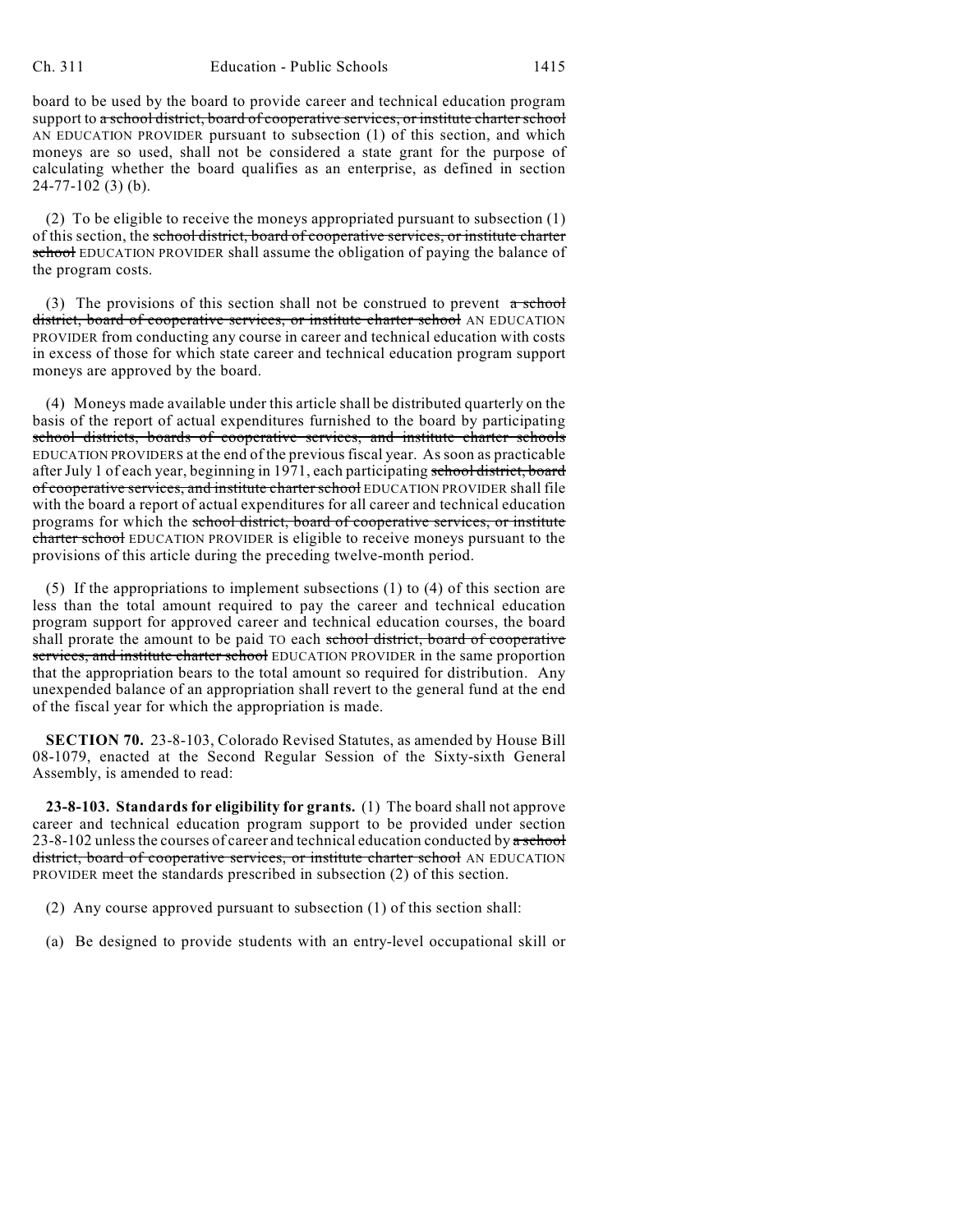prepare students for further education;

(b) (Deleted by amendment, L. 2008, p. 310, §1, effective August 5, 2008.)

(c) Have a technical advisory committee that functions at the state, regional, or local level to assist school districts, boards of cooperative services, and institute charter schools EDUCATION PROVIDERS in planning and conducting their career and technical education curricula;

(d) Be conducted in facilities that are sufficiently equipped to permit adequate training and education; the facilities may be located within or outside the school district, or, in the case of a program conducted by a board of cooperative services, within or outside any of the school districts participating in the board of cooperative services, and they may be housed in buildings that are not owned or operated by  $\alpha$ school district, a board of cooperative services, or an institute charter school AN EDUCATION PROVIDER; and

(e) Meet an employment potential that is found to exist by any survey of the board concerning economic opportunities.

(3) In approving career and technical education programs and career and technical education program support moneys under this article, the board shall attempt to avoid unnecessary duplication in either facilities or staffing for career and technical education in any school district, board of cooperative services, institute charter school, or AN EDUCATION PROVIDER OR WITHIN AN area of this state; and, where feasible, sharing of facilities shall be required by the board.

(4) The board shall adopt such rules and regulations as may be necessary to administer the provisions of this article.

**SECTION 71. Appropriation.** In addition to any other appropriation, there is hereby appropriated, out of any moneys in the state education fund created in section 17 (4) of article IX of the state constitution, not otherwise appropriated, to the department of education, for the fiscal year beginning July 1, 2008, the sum of five hundred twenty-three thousand five hundred sixty-eight dollars (\$523,568) and 3.0 FTE, or so much thereof as may be necessary, for the implementation of this act.

**SECTION 72. Effective date.** (1) This act shall take effect upon passage; except that:

(a) Sections 23 and 24 of this act shall take effect only if House Bill 08-1224 is enacted and becomes law and said sections shall take effect on the date that said House Bill 08-1224 takes effect;

(b) Sections 68 to 70 of this act shall take effect only if House Bill 08-1079, enacted at the second regular session of the Sixty-sixth General Assembly, becomes law, and said sections shall take effect on the date that said House Bill 08-1079 takes effect.